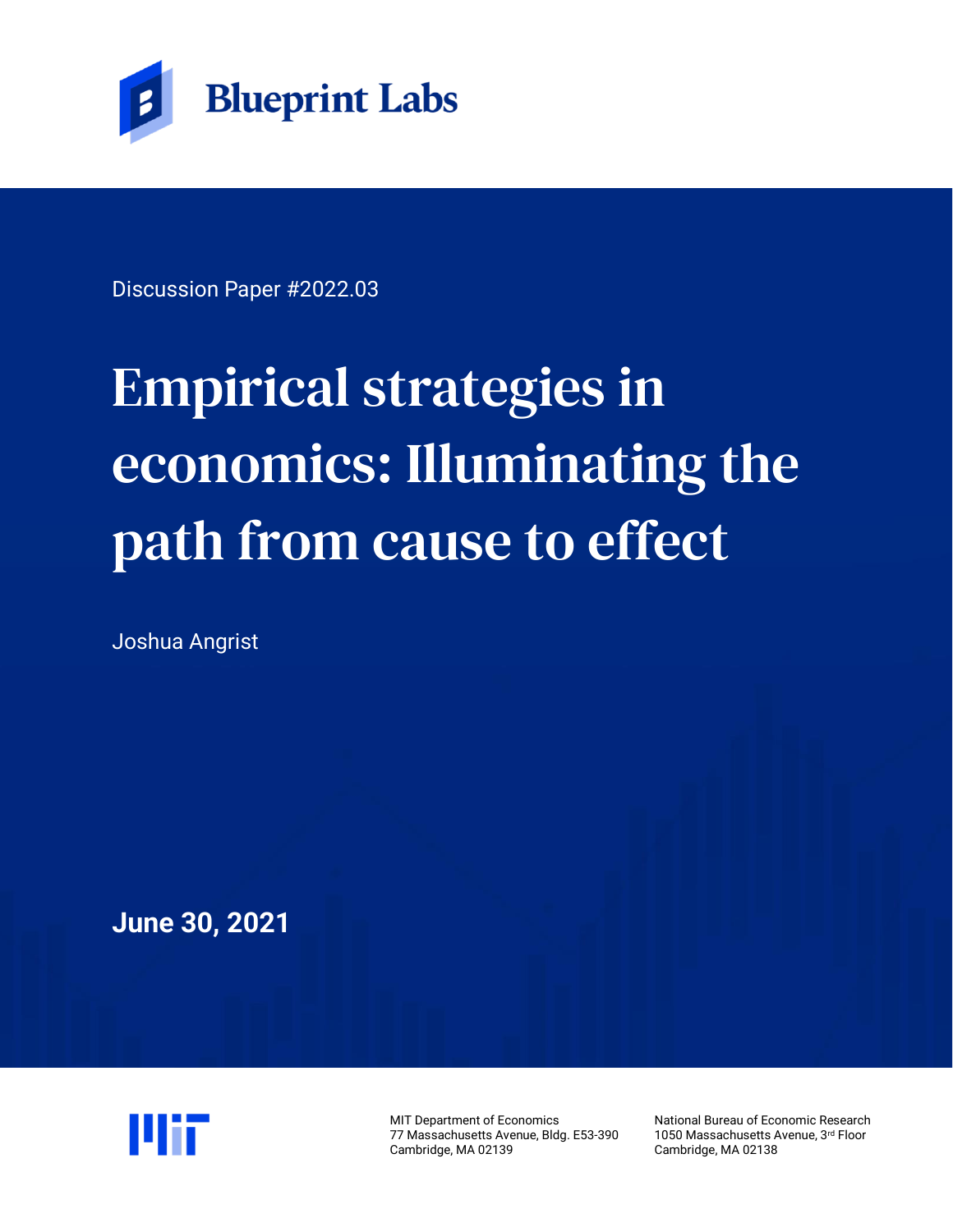#### NBER WORKING PAPER SERIES

#### EMPIRICAL STRATEGIES IN ECONOMICS: ILLUMINATING THE PATH FROM CAUSE TO EFFECT

Joshua Angrist

NBER Working Paper 29726 Blueprint Labs Working Paper 2022.03 http://www.nber.org/papers/w29726

## NATIONAL BUREAU OF ECONOMIC RESEARCH 1050 Massachusetts Avenue Cambridge, MA 02138 February 2022

This is a revised version of my recorded Nobel Memorial Lecture posted December 8, 2021. Many thanks to Jimmy Chin and Vendela Norman for their help preparing this lecture and to Noam Angrist, Hank Farber, Peter Ganong, Guido Imbens, and Parag Pathak for comments on an earlier draft. Thanks also go to my coauthors and Blueprint Labs colleagues, from whom I've learned so much over the years. Special thanks are due to my co-laureates, David Card and Guido Imbens, for their guidance and partnership. We three share a debt to our absent friend, Alan Krueger, with whom we collaborated so fruitfully. This lecture incorporates empirical findings from joint work with Atila Abdulkadiro lu, Sue Dynarski, Bill Evans, Iván Fernández-Val, Tom Kane, Victor Lavy, Yusuke Narita, Parag Pathak, Chris Walters, and Román Zárate. The views expressed herein are those of the author and do not necessarily reflect the views of the National Bureau of Economic Research.

The author has disclosed additional relationships of potential relevance for this research. Further information is available online at http://www.nber.org/papers/w29726.ack

NBER working papers are circulated for discussion and comment purposes. They have not been peer-reviewed or been subject to the review by the NBER Board of Directors that accompanies official NBER publications.

© 2022 by Joshua Angrist. All rights reserved. Short sections of text, not to exceed two paragraphs, may be quoted without explicit permission provided that full credit, including © notice, is given to the source.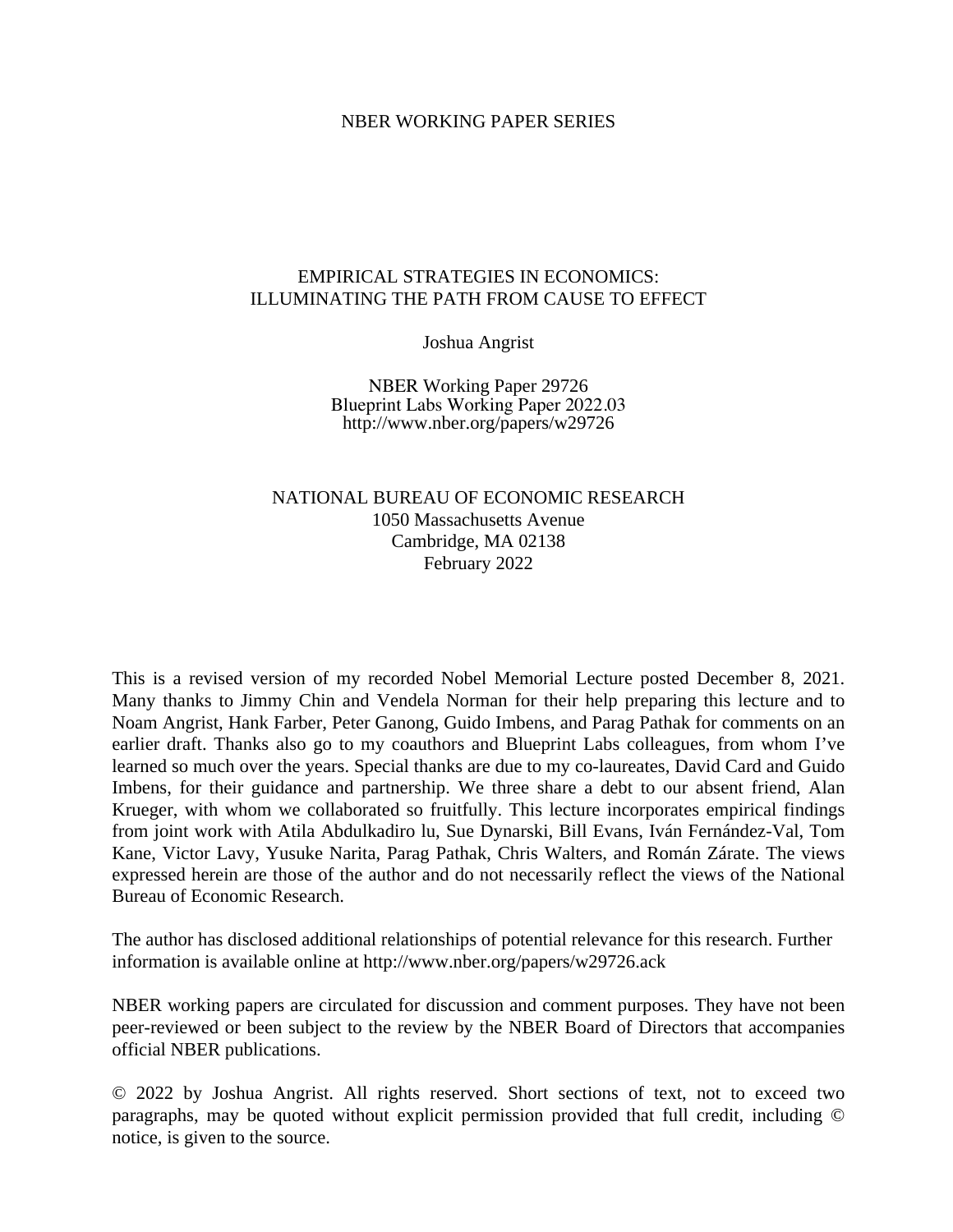Empirical Strategies in Economics: Illuminating the Path from Cause to Effect Joshua Angrist NBER Working Paper No. 29726 February 2022 JEL No. B23,I21,I28,J13,J22

#### **ABSTRACT**

The view that empirical strategies in economics should be transparent and credible now goes almost without saying. The local average treatment effects (LATE) framework for causal inference helped make this so. The LATE theorem tells us for whom particular instrumental variables (IV) and regression discontinuity estimates are valid. This lecture uses several empirical examples, mostly involving charter and exam schools, to highlight the value of LATE. A surprising exclusion restriction, an assumption central to the LATE interpretation of IV estimates, is shown to explain why enrollment at Chicago exam schools reduces student achievement. I also make two broader points: IV exclusion restrictions formalize commitment to clear and consistent explanations of reduced-form causal effects; compelling applications demonstrate the power of simple empirical strategies to generate new causal knowledge.

Joshua Angrist Department of Economics, E52-436 MIT 77 Massachusetts Avenue Cambridge, MA 02139 and NBER angrist@mit.edu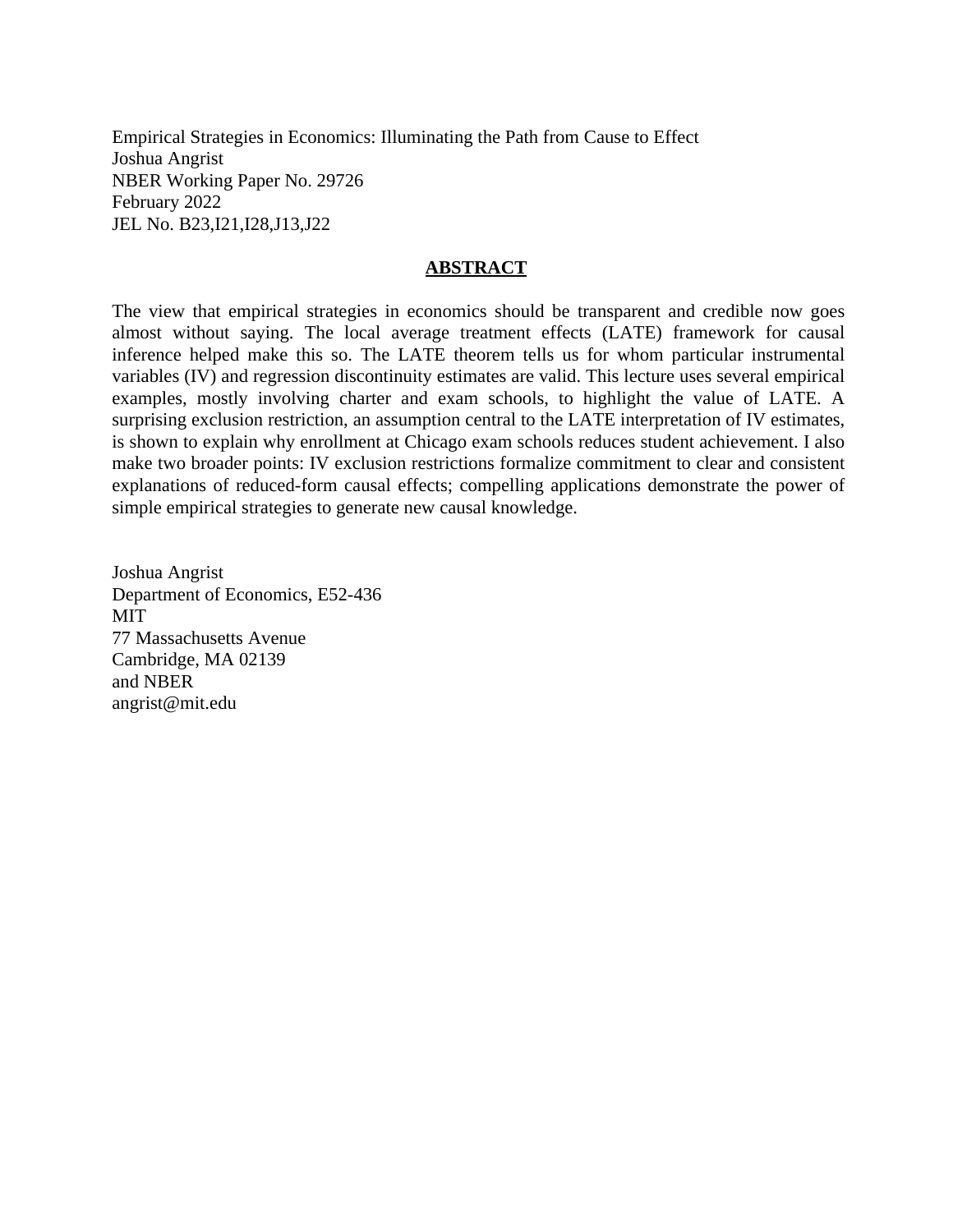To measure the effect of good or bad water supply, it is requisite to find two classes of inhabitants living at the same level, moving in equal space, enjoying an equal share of the means of subsistence, engaged in the same pursuits, but differing in this respect–that one drinks water from Battersea, the other from Kew ... But of such experimenta crucis the circumstances of London do not admit.

– William Farr (1853, Weekly Return of Births and Deaths in London)

The experiment ... was on the grandest scale. No fewer than 300,000 people of both sexes, of every age and occupation, and of every rank and station, from gentle-folks down to the very poor, were divided into two groups without their choice, and, in some cases, without their knowledge; one group being supplied with water containing the sewage of London, and, amongst it, whatever might have come from the cholera patients, the other group having water free from such impurity.

– John Snow (1855, On the Mode of Communication of Cholera, 2nd ed.)

# 1 Introduction

In a chapter in the *Handbook of Labor Economics*, Alan Krueger and I employed the phrase "empirical strategy" to describe econometric analysis of natural experiments like the one John [Snow](#page-30-0) [\(1855\)](#page-30-0) used to establish that cholera is a waterborne illness. The Handbook volume in question [\(Ashenfelter and Card,](#page-26-0) [1999\)](#page-26-0) was edited by two of my Princeton Ph.D. thesis advisors, Orley Ashenfelter and David Card, leaders in the battle to bring empirical strategies like Snow's into the econometric mainstream. Ashenfelter and Card's quest for an empirical strategy that reliably captures the causal effects of government training programs inspired me and others at Princeton to explore the econometrics of program evaluation.<sup>[1](#page-3-0)</sup>

An empirical strategy for program or policy evaluation is a research plan that encompasses data collection, identification, and estimation. As Krueger and I used it, the term "identification" is shorthand for research design. The Prize I share with David Card and Guido Imbens recognizes the prominent role research design has come to play in modern economics. A randomized clinical trial (RCT) is the simplest and most powerful research design. Random assignment ensures that treatment and control groups are comparable in the absence of treatment, so differences between them after random assignment reflect only the treatment effect. Not surprisingly, though also not without resistance, RCTs have come to be both an aspiration and a benchmark for empirical strategies in economics.[2](#page-3-1)

<span id="page-3-0"></span><sup>&</sup>lt;sup>1</sup>Their quest began in [Ashenfelter](#page-26-1) [\(1978\)](#page-26-1) and [Ashenfelter and Card](#page-26-2) [\(1985\)](#page-26-2). A few years ahead of me, Ashenfelter student [Robert J. LaLonde](https://en.wikipedia.org/wiki/Robert_LaLonde) had shown how difficult the search was likely to be [\(LaLonde,](#page-29-0) [1986\)](#page-29-0). Orley Ashenfelter not only brought me to Princeton and arranged to fund my studies (dayenu!), he suggested my thesis topic. Ashenfelter kicked off one Graduate Labor Economics class in 1986 by mentioning an intriguing study: [Hearst et al.](#page-28-0) [\(1986\)](#page-28-0) compares the death rates of men with low and high draft lottery numbers as a gauge of the long-term health consequences of conscription. "Someone should do that for their earnings," quoth Orley. From class, I went to the library, embarking on my first attempt to [answer causal](https://www.nobelprize.org/uploads/2021/10/advanced-economicsciencesprize2021.pdf) [questions using observational data.](https://www.nobelprize.org/uploads/2021/10/advanced-economicsciencesprize2021.pdf) Farr and Snow in the epigraph are quoted in [Johnson](#page-29-1) [\(2006\)](#page-29-1).

<span id="page-3-1"></span><sup>2</sup>The 2019 Economics Nobel awarded to Abhijit Banerjee, Esther Duflo, and Michael Kremer celebrates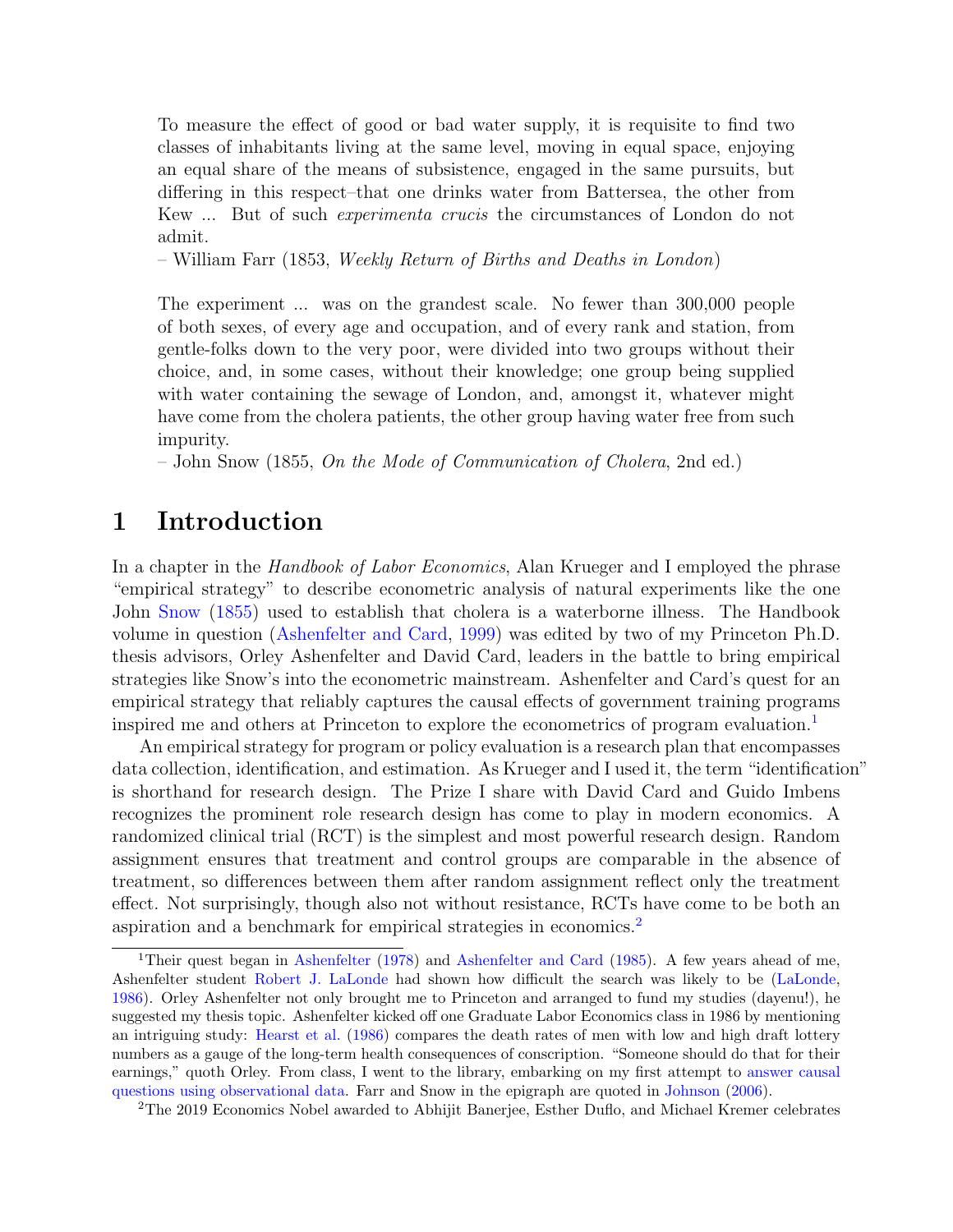This past October, I worried about what I should expect from the Nobel Prize treatment effect. The spotlight and disruption accompanying the prize made me wonder how Nobel celebrity might change life for the Angrist family. It soon dawned on me that the matter of how public recognition affects a scholar's life is a simple causal question: the Nobel intervention is substantial, sudden, and well-measured; outcomes like health and wealth are easy to record. Although Nobel Prizes are probably not randomly assigned, a compelling empirical strategy for the Nobel treatment effect comes to mind, at least as a flight of empirical fancy.

Imagine a pool of Prize-eligible *applicants*: the group under consideration for the Prize. Applicants don't apply for the Prize themselves, they are nominated by peer scholars. You must be nominated to win, and nominees are already a highly select group, so my fanciful Nobel Impact Study looks only at nominee-applicants. This sample selection rule is but a first step. Credible applicants, I imagine, are evaluated by judges using criteria like publications, citations, nominating statements, and advisory letters of recommendation. I also imagine this material is aggregated and scored using some kind of rubric. With hundreds of applicants and much information used to score them, the scores are nearly continuous. Top scorers (up to 3 per field in any single year) are awarded a Prize.

Having identified the applicants and their scores, the next step in my Nobel Impact Study is to record the relevant *cutoffs*. The Nobel cutoff is the lowest score among those awarded a prize. Many Nobel hopefuls just miss the cutoff. Looking only at near misses along with the winners, differences in scores between those above and below the cutoff begin to look serendipitous, almost randomly assigned. After all, near-Nobels are among the most eminent of scholars too. With one more high-impact publication, or a little more support from nominators, they would have been awarded Nobel gold. Some of them, someday, surely will be.

The empirical strategy sketched here employs a regression discontinuity (RD) design, one of applied econometrics' most powerful tools. RD exploits the jumps in human affairs induced by rules, regulations, and the need to classify people for assignment purposes. The Nobel Prize turns on such a discontinuity. When a treatment or intervention is determined by whether a tie-breaking variable crosses a threshold, those just below the threshold become a natural control group for those who clear it. It now seems surprising to me that before the 1990s, economists had given this elegant idea little notice.<sup>[3](#page-4-0)</sup>

RD does not require the variable whose causes we seek to switch fully on or off at the cutoff; fruitful RD requires only that the conditional mean of this variable jump at the cutoff. RD can allow, for example, for the fact that this year's near-Nobel applicant might be next year's winner. Allowing for this leads to the use of discontinuities in the rate at which treatment is assigned to construct instrumental variables (IV) estimates of the effect of treatment received. This sort of RD design is said to be fuzzy. But, as Steve Pischke and I wrote in our first book (in [Angrist and Pischke](#page-26-3) [\(2009\)](#page-26-3)), "fuzzy RD is IV."

The first RD application to which I contributed is [Angrist and Lavy](#page-26-4) [\(1999\)](#page-26-4), which exploits

the rise of economics RCTs.

<span id="page-4-0"></span><sup>3</sup>The RD idea originated with psychologist Donald Campbell [\(Thistlethwaite and Campbell,](#page-30-1) [1960\)](#page-30-1). Econometric pioneers [Goldberger](#page-28-1) [\(1972\)](#page-28-1) and [Barnow](#page-27-0) [\(1972\)](#page-27-0) discuss hypothetical applications of RD to evaluation of the nascent Head Start program. [Cook](#page-27-1) [\(2008\)](#page-27-1) and [Lee and Lemieux](#page-29-2) [\(2010\)](#page-29-2) summarize the intellectual history of RD.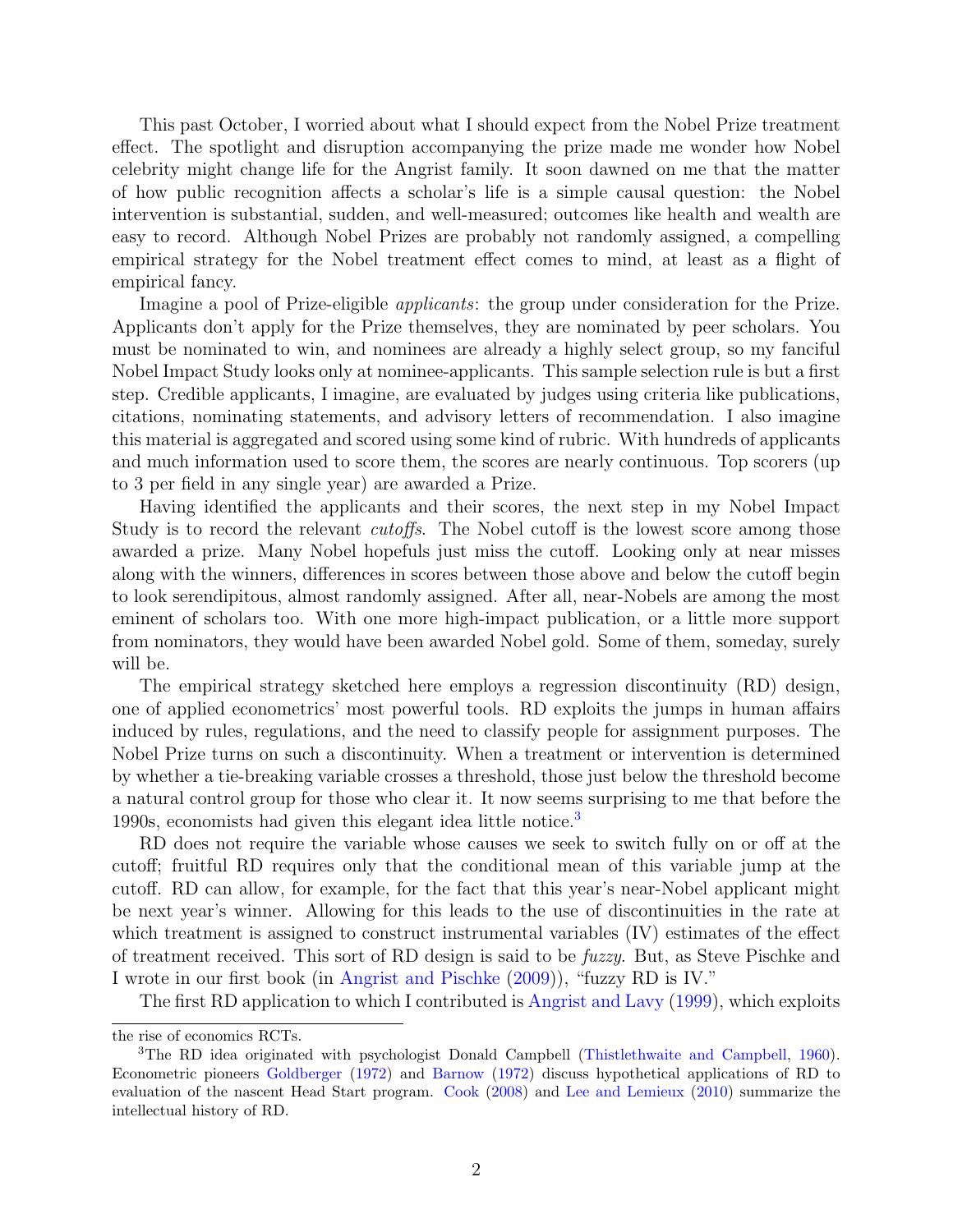the rule used in Israeli elementary schools to determine class size. The causal effects of reduced grade-school class size have long preoccupied economists interested in the education production function. Much of this interest dates to the [Hanushek](#page-28-2) [\(1986\)](#page-28-2) survey of research on education production, which argues that education inputs like class size are at best weakly correlated with student achievement. [Krueger'](#page-29-3)s [\(1999\)](#page-29-3) analysis of a rare class size RCT suggested that this finding may be an artifact of selection bias.

In the 1990s, Israeli classes were large. Students enrolled in a grade cohort of 40 were likely to be seated in a class of 40. But add another child to the cohort, making 41, and the cohort was likely to be split into two much smaller classes. This leads to the Maimonides Rule research design, so named because the 12th Century Rambam proposed a maximum class size of 40.[4](#page-5-0)

Figure [1](#page-31-0) plots Israeli fourth grade class sizes as a function of contemporaneous fourth grade enrollment, overlaid with the class size prescribed by Maimonides Rule. The fit isn't perfect–it's this feature that makes our use of Maimonides Rule a fuzzy RD design. But the gist of the thing is a marked class size drop at each integer multiple of 40, the relevant cutoff, just as predicted by the Rule. As it turns out, these drops in class size are reflected in jumps in fourth (and fifth) grade test scores. $5$ 

Lavy and I implemented the Maimonides Rule fuzzy RD research design in an IV set-up that can be described as follows. Writing  $f_j$  for the predicted 4th grade class size at school  $j$ , Rule-based enrollment is:

$$
f_j = \frac{r_j}{\left[ int \left( (r_j - 1) / 40 \right) + 1 \right]},\tag{1}
$$

where  $r_j$  is the number of 4th graders at school j and  $int(x)$  is the largest integer less than or equal to x. The first-stage effect of instrumental variable  $f_j$  on class size is estimated by fitting:

<span id="page-5-2"></span>
$$
s_{ij} = \pi f_j + \rho_1 r_j + \delta'_1 X_{ij} + \varepsilon_{ij},\tag{2}
$$

where  $s_{ij}$  is the class size experienced by student i enrolled in school j,  $X_{ij}$  is a vector of student and school characteristics,  $f_j$  and  $r_j$  are as defined above, and  $\varepsilon_{ij}$  is a regression error term. Second-stage models can be written:

<span id="page-5-3"></span>
$$
y_{ij} = \beta s_{ij} + \rho_2 r_j + \delta'_2 X_{ij} + \eta_{ij},\tag{3}
$$

where  $\beta$  is the causal effect of interest and  $\eta_{ij}$  is the random part of potential achievement.

<span id="page-5-0"></span><sup>4</sup>The Rule is from Chapter II of "Laws Concerning the Study of Torah" in Book I of Maimonides' Mishneh Torah. Maimonides' proposal is founded on the Talmud, though the great sage appears to have taken liberties in favoring a cutoff of 40 over 50. The Talmud proscribes class size as follows: "The number of pupils assigned to each teacher is twenty-five. If there are fifty, we appoint two teachers. If there are forty, we appoint an assistant, at the expense of the town" (English translation on page 214 of [Epstein](#page-28-3) [\(1976\)](#page-28-3)).

<span id="page-5-1"></span><sup>5</sup>Or so they were in 1991 data. Revisiting the Maimonides Rule research design with Israeli data for 2002-11, [Angrist et al.](#page-26-5) [\(2019a\)](#page-26-5) estimates class size effects tightly distributed around zero. Many countries have their own version of Maimonides Rule, usually with cutoffs below 40. For example, [Angrist et al.](#page-25-0) [\(2017a\)](#page-25-0) uses Italy's version to estimate causal effects of class size on the manipulation of standardized test scores. [Sims](#page-30-2) [\(2008\)](#page-30-2) uses Maimonides Rule to document unintended consequences of a California class size reduction program: the program encouraged the use of "combination classes" mixing elementary school grades where this led to a reduction in average class size.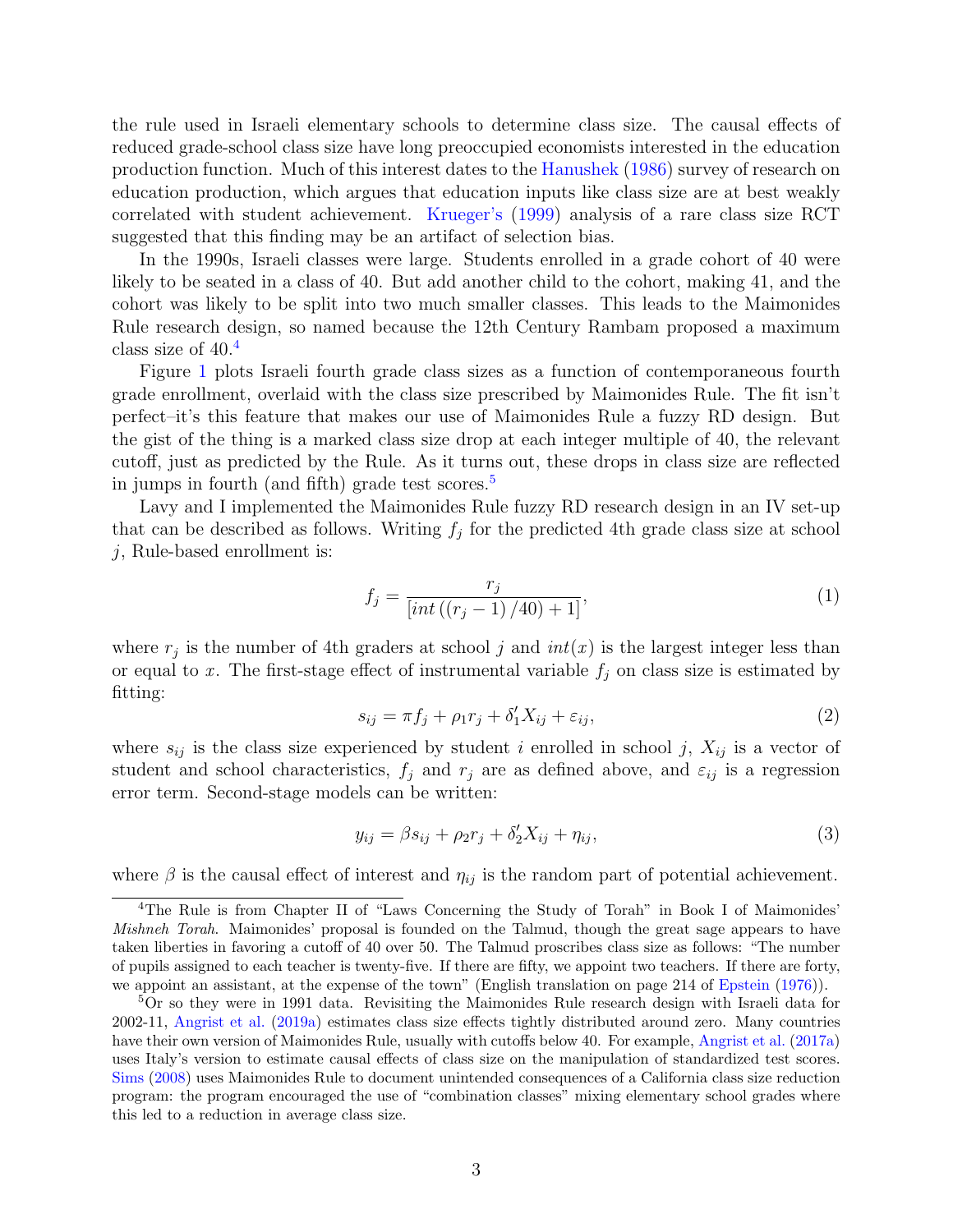[Angrist and Lavy](#page-26-4) [\(1999\)](#page-26-4) uses the local average treatment effects (LATE) framework to interpret IV estimates based on [\(2\)](#page-5-2) and [\(3\)](#page-5-3) in a world of heterogeneous potential outcomes. Following a suggestion from Caroline Hoxby, we also undertook an analysis of applicants in "discontinuity samples" limited to applicants close to Maimonides Rule cutoffs.[6](#page-6-0) Around the same time, [Hahn et al.](#page-28-4) [\(2001\)](#page-28-4) formalized the LATE interpretation of nonparametric fuzzy RD. Applications of this new approach to IV and RD, initially isolated, bloom widely today.

This lecture uses examples to illustrate the power of IV and RD empirical strategies to uncover new causal knowledge. Most of my examples concern the achievement effects of attendance at schools of various kinds. The question of school effects highlights key features of the LATE framework, including an extension to distribution treatment effects. This extension shows how urban charter school attendance closes Black-white achievement gaps. The last example supports a surprising exclusion restriction: diversion from highperforming urban charters explains why enrollment at Chicago's selective enrollment high schools reduces student achievement. The lecture concludes with a few comments on the evolution of empirical economics.

## 2 Exam Time!

Would a comparison of Nobel laureates to near-laureates *really* be a good natural experiment? This claim seems more compelling for comparisons of schools with 40 and 41 fourth graders than for near- and officially-recognized laureates. Yet, both scenarios exploit a feature of the physical world: provided the tie-breaking variable (known to RD mavens as the "running variable") has a continuous distribution, assignment rates approach 0.5 when computed in a narrow window around the cutoff used to adjudicate awards. In RD empirical work, the window around such cutoffs is known as a *bandwidth*. Importantly, the limiting win rate is 0.5 for everybody, regardless of how qualified they look going into the Nobel competition.

This remarkable fact can be seen in data on applicants to one of New York's highly coveted screened schools. By way of background, roughly 40% of New York City's middle and high schools select their applicants on the basis of test scores, grades, and other exacting criteria.[7](#page-6-1) Only applicants ranked highly enough are offered a screened-school seat. In other words, the admissions regime for screened schools is a lot like the scheme I've imagined for the Nobel Prize.

Figure [2](#page-32-0) documents the near random assignment of seats for a subset of applicants to New York's storied Townsend Harris high school. U.S. News and World Report recently ranked highly-selective Townsend Harris 12th nationwide, though New York has other even more selective schools. Bar height in the figure marks the *qualification rate*, that is the likelihood of earning a Townsend Harris admissions score above that of the lowest-scoring applicant offered a seat. In our research on school assignment, my collaborators and I refer to qualification rather than admission because, in a centralized match such as that used by New York City high schools, qualification at Townsend Harris is necessary but not sufficient to be seated there. The first pair of bars in Figure [2](#page-32-0) show qualification rates conditional on a measure

<span id="page-6-0"></span><sup>&</sup>lt;sup>6</sup>In work concurrent with ours, [Hoxby](#page-29-4) [\(2000\)](#page-29-4) uses population variation to construct instruments for class size.

<span id="page-6-1"></span><sup>&</sup>lt;sup>7</sup>More precisely, this share refers to school *programs*–school buildings may host more than one program.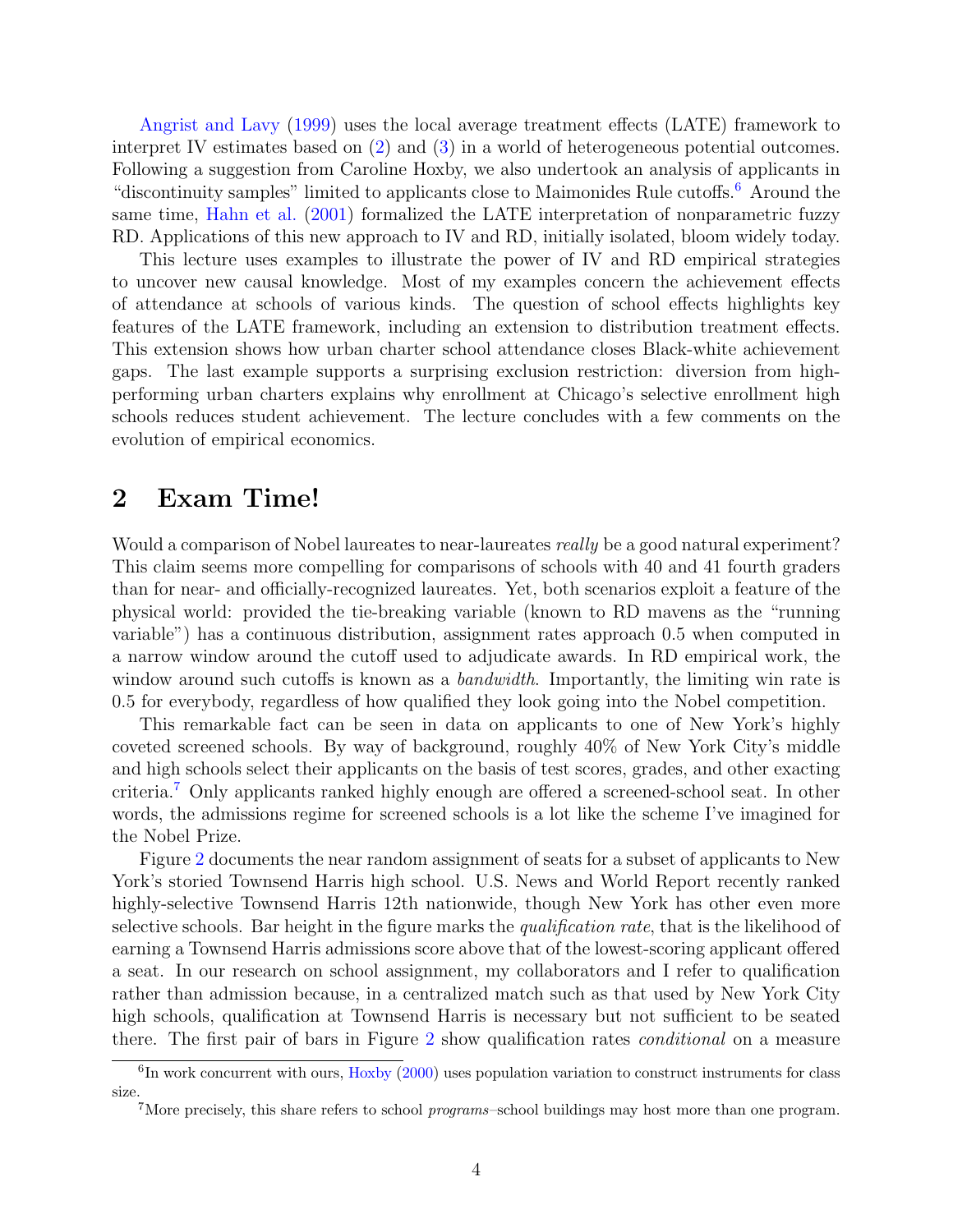of pre-application "baseline" achievement. In particular, the bars mark qualification rates conditional on whether an applicant has upper-quartile or lower-quartile 6th grade scores.

Student achievement is highly persistent over time. Not surprisingly, therefore, Townsend Harris applicants with high baseline scores are much more likely to qualify there than are applicants with low baseline scores. In a shrinking symmetric bandwidth around the school's cutoff, however, qualification rates in the two groups converge. The bar pair second from left shows conditional qualification rates in a window estimated as suggested by [Imbens](#page-29-5) [and Kalyanaraman](#page-29-5) [\(2012\)](#page-29-5), the "IK bandwidth." Moving to the right, we see conditional qualification in a window of width .75 IK and then .5 IK. In the latter, the original sample size of about 2200 has fallen to around 500. Conditional qualification rates computed in the narrowest window are both remarkably close to one-half. This is what we'd expect to see were Townsend Harris to admit students by tossing a coin rather than by selecting only those who scored highly on the school's entrance exam. Yet, even when admissions operates by the latter rule, the data can be arranged so as to mimic the former.<sup>[8](#page-7-0)</sup>

#### The Elite Illusion

One of the most controversial questions I've studied is that of access to public exam schools like the Boston Latin School (America's first high school), Chicago's Payton and Northside selective enrollment high schools, and New York's legendary Brooklyn Tech, Bronx Science, and Stuyvesant specialized high schools, which have graduated 14 Nobel laureates between them.[9](#page-7-1) Exam-school proponents see these schools as democratizing public education. Wealthy families, they argue, can access exam-school curricula in the private sector. Shouldn't bright low-income students be afforded the same chance? Critics of selective enrollment schools argue that, rather than expanding equity, exam schools are inherently biased against the Black and Hispanic students that make up the bulk of America's urban students. New York's unimaginably selective Stuyvesant, for example, admitted only 7 Black students to 9th grade in 2019, out of an incoming class of 895.

Motivated by the enduring controversy over selective admissions, my Blueprint Labs collaborators and I have examined the causal effects of exam school attendance in Boston, Chicago, and New York.<sup>[10](#page-7-2)</sup> This work has generated surprising findings, with profound implications for school assignment policy. Our first exam-school study, which looks at

$$
\lim_{\delta \to 0} E[Q_i|W_i = w, R_i \in (\tau - \delta, \tau + \delta)] = 0.5.
$$

Qualification is but one input determining the conditional probability of assignment in New York's city-wide high school match. Abdulkadiroğlu et al. [\(2017a,](#page-24-0) [2022\)](#page-24-1) derive the distribution of school assignments generated by the NYC high school match. As far as I know, [Cattaneo et al.](#page-27-2) [\(2015\)](#page-27-2) is the first empirical application of the local random assignment interpretation of RD. See also [Frolich and Huber](#page-28-5) [\(2019\)](#page-28-5) and [Cattaneo et al.](#page-27-3) [\(2017\)](#page-27-3).

<span id="page-7-2"></span><span id="page-7-1"></span><sup>9</sup>Townsend Harris has graduated three Nobel-laureates, including economist Kenneth Arrow.

<sup>10</sup>David Autor, Parag Pathak, and I founded [Blueprint Labs](https://blueprintlabs.mit.edu/) in 2011 (originally, the MIT School Effectiveness and Inequality Initiative). Since then, lab staff and research assistants have provided an incomparable framework for research on education and the labor market. Time flies when you're having fun!

<span id="page-7-0"></span><sup>&</sup>lt;sup>8</sup>The figure illustrates the following theorem. Suppose applicant i qualifies when running variable  $R_i$ clears a fixed cutoff,  $\tau$ , and that the distribution of  $R_i$  is continuously differentiable. Let  $Q_i = 1[R_i > \tau]$ indicate qualification and let  $W_i$  be a random variable (like baseline scores) unchanged by qualification. Then,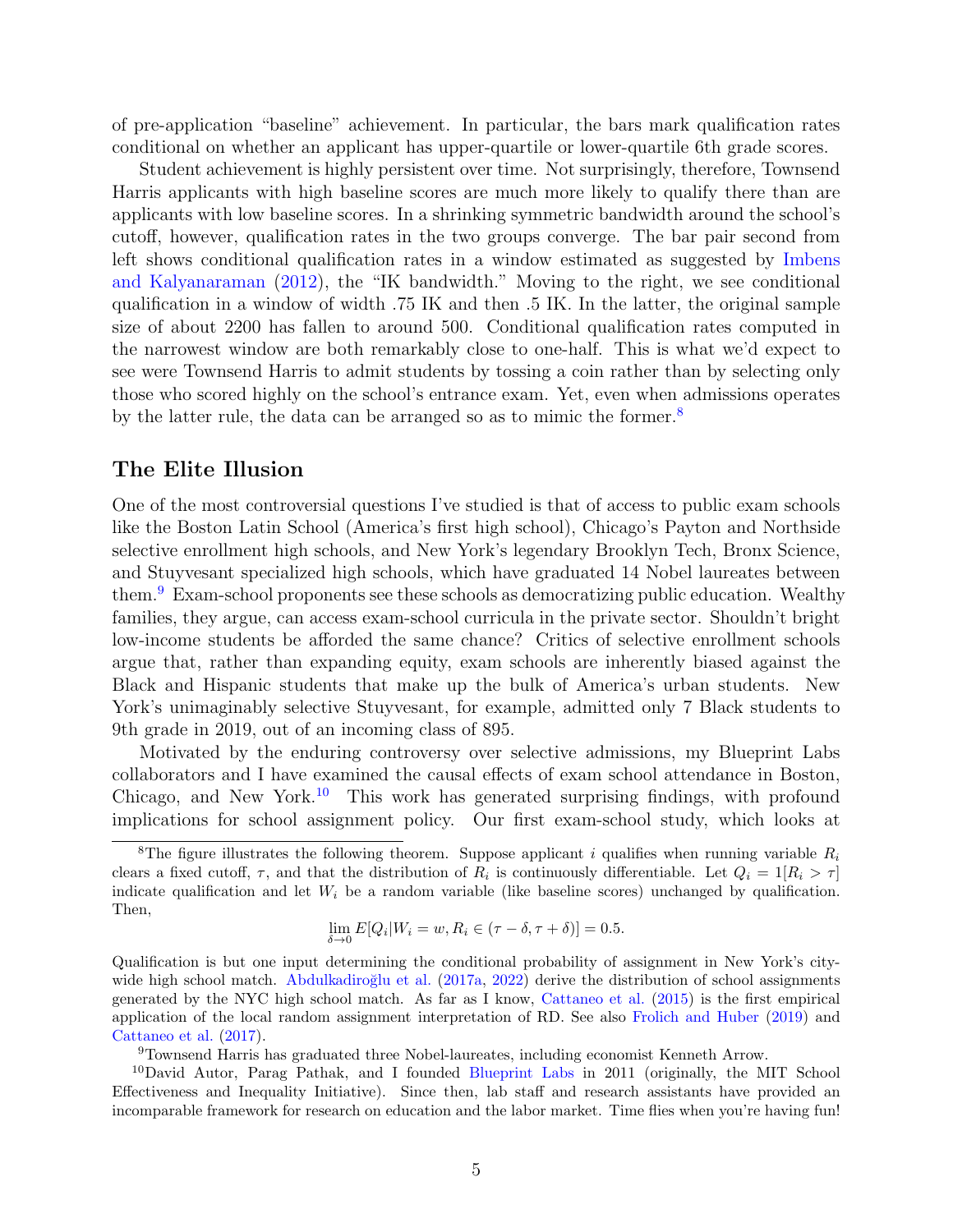schools in Boston and New York, encapsulates these findings in the title, "The Elite Illusion" (Abdulkadiroğlu et al., [2014\)](#page-24-2). This refers to the fact that, while exam school students undoubtedly have high test scores and other good outcomes, this is not a causal effect of exam school attendance. Our estimates consistently suggest that causal effects of exam school attendance on outcomes related to achievement and college attendance are zero, maybe even negative. The good performance of exam school students reflects selection bias, that is, the process by which exam school students are chosen, rather than causal impact.

Data from Chicago's large exam school sector illustrate the elite illusion, while also laying the foundation for a causal story to which I'll return shortly (these data are analyzed in Abdulkadiroğlu et al. [\(2017b\)](#page-24-3) and [Angrist et al.](#page-26-6) [\(2019b\)](#page-26-6)).<sup>[11](#page-8-0)</sup> The left panel of Figure [3](#page-33-0) explains why exam schools are so attractive to parents. This panel plots peer mean achievement–that is, the 8th grade test scores of an applicants' 9th grade classmates–against the admissions tie-breaker, for a subset of applicants to any one of Chicago's nine exam schools open in 2009-12. Applicants rank up to six schools, while exam schools prioritize applicants using a common composite index formed from an admissions test, middle school GPA, and 7th grade standardized test scores. This composite tie-breaker is the running variable for an RD design that reveals what happens when an applicant is offered any exam school seat.

Because Chicago has many exam schools, the city uses a version of the celebrated [Gale and](#page-28-6) [Shapley](#page-28-6) [\(1962\)](#page-28-6) deferred acceptance (DA) algorithm to adjudicate exam-school assignment (DA is celebrated in the 2012 Economics Nobel awarded to Alvin Roth and Lloyd Shapley). As it happens, the Chicago DA implementation is well-approximated by a simpler algorithm known colorfully as serial dictatorship. Under serial dictatorship, an exam school applicant is sure to be offered a seat somewhere when they clear the lowest cutoff in the set of cutoffs associated with the schools they rank. In the context of school assignment using serial dictatorship, we call this the qualifying cutoff.<sup>[12](#page-8-1)</sup>

The left panel of Figure [3](#page-33-0) shows a sharp jump in peer mean achievement for Chicago exam school applicants who clear their qualifying cutoff. This reflects the fact that most applicants offered an exam school seat take it. And applicants who enroll at one of Chicago's selective enrollment high schools are sure to be seated in 9th grade classrooms filled with academically precocious peers, since only the relatively precocious make it in. The increase in peer achievement across the qualifying cutoff amounts to almost half of a standard deviation (the test scores used to measure peer quality have been scaled to have a mean of zero and a standard deviation of one in the district as a whole).

Precocious peers notwithstanding, the offer of an exam school seat does not appear to increase learning. The right-hand panel of Figure [3](#page-33-0) plots applicants' ACT scores (on tests taken mostly in 11th grade) against their tie-breaker values. This panel shows that

<span id="page-8-0"></span><sup>&</sup>lt;sup>11</sup>Other Blueprint exam-school research includes [Angrist and Rokkanen](#page-26-7) [\(2015\)](#page-26-7), [Idoux](#page-29-6) [\(2021\)](#page-29-6), and Abdulkadiroğlu et al. [\(2022\)](#page-24-1). [Dobbie and Fryer](#page-28-7) [\(2014\)](#page-28-7) and [Barrow et al.](#page-27-4) [\(2020\)](#page-27-4) also use RD to study exam schools in New York and Chicago, respectively.

<span id="page-8-1"></span><sup>&</sup>lt;sup>12</sup>Applicants who clear their qualifying cutoff are sure to be seated somewhere because at least one school judges their application acceptable. Depending on their tie-breaker rank and preferences over schools, however, applicants may be offered a seat at a school they prefer to the school that determines their qualifying cutoff. The plots in Figure [3](#page-33-0) were constructed by subtracting the qualifying cutoff from each applicant's admissions tie-breaker, so that all applicants face a common qualifying cutoff of zero.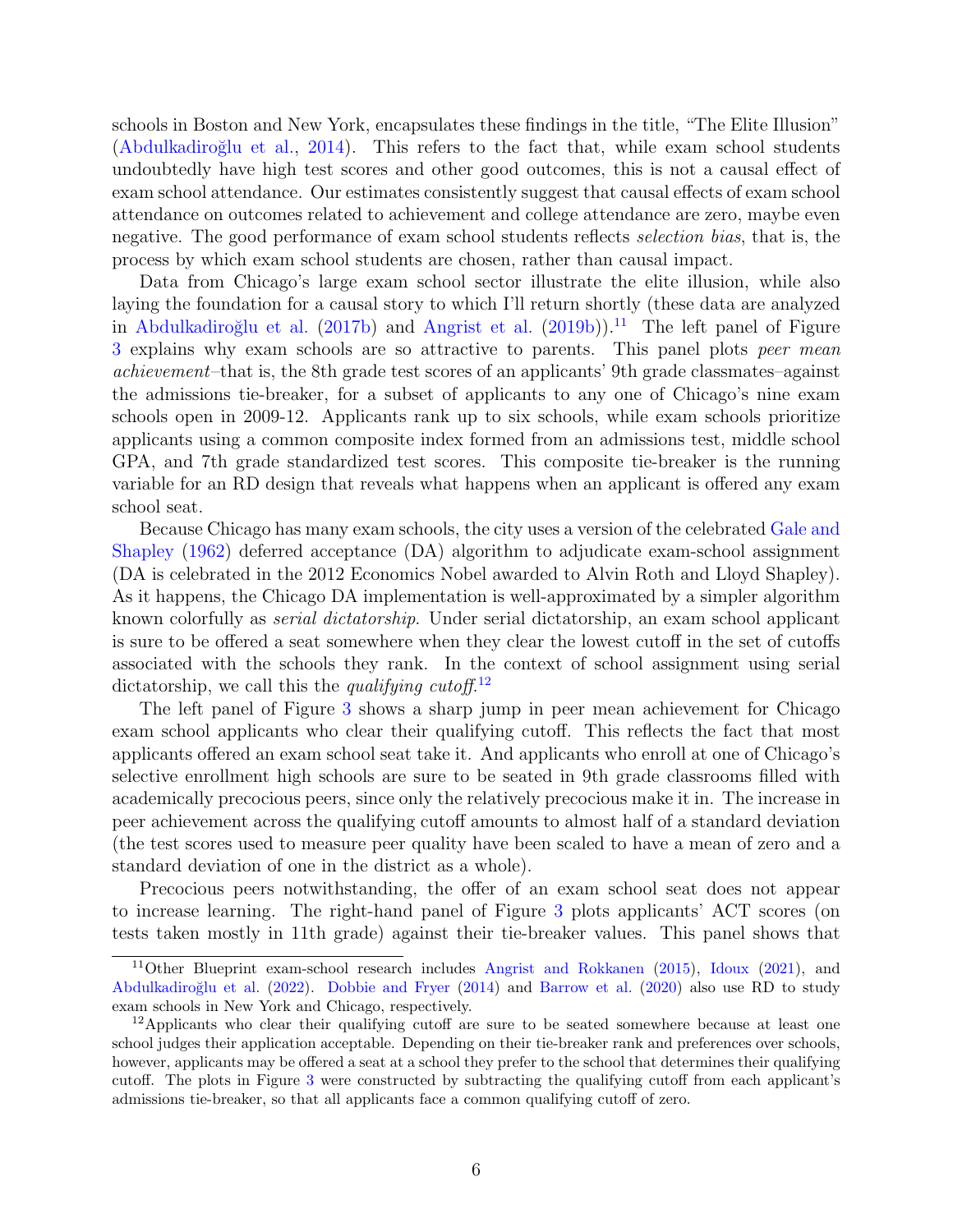exam-school applicants who clear their qualifying cutoff perform sharply worse on the ACT. Parents who enroll their children in one of Chicago's selective enrollment high schools in anticipation of accelerated learning are destined (on average) for disappointment.<sup>[13](#page-9-0)</sup> What explains this? It takes a combination of IV and RD to untangle the forces behind this intriguing and unexpected negative impact. But first, some IV theory.

## 3 A Little LATE

The LATE framework offered a new understanding of the results of empirical strategies involving IV and RD. The prize that Guido Imbens and I share is in recognition of the growing importance of this conceptual framework. In his latest book, cognitive psychologist Steven [Pinker](#page-30-3) [\(2021\)](#page-30-3) writes: "When a data scientist finds a regression discontinuity or an instrumental variable, it's a really good day." I like to think we made such days even better.

Guido and I overlapped for only one year at Harvard, where we had both signed on as assistant professors. In the fall of 1990, starting my second year on the job, I welcomed Guido to Cambridge with a pair of interesting instrumental variables. The first, draft lottery numbers randomly assigned in the 1970s, generates variation in Vietnam-era veteran status [\(Angrist,](#page-24-4) [1990\)](#page-24-4). The second, quarter of birth, arguably close to randomly assigned or at least serendipitous, interacts with compulsory attendance laws to generate variation in highest grade completed [\(Angrist and Krueger,](#page-26-8) [1991\)](#page-26-8).

The draft lottery instrument relies on the fact that lottery numbers randomly assigned to birthdays determined Vietnam-era conscription risk. Even in the 1960s and 1970s, however, most American soldiers were volunteers, as all are today. The quarter-of-birth instrument uses the fact that men who are born earlier in the year typically start school younger, and are therefore allowed to drop out of high school (on their 16th birthday) with less schooling completed than those born later. But most people complete high school regardless of their quarter of birth. Guido and I soon began asking each other: What, really, did we learn from draft-lottery and quarter-of-birth instruments?

An early result in our quest for a new understanding of IV was a solution to the problem of selection bias in an RCT with partial compliance. Even in a randomized clinical trial, some assigned to treatment may choose to opt out, a fact that has long vexed trialists. [Angrist and Imbens](#page-25-1) [\(1991\)](#page-25-1) proved that in a randomized trial with partial compliance, the average causal effect of treatment on the treated is identified provided the control group has no access to treatment. This is in spite of the fact that those who comply with treatment in the treatment arm are likely to be a highly select group.

Unfortunately for us, we were late to the partial compliance party. Not long after releasing our first working paper, we learned of [Bloom](#page-27-5) [\(1984\)](#page-27-5). The Bloom Result (as Steve Pischke and I called it in [Angrist and Pischke](#page-26-3) [\(2009\)](#page-26-3)) can be stated as follows. Consider a clinical trial that offers treatment randomly. Proportion  $\pi$  receive treatment when offered, while the

<span id="page-9-0"></span><sup>&</sup>lt;sup>13</sup>[Barrow et al.](#page-27-4) [\(2020\)](#page-27-4) reports negative effects of Chicago exam-school offers on high school grades and the probability of attending a selective college. [Dale and Krueger](#page-27-6) [\(2002\)](#page-27-6) pioneered the study of the elite illusion in college, showing that college selectivity is unrelated to graduates' earnings, once account is taken of the schools to which students applied and were admitted. [Mountjoy and Hickman](#page-29-7) [\(2020\)](#page-29-7) apply this research design to large samples of public university applicants in Texas.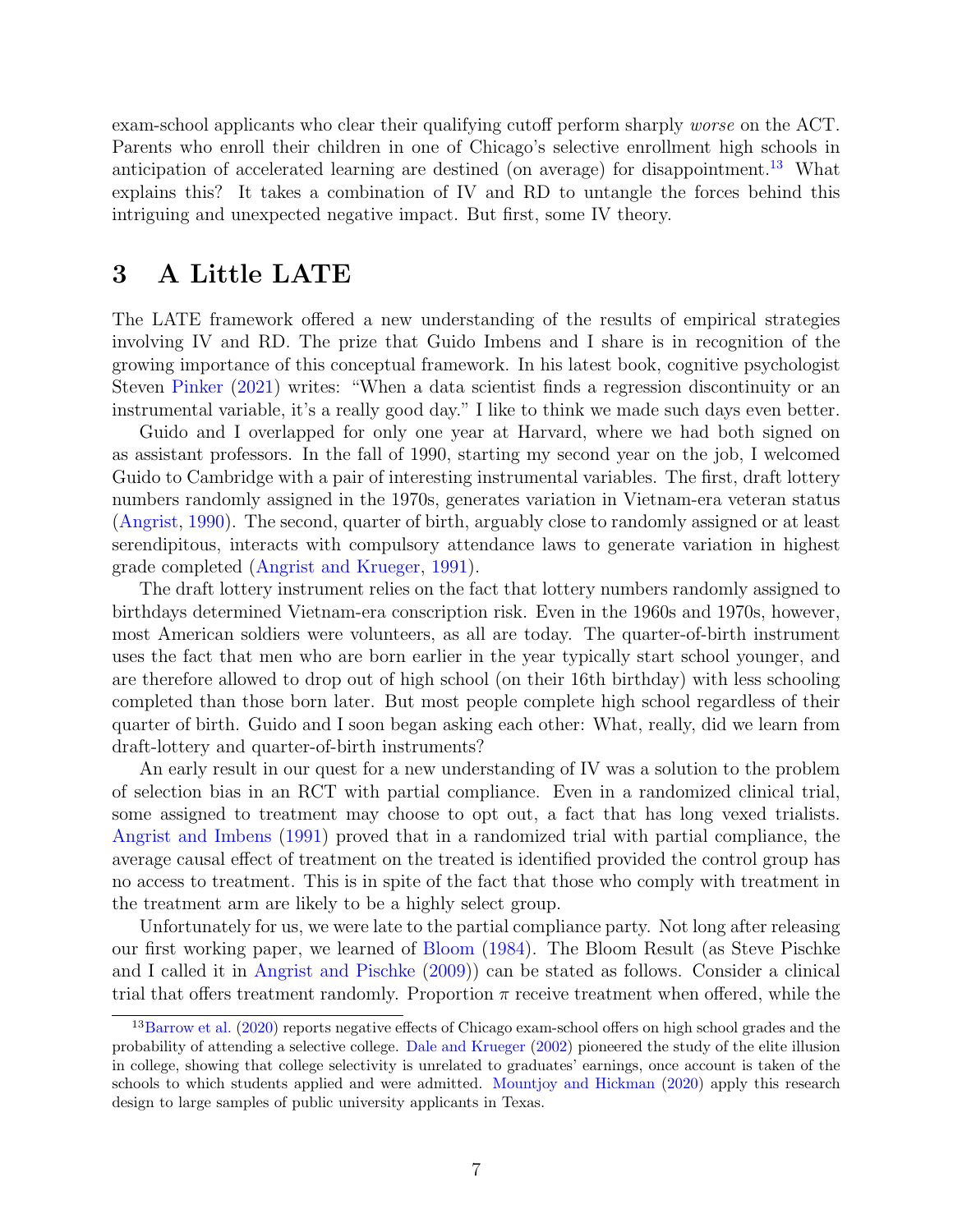rest opt out. Indicate those who are offered treatment with a dummy variable,  $Z_i$ , and those who take treatment with a dummy variable,  $D_i$ . Denote potential outcomes for subject i in the treated and untreated states by  $Y_{1i}$  and  $Y_{0i}$ , respectively. The observed outcome is:

$$
Y_i = Y_{0i} + D_i[Y_{1i} - Y_{0i}].
$$

In other words, we see  $Y_{1i}$  for the treated and we see  $Y_{0i}$  for those not treated.  $Y_{1i} - Y_{0i}$  is the causal effect of treatment on individual  $i$ , but this we can never see. We make do, therefore, with average treatment effects.

[Bloom](#page-27-5) [\(1984\)](#page-27-5) shows how to compute the average effect on the treated in this scenario. Let  $\delta$  be the effect of the treatment assigned on  $Y_i$  (trialists call this the *intention-to-treat* effect or ITT for short). Then,

$$
E[Y_{1i} - Y_{0i} | D_i = 1] = \frac{\delta}{\pi}.
$$

What could be simpler? This is the IV estimand that uses treatment assigned,  $Z_i$ , as an instrument for treatment received,  $D_i$ . Yet, to this day, I'm often asked how it can be true that in a scenario where treated subjects selectively decline treatment, the average causal effect on the treated is knowable. Remarkably, Bloom derived this result from first principles, with no connection to IV.

The LATE theorem [\(Imbens and Angrist](#page-29-8) [\(1994\)](#page-29-8) and [Angrist et al.](#page-25-2) [\(1996\)](#page-25-2)) generalizes the Bloom theorem. Maintaining the clinical trials analogy, let  $D_{1i}$  indicate subject *i*'s treatment status when assigned to treatment and let  $D_{0i}$  indicate subject *i*'s treatment status when assigned to control.<sup>[14](#page-10-0)</sup> In addition to the assumptions underpinning Bloom, we added one more: assignment to treatment either leaves treatment status unaffected or makes it more likely (formally,  $D_{1i} \geq D_{0i}$  for all *i*; the direction of the inequality doesn't matter). Given this restriction, which we called monotonicity, LATE says:

$$
E[Y_{1i} - Y_{0i} | D_{1i} > D_{0i}] = \frac{E[Y_i | Z_i = 1] - E[Y_i | Z_i = 0]}{E[D_i | Z_i = 1] - E[D_i | Z_i = 0]}
$$
(4)

<span id="page-10-2"></span><span id="page-10-1"></span>
$$
=\frac{o}{\pi_1-\pi_0},\tag{5}
$$

where  $\pi_1$  and  $\pi_0$  are compliance rates in the group assigned to treatment and the group assigned to control, respectively. The right-hand-side of [\(4\)](#page-10-1) is again the IV estimand using treatment assigned as an instrument for treatment received. Motivated by [Angrist and](#page-26-8) [Krueger](#page-26-8) [\(1991\)](#page-26-8), [Angrist and Imbens](#page-25-3) [\(1995\)](#page-25-3) extends LATE to ordered treatments like years of schooling; [Angrist et al.](#page-25-4) [\(2000\)](#page-25-4) covers continuous treatments and simultaneous equations models.

<span id="page-10-0"></span><sup>14</sup>We owe this elegant notation to Gary Chamberlain. Writing me in November of 1991 with comments on an "early LATE draft," Gary noted that LATE as we had derived it had a "mysterious random variable in Condition 1." This was the error term we had used to model latent treatment assignments. Gary suggested we define  $D_{0i}$  and  $D_{1i}$  without recourse to a latent-index model.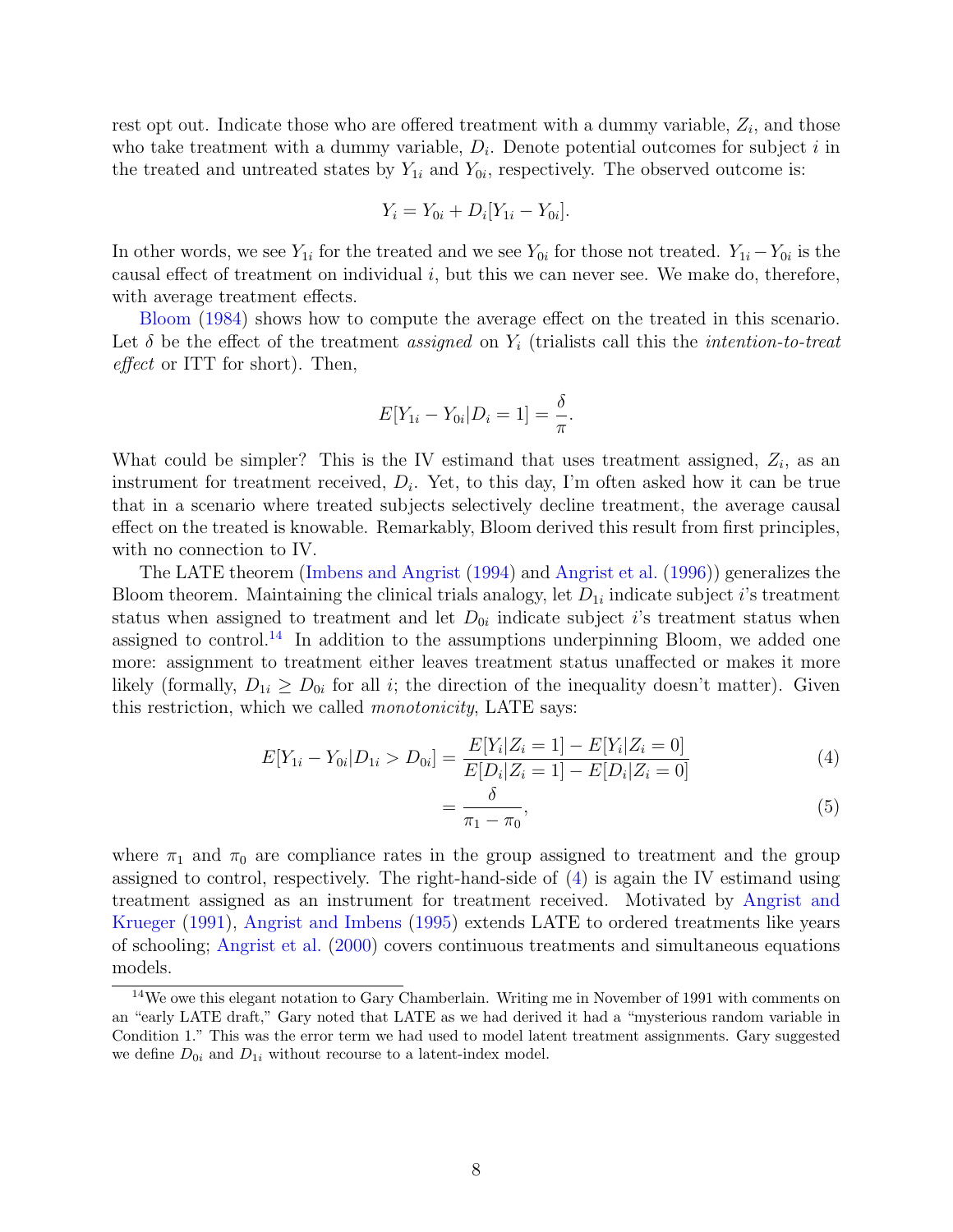#### Ice Cream at Princeton, AIRtime at Harvard

At Princeton and Harvard, I read and reread [Chamberlain](#page-27-7) [\(1984\)](#page-27-7), [Newey](#page-30-4) [\(1985\)](#page-30-4), and [Newey](#page-30-5) [and West](#page-30-5) [\(1987\)](#page-30-5). These articles answered most of my questions about econometric theory as it relates to estimation and inference. But not all. So, I was lucky to be able to call on Whitney Newey (a Ph.D. advisor) and Gary Chamberlain (a colleague) in real life. Lengthy derivations begun in Whitney's office led often to Thomas Sweet's in Palmer Square, a reward for Whitney's patience. In 1990, I apprenticed to Gary as co-instructor in his econometrics class, an experience from which I learned at least as much as our students.

[Angrist](#page-24-4) [\(1990\)](#page-24-4) uses draft-lottery dummies as instruments for veteran status in a twosample linear IV procedure detailed in [Angrist and Krueger](#page-26-9) [\(1992\)](#page-26-9). Motivated by the fact that [Hearst et al.](#page-28-0) [\(1986\)](#page-28-0) looked at veteran effects on mortality, a dummy dependent variable, I also sought an empirical strategy for IV in a qualitative response model. With little beyond bivariate probit to show for my efforts, Newey suggested I seek new causal knowledge from biostatistics maven Jamie Robins at the Harvard School of Public Health.[15](#page-11-0) Robins advised me to abandon latent index models and turn instead to potential outcomes and the Rubin causal model. So I read and wrote Don Rubin.

Rubin's reply reached me in Jerusalem, where I had taken a position in Fall 1991. In the meantime, Guido found Don as well. It was Rubin who put us "on AIR," in [Angrist et al.](#page-25-2) [\(1996\)](#page-25-2), a follow-up to the 1994 paper, where, co-opting the Passover story, we redefined the four types of children (always-takers, never-takers, compliers, and defiers, described below). Along the way, we convinced Rubin that instrumental variables is a formidable tool in the quest for new causal knowledge.

Convincing Don Rubin took some doing. His (September 1991) reply to me began: "Thanks for the copy of your paper on treatment effects ... I believe all the results, but I still cannot resonate to the approach." Among other complaints, Rubin wrote: "I don't know of any real success stories." I responded in October 1991, writing from Jerusalem: "I will try to explain why I find the IV framework so useful," going on to detail the draft lottery and the quarter-of-birth IV applications. Rubin replied with a much longer letter that marked the beginning of our 3-way collaboration. He agreed that the draft lottery generates compelling instruments for Vietnam-era veteran status, but also wrote, "I want to make sure I really understand the assumptions you make without all the irrelevant linear model stuff."

And so on, back and forth. Along the way, Guido and I embraced the language of potential outcomes and eventually became fluent in it. But not right away: initially, Rubin and I argued every point. Then, in June 1992, I emailed Guido: "Never mind all my whining [about Don] from the previous email. I believe I've figured out how to link our earlier papers to 'the Rubin Way' ... the key is to follow up on something I think Don originally suggested: to define counterfactuals for the 2\*2 factorial experiment that manipulates both D and Z." This double-indexing of potential outcomes allowed us to separate exclusion restrictions from independence assumptions, a feature of the LATE framework adopted in [Angrist et al.](#page-25-2) [\(1996\)](#page-25-2).

<span id="page-11-0"></span><sup>15</sup>[Angrist](#page-24-5) [\(1991\)](#page-24-5) shows that, when the linear first stage implied by a latent-index model is a non-zero constant, the IV estimand for a single dummy instrument is an average treatment effect. This is implied by the LATE theorem because, in this scenario,  $D_{1i} - D_{0i}$  is a constant. But I didn't know that at the time.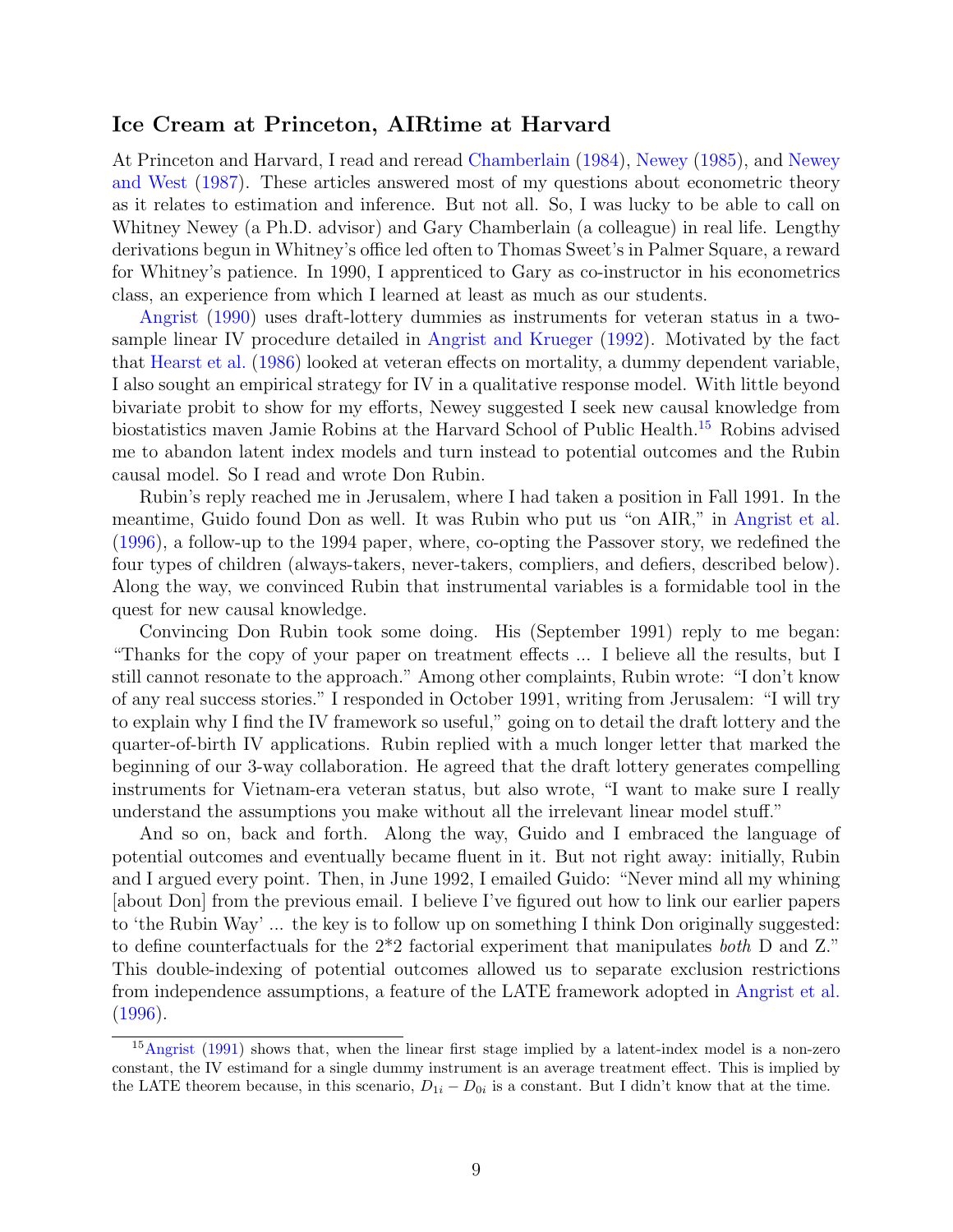#### 3.1 LATE for Charter School

The LATE theorem is formalized using the language of mathematical statistics. But the idea is pleasingly concrete and easy to grasp in practice. As in my undergraduate text with Steve Pischke [\(Angrist and Pischke,](#page-26-10) [2014\)](#page-26-10), I'll explain the LATE framework here through a research question that has occupied me for almost two decades: the causal effect of charter school attendance on learning.<sup>[16](#page-12-0)</sup>

Charter schools are public schools that operate independently of traditional American public school districts. A charter (the right to operate a public school) is typically awarded for a limited period, subject to renewal conditional on good performance. Charter schools are free to structure their curriculum and school environment. Many charter schools extend instruction time by running long school days and continuing school on weekends and over the summer. The most controversial difference between charters and traditional public schools is the fact that the teachers and staff who work at the former rarely belong to labor unions. By contrast, most big-city public school teachers work under teachers' union contracts that regulate pay and working conditions, often in a very detailed manner.

The 2010 documentary film *Waiting for Superman* features schools belonging to the Knowledge is Power Program (KIPP). KIPP schools are emblematic of the No Excuses approach to public education, a widely replicated urban charter model that features a long school day, an extended school year, selective teacher hiring, extensive data-driven feedback for teachers, student behavior norms, and a focus on traditional reading and math skills. The KIPP network serves a student body that is 95% Black and Hispanic, with over 80% of KIPP students poor enough to qualify for the federal government's subsidized lunch program.<sup>[17](#page-12-1)</sup>

The American debate over education reform often focuses on the achievement gap, shorthand for large test score differences by race and ethnicity. Because of its focus on minority students, KIPP is often central in this debate, with supporters pointing to the fact that non-white KIPP students have markedly higher test scores than non-white students from nearby schools. KIPP skeptics have argued that KIPP's apparent success reflects the fact that KIPP attracts families whose children who are more likely to succeed anyway.

A randomized trial might prove decisive in the debate over attendance effects at schools like KIPP. Alas, like Nobel prizes, seats at KIPP are not randomly assigned. At least, not entirely. In fact, Massachusetts charter schools with more applicants than seats offer their seats by lottery. Specifically, applicants are ordered randomly, and charter school seats filled by making offers down this randomly ordered list. Some of these offers are ignored, while some students way down the wait list nevertheless find their way to a seat at KIPP. By and large, however, the opportunity to attend KIPP is randomly assigned.

<span id="page-12-0"></span><sup>16</sup>My interest in charter schools dates to 2003, when Michael Goldstein, then CEO of the [Match Charter](https://www.matchschool.org/about/about-us/) [High School,](https://www.matchschool.org/about/about-us/) invited Kevin Lang and me to use MATCH admissions lotteries to estimate causal effects of MATCH attendance. This initial effort failed to pan out because we couldn't get the requisite data on test scores. The first charter lottery analysis to which I contributed was released in 2009 (Abdulkadiroğlu et al., [2009\)](#page-24-6), later published as Abdulkadiroğlu et al. [\(2011\)](#page-24-7).

<span id="page-12-1"></span><sup>&</sup>lt;sup>17</sup>The case for No Excuses pedagogy begins with Martin Luther [King](#page-29-9) Jr., who wrote in King [\(1967\)](#page-29-9) that "Whatever pathology may exist in Negro families is far exceeded by this social pathology in the school system that refuses to accept a responsibility that no one else can bear and then scapegoats Negro families for failing to do the job." Quantitative analysis of the No Excuses paradigm begins with [Thernstrom and](#page-30-6) [Thernstrom](#page-30-6) [\(2004\)](#page-30-6).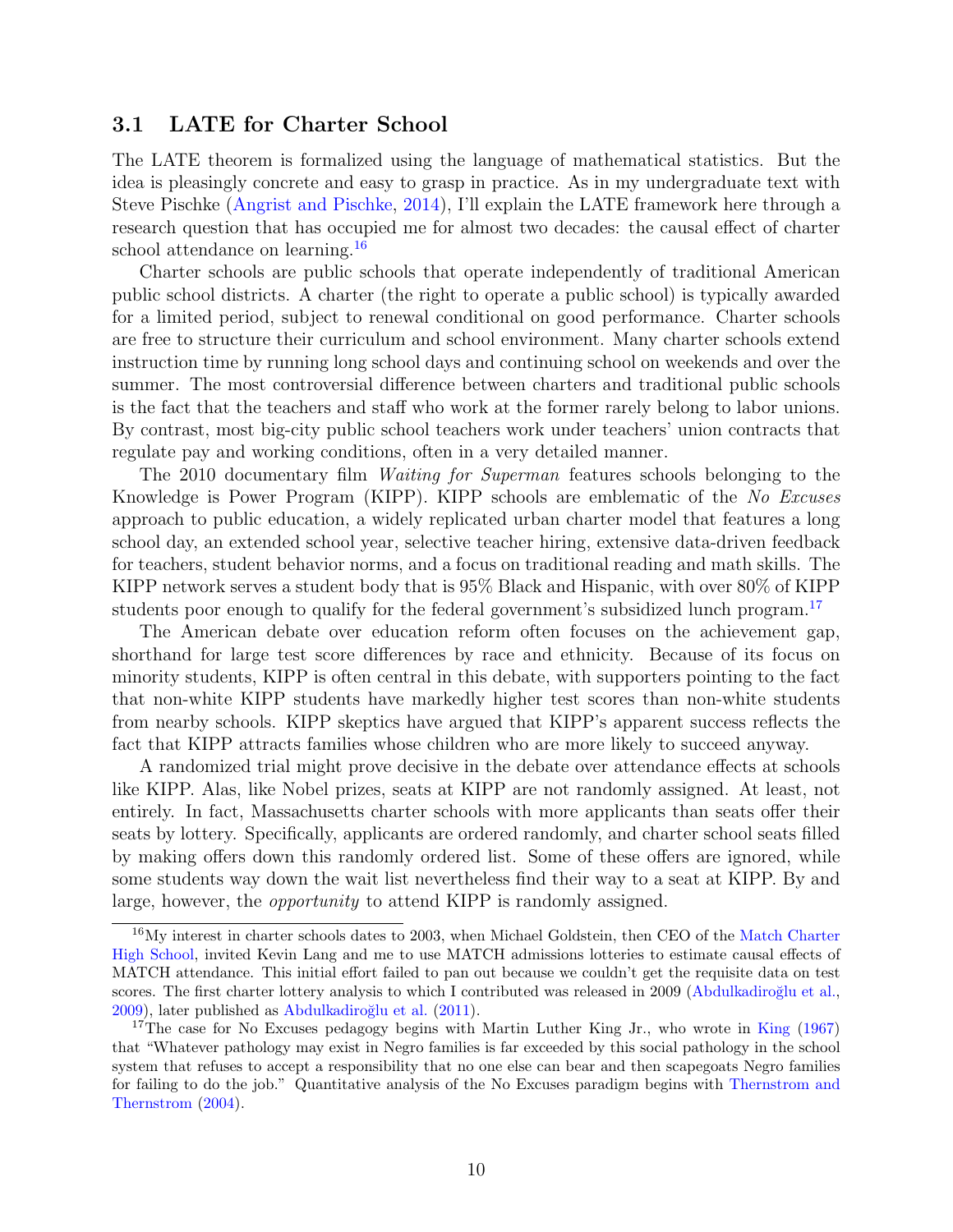A decade ago my collaborators and I collected data on KIPP Lynn middle school admissions lotteries, laying the foundation for charter school research published in [Angrist et al.](#page-25-5) [\(2010a,](#page-25-5) [2012\)](#page-25-6). At the time, the KIPP middle school in Lynn, Massachusetts was the first of its kind in New England. Some KIPP applicants bypass the lottery–those with previously enrolled siblings are guaranteed admission, while a few applicants are categorically excluded (those too old for middle school, for example). Among the 371 applicants for 5th or 6th grade entry who were subject to random assignment in the four KIPP lotteries held from 2005-08 (and for whom we have post-application data on achievement), a total of 253 were offered a seat.

Perhaps surprisingly, a fair number of applicants offered a seat failed to enroll come September. Some had moved away, while others ultimately preferred a traditional public school. Among those offered a seat, 199 (or about 79%) enrolled at KIPP the following school year. At the same time, 5 applicants (about 4.2%) not offered a seat at KIPP nevertheless found their way into KIPP. The effect of an offer on KIPP enrollment rates is  $\frac{199}{253} - \frac{5}{118} \approx 0.74$ . In an IV analysis where offers are used as an instrumental variable for KIPP attendance, this 0.74 effect of offers on enrollment is the relevant first stage.

The analysis sketched here looks at KIPP attendance effects on test scores for tests taken at the end of the grade following the application grade (i.e., these scores are from the end of 5th grade for those who applied in 4th and from the end of 6th grade for those who applied in 5th). As is common in research on student achievement, data on scores have been standardized by subtracting the mean and dividing by the standard deviation of scores in a reference population. In this case, the reference population contains all Massachusetts students in the relevant grade. Standardized scores are easily compared across populations and tests. As in many of Massachusetts' poorer cities and towns, average math scores in Lynn fall about three tenths of a standard deviation below the state mean (written  $-.3\sigma$ ).

Among participants in KIPP entry lotteries, applicants offered a seat had standardized math scores close to zero  $(-0.003$  to be precise), that is, near the state mean. Because KIPP applicants start with 4th grade scores that average roughly  $.3\sigma$  below the state mean, achievement at the level of the state average should be seen as impressive. By contrast, the average math score among those not offered a seat is about  $-0.358\sigma$ , a much more typical result for students residing in towns like Lynn.

Since lottery offers are randomly assigned, we can say with confidence that the offer of a seat at KIPP Lynn boosts math scores by an average of  $0.355\sigma$ , a large effect that's also statistically precise, so we can be confident this isn't a chance finding. What does an *offer* effect around .36 $\sigma$  tell us about the effects of KIPP Lynn *attendance*? IV methods convert KIPP offer effects into KIPP attendance effects. In this case, the instrumental variable is a dummy variable that equals one for KIPP applicants who receive offers and zero otherwise. As in the discussion of RCTs, let  $Z_i$  denote this instrument. The causal effect of interest is that of  $D_i$ , a dummy indicating KIPP enrollment.

In general, three things are required of  $Z_i$  for it to be a valid instrument:

- I.  $Z_i$  should have a causal effect on the variable we care about, in this case KIPP enrollment,  $D_i$ . As noted above, this causal effect is called the *first stage*.
- II.  $Z_i$  must also be randomly assigned or "as good as randomly assigned," in the sense of being unrelated to the omitted variables we might like to control for, in this case,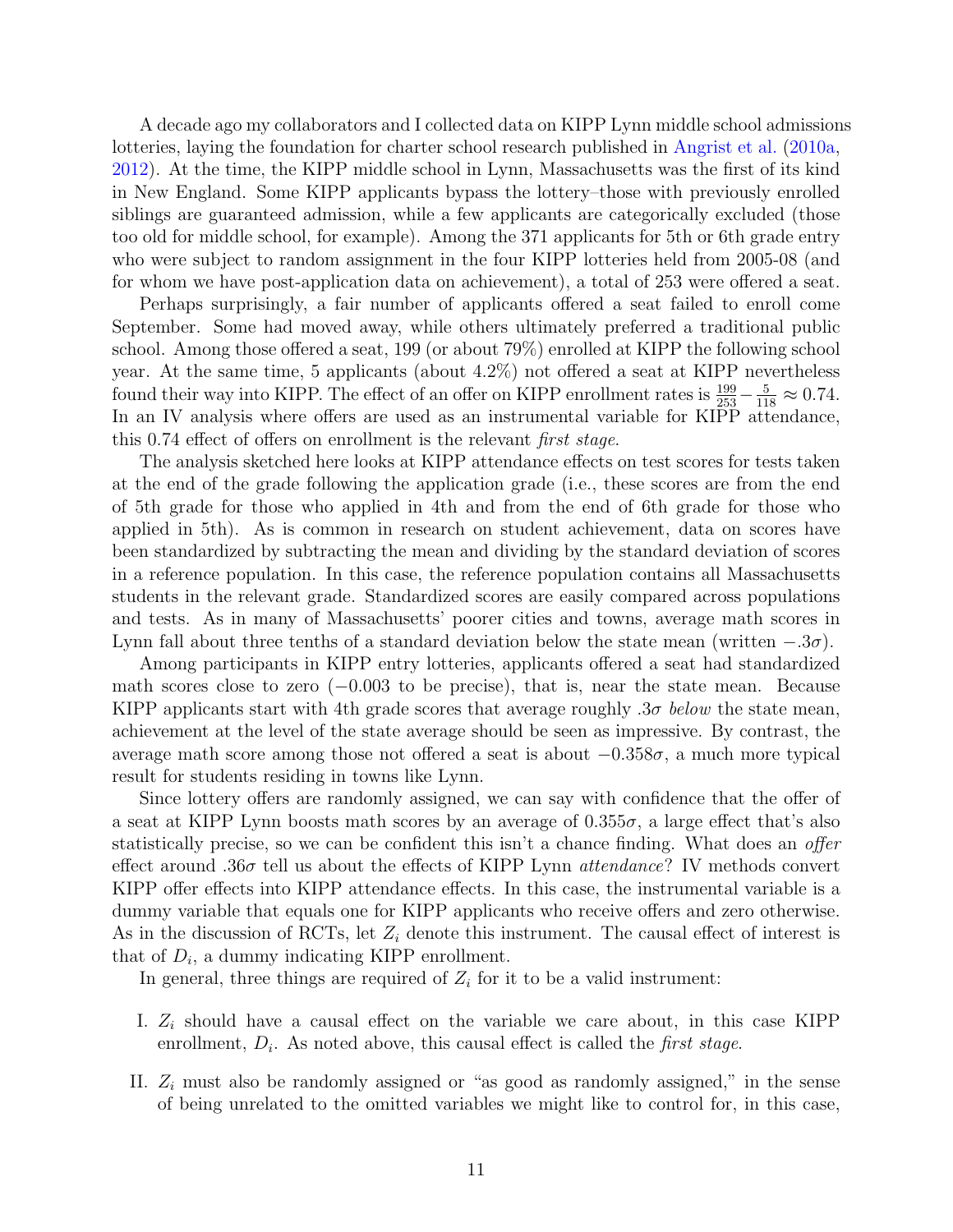variables like KIPP applicants' family background or motivation to enroll. This is called the independence assumption.

III. Finally, IV logic requires an exclusion restriction. The exclusion restriction postulates a single measured channel through which the instrument,  $Z_i$ , affects outcomes. Here, the exclusion restriction amounts to the claim that the  $0.355\sigma$  score differential between lottery winners and losers is entirely attributable to the .74 win-loss difference in attendance rates, that is, to the effect of  $Z_i$  on  $D_i$ .

IV empirical strategies characterize a chain reaction leading from the instrument to student achievement. The first link in this causal chain (the first stage) connects randomly assigned offers with KIPP attendance, while the second link–the one we're after–connects KIPP attendance with achievement. By virtue of the independence assumption and the exclusion restriction, the product of these two links generates the effect of offers on test scores:

> Effect of offers on scores  $=$  ${Effect of offers on attendance} \times {Effect of attendance on scores}.$

The causal effect of KIPP *attendance* can therefore be written:

Effect of attendance on scores = 
$$
\frac{\text{Effect of offers on scores}}{\text{Effect of offers on attendance}}
$$
. (6)

This is a restatement of equation [\(5\)](#page-10-2), expressed here in words.

The effect of the instrument (offers) on outcomes (scores) plays a central role in the IV story and therefore has a special name: this is the *reduced form*, denoted by  $\delta$  in [\(5\)](#page-10-2). Dividing the reduced form  $(0.355\sigma)$  by the first stage, the KIPP attendance effect works out to be:

$$
.48\sigma \approx \frac{.355\sigma}{.745} = \frac{(-0.003\sigma) - (-0.358\sigma)}{0.787 - 0.042}.\tag{7}
$$

Almost half a standard deviation gain in math scores is a remarkable result. Few educationrelated interventions have such large effects.[18](#page-14-0)

It's one thing to be able to compute an IV estimate and another to know what it means. Children differ in the extent to which they benefit from KIPP. For some, perhaps a group that's highly motivated with a supportive family environment, the choice of KIPP Lynn or a Lynn public school matters little; the causal effect of KIPP attendance on such applicants is zero. For others, KIPP attendance may matter greatly. LATE is an average of these different individual causal effects. In particular, LATE is an average causal effect for the population of children whose KIPP enrollment status is determined solely by the KIPP lottery.

<span id="page-14-0"></span><sup>&</sup>lt;sup>18</sup>The full econometric analysis of KIPP is more involved than described here. Like many instrumental variables, the KIPP lottery offer instrument is valid only after conditioning on factors (like application year and entry grade) that determine the probability of being offered seat. Other controls, such as past achievement, are included to increase statistical precision. The complete analysis also allows for the fact that some children spend more time at KIPP than others between the time they apply and the time outcomes are measured. See [Angrist et al.](#page-25-6) [\(2012\)](#page-25-6) for details.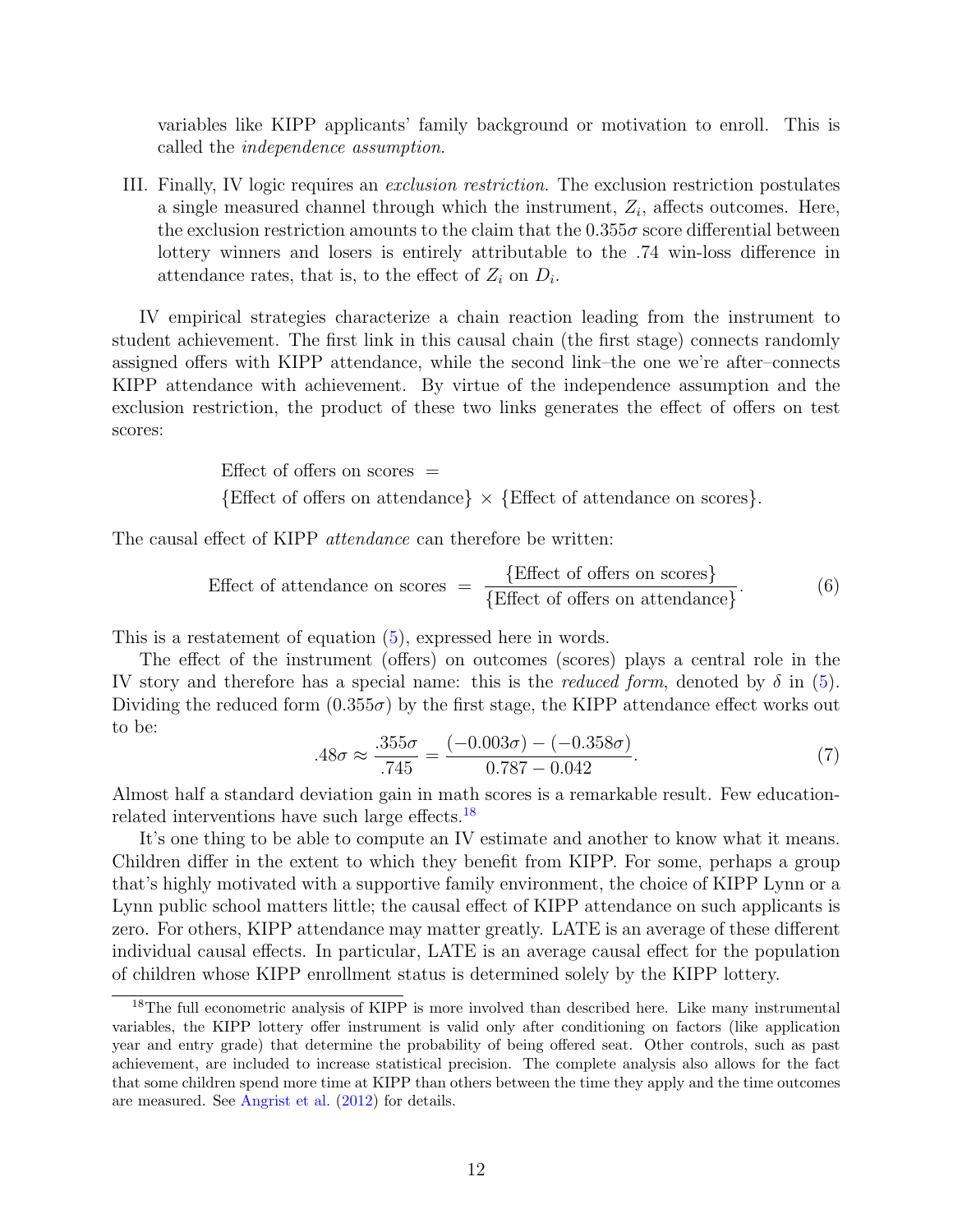As I've mentioned, LATE theory is illuminated by the biblical story of Passover, which explains that there are four types of children, each with characteristic behaviors. Table [1](#page-36-0) classifies applicants named Alvaro, Normando, and Camila, as a well as the fourth type of child, a defier. Applicant names hint at the way applicants would respond were they to win or lose the lottery. The columns in Table [1](#page-36-0) indicate attendance choices made when  $Z_i = 0$ , while rows indicate choices made when  $Z_i = 1$ . The table covers all possible scenarios for every applicant, not only the scenarios we observe. In other words, the table records potential choices made when  $Z_i = 1$ , denoted  $D_{1i}$ , and potential choices made when  $Z_i = 0$ , denoted  $D_{0i}$ . Potential choices are like potential outcomes: for any given applicant, we see only one or the other.

Never-takers and always-takers like Normando and Alvaro are on the main diagonal: win or lose, their choice of school is unchanged. Always-takers like Alvaro are dying to go to KIPP; if they lose the KIPP lottery, their mothers find a way to enroll them in KIPP anyway, perhaps by re-applying. Never-takers like Normando worry about long days and lots of homework. Normando doesn't really want to go to KIPP, and refuses to do so upon learning that he won the lottery. For Normando,  $D_{1i} = D_{0i} = 0$ , while, for Alvaro,  $D_{1i} = D_{0i} = 1$ . At the bottom left, compliers like Camila are happy to go to KIPP if they win a seat, but stoically accept the verdict if they lose. Camila complies with her lottery offer, attending KIPP when she wins but not otherwise. In other words, Camila has  $D_{1i} = 1, D_{0i} = 0$ .

The term complier links IV with the RCTs we hope to mimic. Many randomized trials randomize only the opportunity to be treated, while the decision to comply with the treatment protocol remains voluntary and non-random. RCT compliers are those who take treatment when the offer of treatment is made, but not otherwise. With lottery instruments, LATE is the effect of KIPP attendance on Camila and other compliers like her who enroll (take treatment) when offered a seat in the lottery, but not otherwise. IV methods are uninformative for always-takers like Alvaro and never-takers like Normando because the instrument is unrelated to their treatment status.

The defiers in Table [1](#page-36-0) are those who enroll in KIPP only when not offered a seat in the lottery. Such perverse behavior makes IV estimates hard to interpret. With defiers as well as compliers in the data, the average effect of a KIPP offer can be zero even if everyone benefits from KIPP attendance. Luckily, defiant behavior is unlikely in charter lotteries and many other IV settings. We therefore assume such behavior is rare to nonexistent. This is the monotonicity assumption introduced in [Imbens and Angrist](#page-29-8) [\(1994\)](#page-29-8): the instrument is presumed to push affected applicants in one direction only.

The LATE theorem says that for any randomly assigned instrument with a non-zero first stage, satisfying both monotonicity and an exclusion restriction, the ratio of reduced form to first stage is the average causal effect of treatment on compliers. Note the distinct roles each IV assumption plays in establishing this: with no first stage, there's no charter experiment, while the independence assumption ensures the reduced form captures the causal effect of the instrument. The exclusion restrictions asserts that the reduced form is explained by KIPP attendance alone, while monotonicity plus exclusion are what make the KIPP attendance effect we seek proportional to the lottery-offer reduced form. These components lead to a simple formula for causal effects on compliers.

The LATE framework is sometimes seen as limiting the relevance of econometric inference. Yet, the population of compliers is a group we'd very much like to learn about. In the KIPP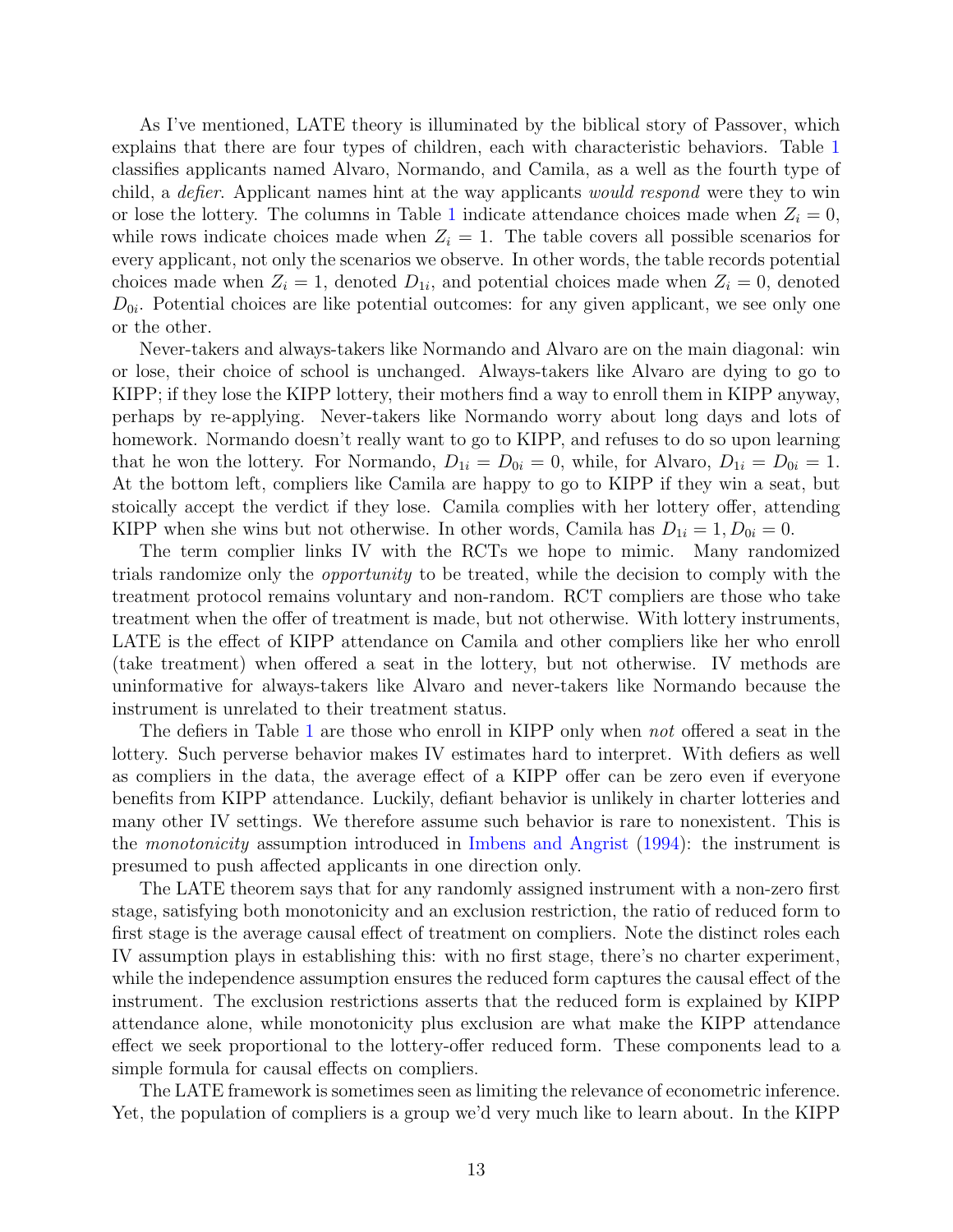example, compliers are children likely to be seated at KIPP were the school to expand and offer additional seats in a lottery. In Massachusetts, the number of charter seats is capped by law, so the consequences of legislated charter expansion is central to the education policy debate (since the founding of Blueprint Labs, we've had two ballot initiatives on this matter). [Cohodes et al.](#page-27-8) [\(2021\)](#page-27-8) tackles the question of whether IV estimates of charter effects predict learning gains when charter schools like KIPP are allowed to open new campuses and add seats. This investigation shows IV estimates using charter lotteries to be a remarkably reliable guide to performance of newly-opened campuses.

#### No Excuses for Not Closing the Achievement Gap

The LATE framework, meaning the assumptions behind the theorem, identifies the entire distribution of potential outcomes for compliers. To see this, suppose first that treatment,  $D_i$ , is randomly assigned in a stratified randomized trial, with strata encoded by  $X_i$ . Conditional random assignment implies that:

<span id="page-16-1"></span><span id="page-16-0"></span>
$$
\{Y_{1i}, Y_{0i}\} \perp\!\!\!\perp D_i | X_i. \tag{8}
$$

Differences in treatment and control means within strata therefore yield average causal effects:

$$
E[Y_i|D_i = 1, X_i] - E[Y_i|D_i = 0, X_i] = E[Y_{1i}|D_i = 1, X_i] - E[Y_{0i}|D_i = 0, X_i]
$$
  
= 
$$
E[Y_{1i}|X_i] - E[Y_{0i}|X_i]
$$
  
= 
$$
E[Y_{1i} - Y_{0i}|X_i].
$$
  
(9)

Because the logic of [\(9\)](#page-16-0) works for any function of  $Y_i$ , we can replace  $Y_i$  with  $Y_i^*(c) \equiv$  $1(Y_i < c)$  for any constant, c. This substitution yields:

$$
E[Y_i^*(c)|D_i=1, X_i] - E[Y_i^*(c)|D_i=0, X_i] = Pr[Y_{1i} < c|X_i] - Pr[Y_{0i} < c|X_i].
$$

The right-hand side of this expression is the difference in the distributions of  $Y_{1i}$  and  $Y_{0i}$ within strata, evaluated at c. Thus, RCTs reveal the entire distribution of each potential outcome, as well as the difference in potential-outcome distributions at any point. Such distributional comparisons are seen often in evaluations of life-saving vaccines and treatment regimens, where the distribution of interest is that of survival time.

The LATE analog of the conditional independence expressed by [\(8\)](#page-16-1) is the statement that

<span id="page-16-2"></span>
$$
\{Y_{1i}, Y_{0i}\} \perp\!\!\!\perp D_i | D_{1i} > D_{0i}.\tag{10}
$$

This holds because, by virtue of monotonicity,  $Z_i = D_i$  for compliers, so

$$
E[D_i|Y_{1i}, Y_{0i}, D_{1i} > D_{0i}] = E[Z_i|Y_{1i}, Y_{0i}, D_{1i} > D_{0i}] = E[Z_i].
$$

Independence and exclusion imply that the right-hand side here is just the marginal mean of  $Z_i$ . Conditional independence relation [\(10\)](#page-16-2) is remarkable because, unlike in an RCT,  $D_i$ itself is not taken to be randomly assigned in the LATE framework. Yet, for compliers,  $D_i$  is independent of potential outcomes and therefore as good as randomly assigned. This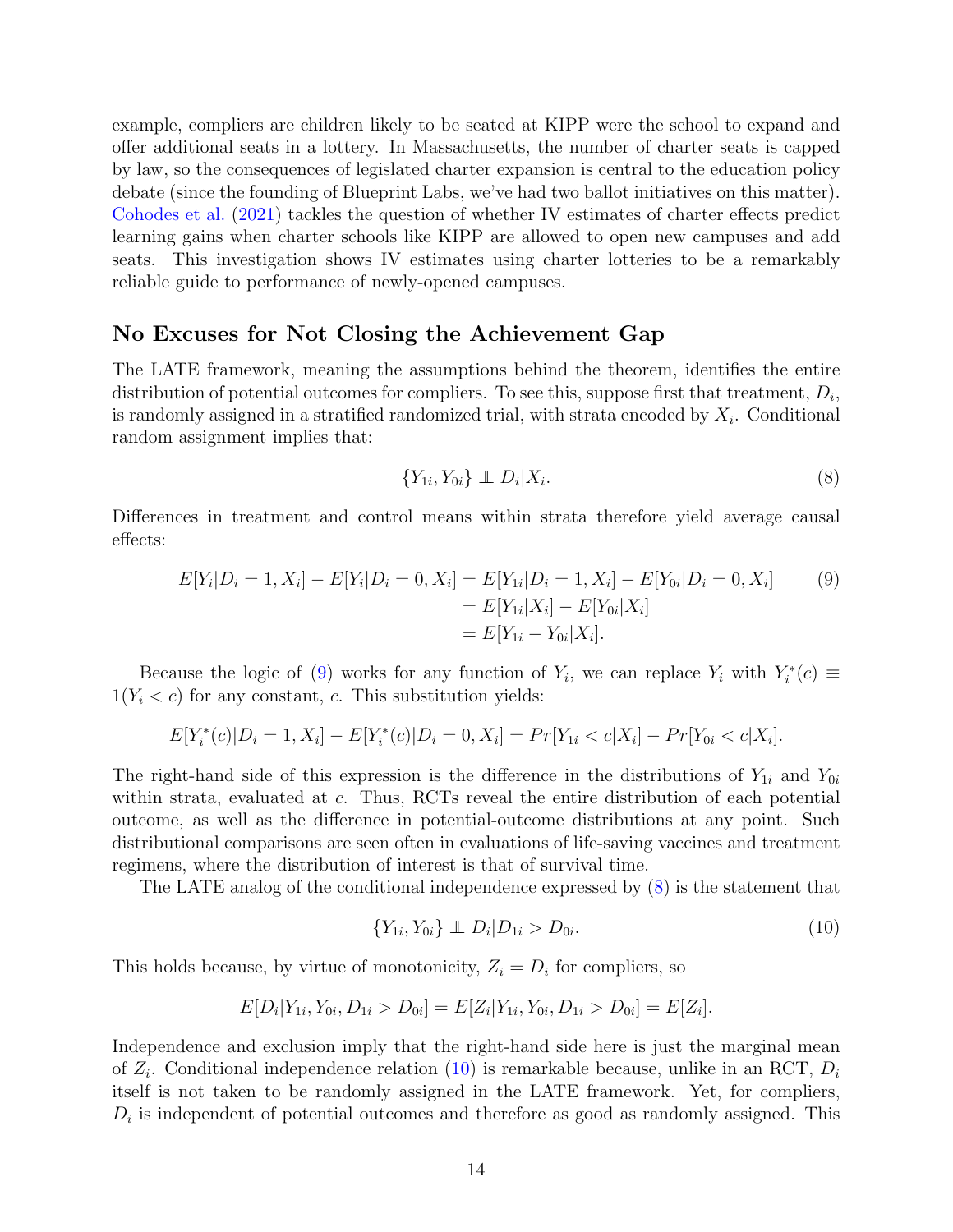suggests we can learn all we might like to know about the distributions of potential outcomes for compliers. Of course, compliers are not labeled as such in any data set. Even so, a few simple formulas (based on [Imbens and Rubin](#page-29-10) [\(1997\)](#page-29-10) and developed further by my former Ph.D. student and MIT colleague Alberto Abadie) yield potential outcome distributions for the compliers in your data [\(Abadie,](#page-24-8)  $2002$ ,  $2003$ ).<sup>[19](#page-17-0)</sup>

Although the theory behind this is necessarily technical, the value of a LATE analysis of distributions is easily appreciated in practice. Recall that the KIPP study summarized above is motivated in part by Black-white achievement gaps. The top of Figure [4](#page-34-0) presents some context for this concern by depicting the distribution of 4th grade scores for four cohorts of applicants to Boston charter middle schools. The two panels in the upper part of the figure show score distributions by race, tabulated separately for treated and untreated compliers. Treated compliers are compliers who attended a charter school, while untreated compliers did not. Because these are 4th grade scores, while middle school begins in 5th or 6th grade, the two sides of the figure are similar. In particular, both show score distributions for Black applicants shifted to the left of the corresponding score distributions for whites.

By 8th grade, the distribution picture has changed markedly. This can be seen at the bottom of Figure [4,](#page-34-0) which again shows score distributions by race, separately for treated and untreated compliers. In eighth grade, treated compliers have completed middle school at a Boston charter. Like KIPP Lynn, these schools mostly adhere to a version of No Excuses pedagogy. No Excuses charters boost achievement for most of their students, but those who enter the furthest behind tend to gain the most from charter enrollment. Consequently, Black charter students, who start middle school with lower baseline scores, see their learning accelerated more by charter attendance than do whites.<sup>[20](#page-17-1)</sup> This differential impact is reflected in the bottom-left panel of the figure, which shows that, among treated compliers, the Black and white 8th grade score distributions have converged. Differences in the score distributions for untreated compliers, by contrast (shown at the bottom right of the figure), have changed little from baseline, with whites still clearly ahead of Blacks.

#### 3.2 Where Do Babies Come From?

Economists have long been interested in the contribution of childbearing to gender gaps in earnings and hours worked. Bill Evans and I used two IV empirical strategies to capture causal effects of childbearing on parents' labor supply. The LATE framework implies that these two instruments, though applied to the same causal relationship, need not identify the same average causal effect. The population of compliers is instrument-specific and different sorts of compliers are affected differently by the same intervention or treatment. [Angrist and](#page-25-7) [Evans](#page-25-7) [\(1998\)](#page-25-7) and Angrist and Fernández-Val [\(2013\)](#page-25-8) show that this is more than a theoretical

$$
Pr[Y_{ji} < c | D_{1i} > D_{0i}] = \frac{E[D_i^j (1 - D_i)^{1-j} Y_i^*(c) | Z_i = 1] - E[D_i^j (1 - D_i)^{1-j} Y_i^*(c) | Z_i = 0]}{(-1)^{1-j} (E[D_i | Z_i = 1] - E[D_i | Z_i = 0])},
$$

where, as before,  $Y_i^*(c) \equiv 1(Y_i < c)$ . Densities can be obtained by replacing indicator functions with kernels; see [Angrist et al.](#page-25-9) [\(2016\)](#page-25-9) for details.

<span id="page-17-0"></span><sup>&</sup>lt;sup>19</sup>The cumulative distribution function of  $Y_{ji}$ ;  $j = 0, 1$  can be consistently estimated using:

<span id="page-17-1"></span><sup>&</sup>lt;sup>20</sup>For alternative views of this pattern, see [Angrist et al.](#page-26-11)  $(2013)$  and [Chabrier et al.](#page-27-9)  $(2016)$ .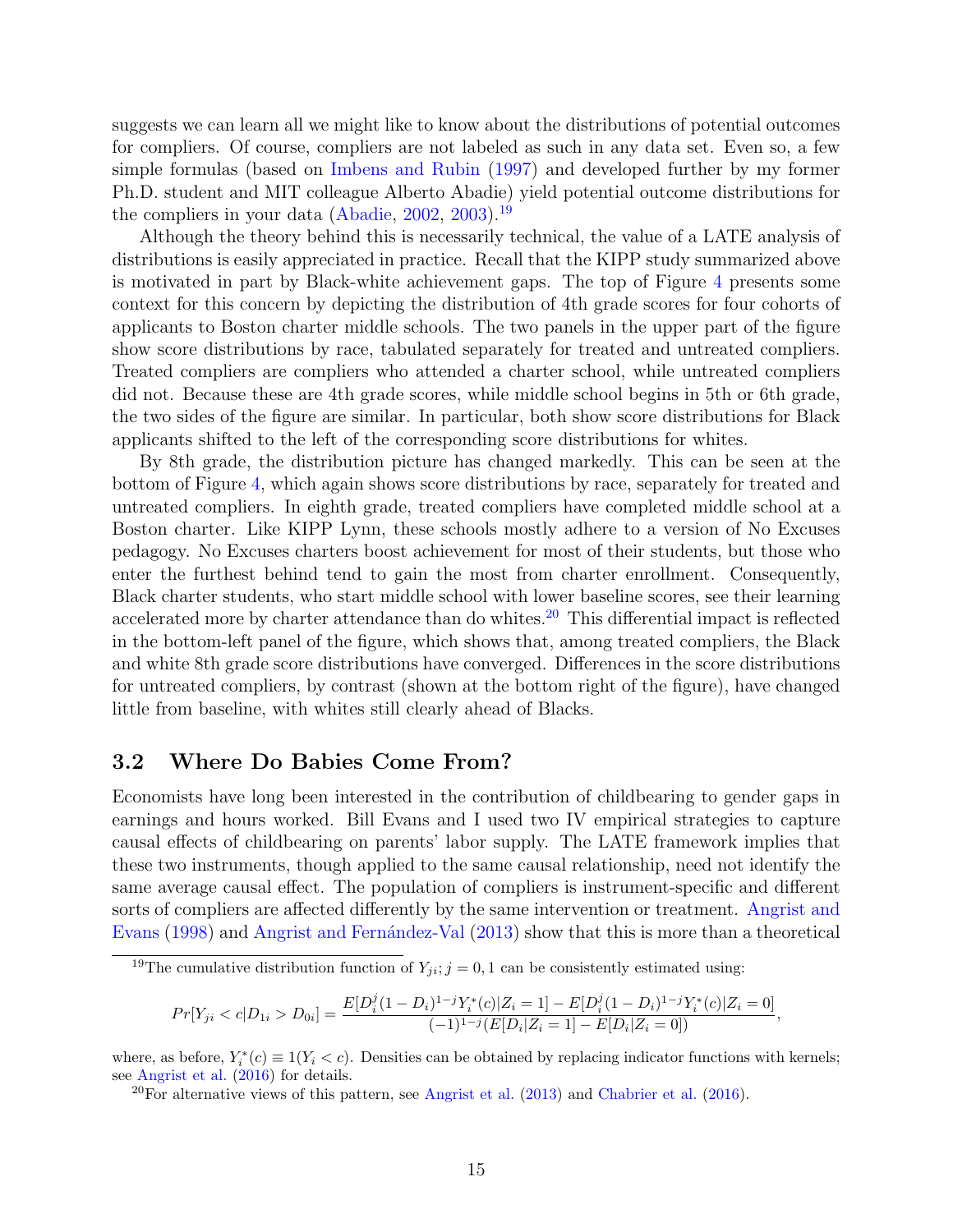possibility. Causal effects of childbearing depend, at least in part, on where the babies in question come from.

IV estimation of the labor supply consequences of childbearing is motivated in part by the 20th century rise in married women's labor force participation, a trend that parallels declining marital fertility. Perhaps declining fertility explains increasing female labor supply. But the case for omitted variables bias in this context is clear: mothers with weak labor force attachment or low earnings potential may be more likely to have children than mothers with strong labor force attachment or high earnings potential. And the causality might just as well run the other way, with increased female employment driving down fertility. This makes the observed association between family size and employment hard to interpret.

[Angrist and Evans](#page-25-7) [\(1998\)](#page-25-7) solves these omitted-variable and endogeneity problems using instrumental variables that affect the birth of a third child. Our first instrument indicates the occurrence of twins at second birth in samples of mothers with at least two children [\(Rosenzweig and Wolpin](#page-30-7) [\(1980\)](#page-30-7) is the first study to use twinning to instrument family size). The second instrument, also coded for women who have had at least two children, indicates whether first- and second-born children are of the same sex. American parents show little preference for boys or girls (the probability of having a second birth is similar whether the first-born is male or female). But they do seek a diversified sibling-sex portfolio in the sense that, when first and second-born children are both boys or both girls, the likelihood of a third child jumps. [Angrist and Evans](#page-25-7) [\(1998\)](#page-25-7) deploys the twins and same-sex empirical strategies in samples from the 1980 and 1990 US Census public use files.

The twins first stage in 1980 Census data is about .6, an estimate reported in column 2 of Table [2](#page-37-0) (from Angrist and Fernandez-Val [\(2013\)](#page-25-8)). This means that 40 percent of mothers with two or more children would have had a third birth without twinning, while a multiple second birth increases this proportion to 100 percent. Validity of the twins instrument rests on the claim that multiple births are essentially random, unrelated to potential outcomes or demographic characteristics, and that a multiple birth affects labor supply solely by increasing fertility.<sup>[21](#page-18-0)</sup> Parents of a same-sex sibship are about six percentage points more likely to have a third child than are parents of a mixed-sex pair. This is documented in column 4 of Table [2](#page-37-0) (38% of mixed-sex parents have a third child). Validity of the same-sex instrument rests on the claim that sibling sex composition is essentially random and affects labor supply solely by increasing fertility.

IV estimation of third-birth effects using the twins instrument yields a precisely-estimated reduction in weeks worked of a little over 3 weeks, with an employment reduction of about .08 points. These results, which appear in column 3 of Table [2,](#page-37-0) are smaller in absolute value than the corresponding ordinary least squares (OLS) estimates reported in the first column. The latter, computing using a set of controls listed in the table note, show roughly 9 fewer weeks worked and around an 18 percentage point reduction in employment for mothers who have a third birth. In view of the IV estimates, these large OLS estimates seem likely to be exaggerated by selection bias.

<span id="page-18-0"></span>IV estimates constructed using the same-sex instrument, reported in column 5 of Table

<sup>&</sup>lt;sup>21</sup>These conditions are unlikely to be met in a contemporary sample because the twin birth rate is boosted by in-vitro fertilization and related fertility treatments. Fertility interventions like these are more common among older and more educated women. IVF rose to prominence in the mid-1990s.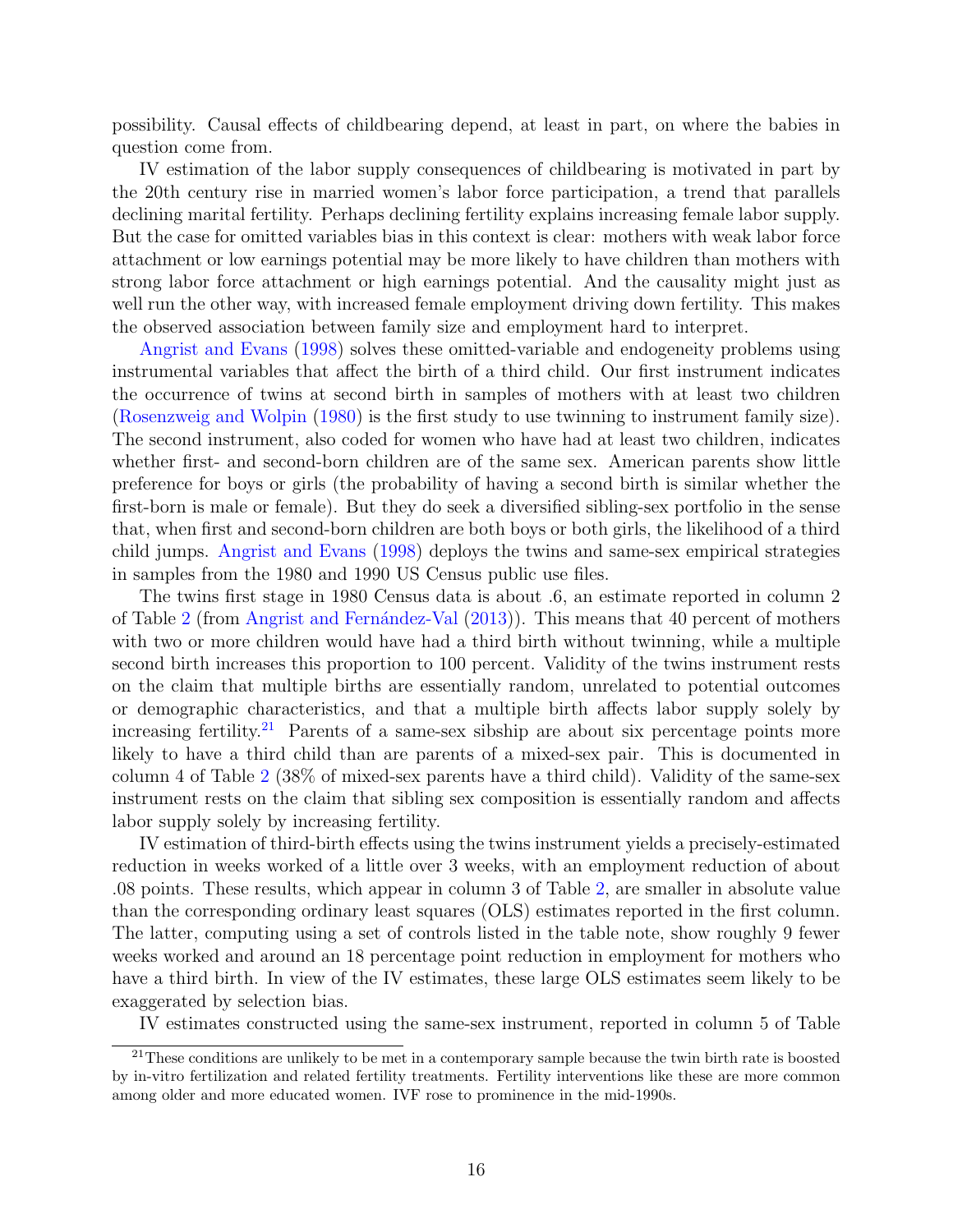[2,](#page-37-0) are substantially more negative than the corresponding twins IV estimates, though still smaller in magnitude than OLS. Perhaps the gap between the two sets of IV estimates is a chance finding, due to sampling variance in the estimates. The last column of Table [2](#page-37-0) reports two-stage least squares (2SLS) estimates of childbearing effects computed using twins and same-sex instruments together, along with the associated over-identification test statistic, which implicitly tests the null hypothesis that the underlying one-at-a-time IV estimates capture the same causal effect. This test generates p-values of .02 and .06, implying that the twins and same-sex IV estimates are statistically distinguishable, that is, differences between them are unlikely to be due to chance alone. $^{22}$  $^{22}$  $^{22}$ 

In Angrist and Fernández-Val [\(2013\)](#page-25-8), my former Ph.D. student Iván Fernández-Val and I argue that smaller twins-IV estimates of fertility effects reflect differences between the populations of twins and same-sex compliers. Since all mothers of second-born twins have at least three children, there are no twins never-takers. By LATE logic, therefore, twins instruments identify the average effect of a third child on all women who choose to have only two. Formally, since  $D_{1i} = 1$  for all i,

$$
E[Y_{1i} - Y_{0i} | D_{1i} = 1, D_{0i} = 0] = E[Y_{1i} - Y_{0i} | D_{0i} = 0]
$$
  
= 
$$
E[Y_{1i} - Y_{0i} | D_{0i} = 0, Z_i = 0]
$$
  
= 
$$
E[Y_{1i} - Y_{0i} | D_i = 0].
$$
 (11)

In other words, twins instruments reveal the effect of a third birth on women who choose to have small families (the second equals sign above uses the independence assumption; the third uses the fact that women who either have twins or for whom  $D_{0i} = 1$  have a third child). The same-sex instrument, by contrast, captures childbearing effects on women who can be nudged into additional childbearing by the sex mix of their first- and second-born.

Differences between same-sex and twins compliers are economically important because women who choose smaller families are especially likely to be college-educated. College education and the consequent higher pay this brings encourages educated mothers to use paid childcare. This in turn facilitates labor force participation in the wake of a third birth. Same-sex compliers, by contrast, are only about two-thirds as likely as the typical mother of two to have a college degree and are therefore less likely than twins compliers to avail themselves of extra paid childcare in response to a third birth. The work-reducing consequences of childbirth for women providing home care is higher than for women using paid care.[23](#page-19-1)

<span id="page-19-0"></span><sup>&</sup>lt;sup>22</sup>2SLS combines multiple instruments by using the fitted values from the first-stage equation with all instruments on the right hand side as a single combined instrument. Most IV estimates are computed using 2SLS because 2SLS neatly accommodates covariates, while also combining multiple instruments efficiently. Models using more than one instrument for a single causal effect are said to be over-identified. The overidentification test statistic is proportional to the R-squared from a regression of 2SLS residuals on the instruments and covariates included in the first stage. See, e.g., [Hausman](#page-28-8) [\(1983\)](#page-28-8) for details.

<span id="page-19-1"></span><sup>&</sup>lt;sup>23</sup>College graduation rates among compliers can be compared using the fact that the probability a complier has Bernoulli characteristic  $x_i = 1$ , relative to the marginal probability that  $x_i = 1$ , is given by the ratio of the first stage conditional on  $x_i = 1$  to the unconditional first stage. See [Angrist and Pischke](#page-26-3) [\(2009\)](#page-26-3) for details. A second feature separating the two complier populations is the difference in average age of the second-born. Multiple births produce second- and third-born children of the same age, while same-sex compliers can space births at leisure. Twins compliers therefore have exceptionally young second-borns at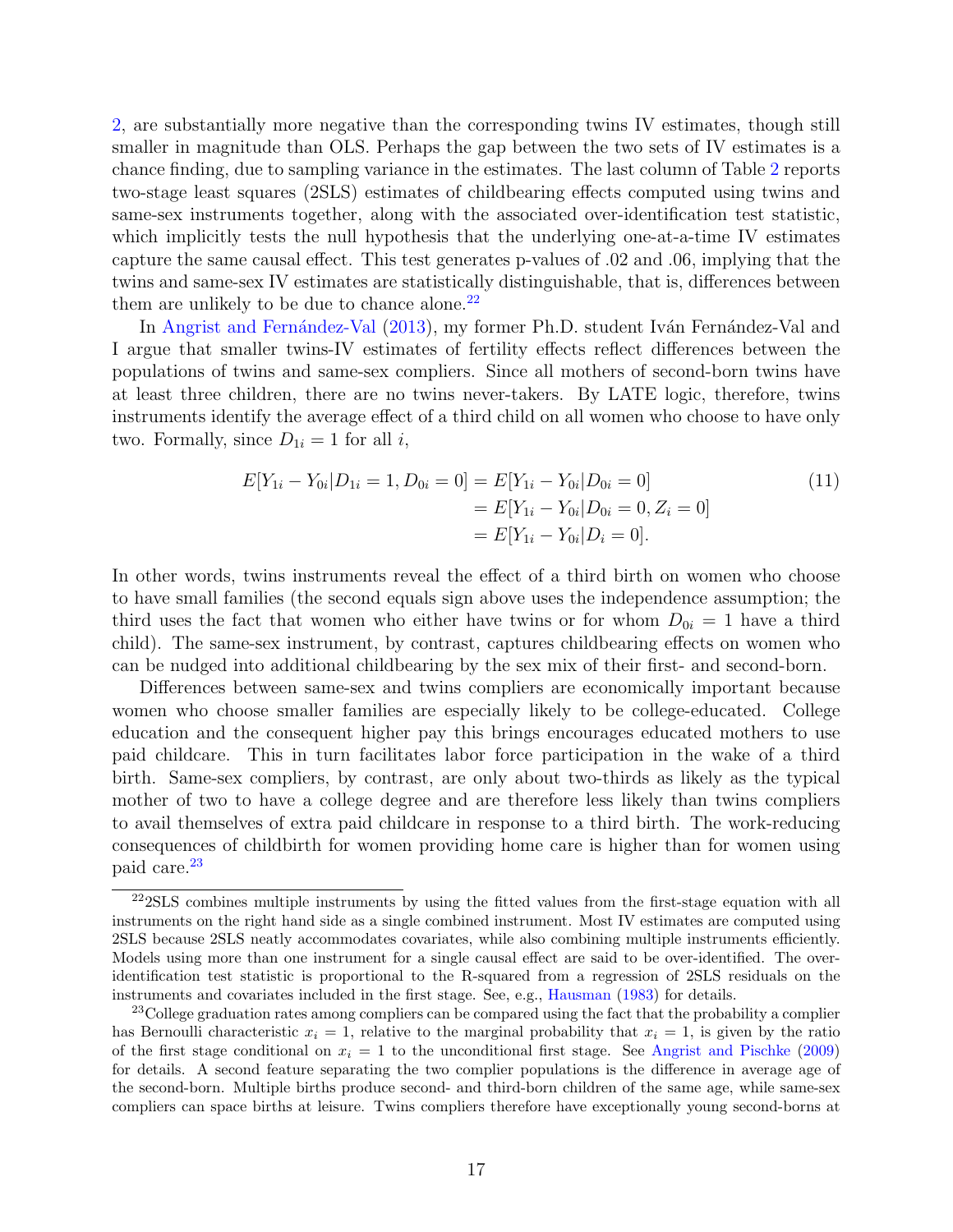This tale of two instruments shows how LATE can be used to reconcile disparate results from two natural experiments, even while both experiments identify features of the same underlying causal relationship. And, having seen how the relevant compliant populations differ, economic reasoning suggests a theoretically-grounded explanation for why these differences in maternal characteristics lead to differences in impact.

## 4 Constructing Causal Stories

My [Blueprint Labs](https://blueprintlabs.mit.edu/research/) colleagues and I have uncovered many surprising causal stories. I'll finish this lecture with one of the most intriguing, a story that resolves the puzzle of negative Chicago exam school effects. As a reminder, the challenge here is to explain why enrollment at one of the Windy City's coveted selective enrollment high schools appears to reduce learning rather than increase it.

Economic reasoning is all about alternatives. What's the alternative to an exam school education? For most applicants to Chicago exam schools, the leading non-exam-school alternative is a traditional public school. But many of Chicago's rejected exam school applicants enroll in charter schools. Exam school offers therefore reduce the likelihood of charter-school attendance. Specifically, exam-school offers divert applicants away from high schools in the Noble Network of charter schools. Noble, with pedagogy much like KIPP's, is one of Chicago's most visible charter providers, enrolling 40% of the city's 9th grade charter students.

Also like KIPP, convincing evidence on Noble effectiveness comes from admissions lotteries: when their campuses are over-subscribed, Noble schools offer seats by random assignment. Noble applicants offered a Noble seat in a lottery naturally spend more time enrolled there than applicants not offered a seat. They also have higher ACT scores as a result [\(Davis and](#page-27-10) [Heller](#page-27-10) [\(2019\)](#page-27-10) is the first study using lotteries to document Noble effectiveness).

This pattern is captured in Panel A of Figure  $5.^{24}$  $5.^{24}$  $5.^{24}$  $5.^{24}$  The x-axis in Panel A shows lottery effects of lottery offers on years enrolled at Noble; this is the Noble first stage for an IV setup that uses a dummy indicating Noble lottery offers as an instrument for Noble enrollment. I switch here to years enrolled rather than a dummy indicating any attendance because the time Noble students spend at Noble ahead of their ACT tests varies from one student to another. Panel A has another feature that distinguishes it from the simpler KIPP analysis: this plot shows first stage effects for two groups, one for Noble applicants who live in one of Chicago's lowest-income neighborhoods (labeled "Tier 1") and one for Noble applicants who live in a higher-income area ("Tier  $3$ ").<sup>[25](#page-20-1)</sup>

Recall the IV chain reaction: the reduced-form effect of an instrument (in this case, a Noble offer) on outcomes (here, ACT math scores) equals the causal effect of interest (Noble enrollment) times the corresponding first stage. Each point in Panel A of Figure [5,](#page-35-0) which has coordinates given by (first stage, reduced form), therefore implies an IV estimate, also

the time of a third birth. This moderates the work-reducing consequences of a third birth. The economic reasoning behind this argument draws on [Gronau](#page-28-9) [\(1977\)](#page-28-9).

<span id="page-20-1"></span><span id="page-20-0"></span><sup>&</sup>lt;sup>24</sup>Like Figure [3,](#page-33-0) this is derived from [Angrist et al.](#page-26-6)  $(2019b)$ .

<sup>&</sup>lt;sup>25</sup>Most Chicago public school students are low-income and non-white; tiers classify relative income within the city population.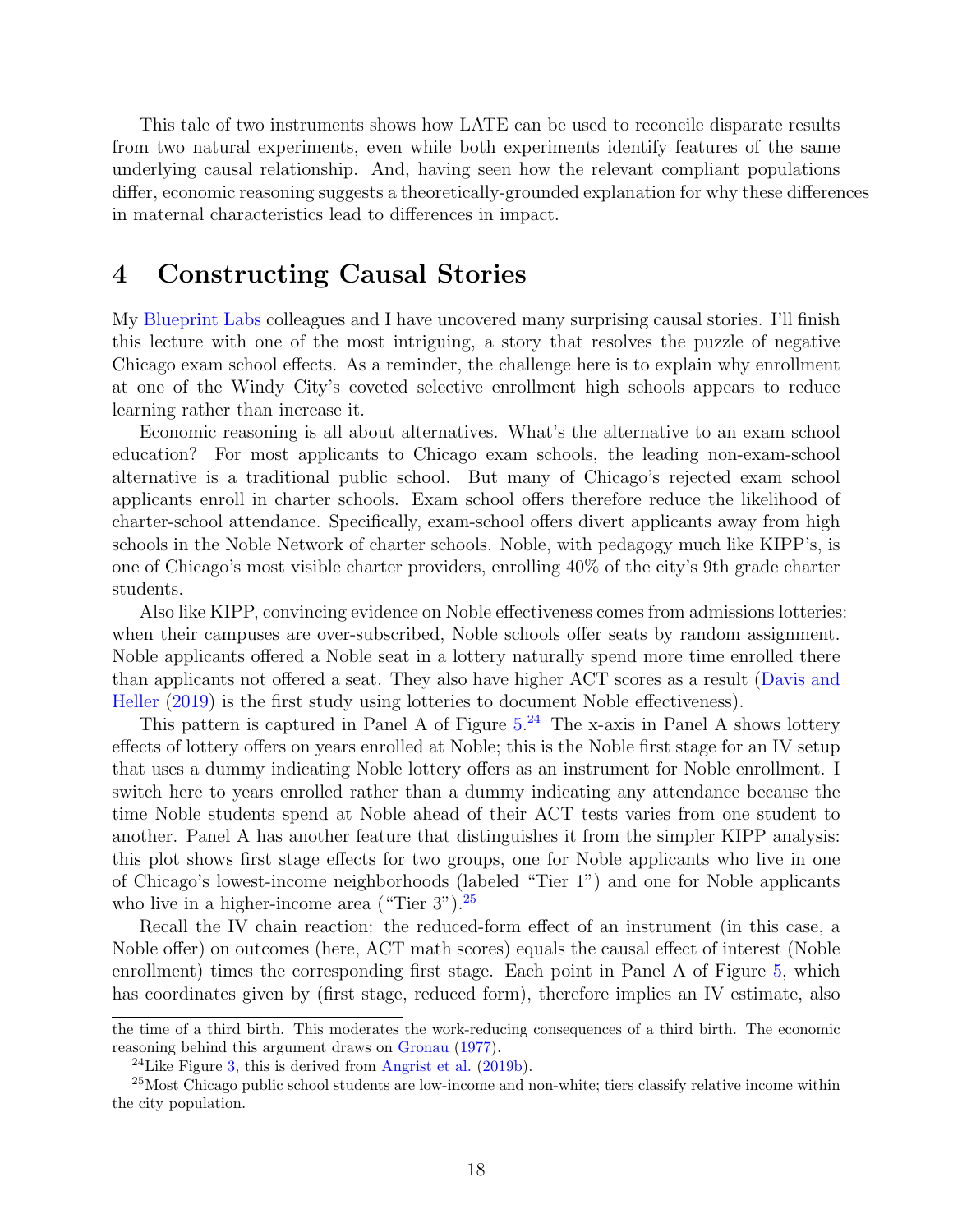labeled in the figure. In this case:

Effect of Noble enrollment on ACT scores = 
$$
\frac{\text{Effect of Noble offers on ACT scores}}{\text{Effect of Noble offers on Noble enrollment}}
$$

For Tier 1, the relevant numbers are  $0.35 = \frac{0.18}{0.50}$ , while for Tier 3 we have  $0.33 = \frac{0.26}{0.77}$ .

For Noble applicants from both tiers, these first-stage and reduced-form effects imply an impressive yearly Noble enrollment impact of about a third of a standard deviation. Importantly, the line drawn through these two points runs through the origin (though the origin isn't included in the plot area covered by figure). Because the fitted line has an intercept of zero, its slope (rise over run) is given by the two IV estimates that lie on it (empirically, the slope of the line comes out in-between the estimates, at  $0.34\sigma$ ). This is the same as saying that reduced-form effects are proportional to first-stage effects, with the same factor of proportionality. Why is this important? By fitting the origin as well as the two points in the figure, we've substantiated an exclusion restriction which says that, given an applicant group for which Noble offers are unrelated to Noble enrollment, we should expect to see no reduced-form effect of these offers on test scores.

How consistent is the evidence for a Noble enrollment effect on the order of  $.34\sigma$  per year? The blue points plotted in the upper right area of Panel C of Figure [5](#page-35-0) show first-stage and reduced-form Noble offer effects for 12 additional groups (2 more tiers and 12 groups defined by demographic characteristics related to race, sex, family income, and baseline scores). Although not a perfect fit, these points cluster around a line with slope  $0.36\sigma$ , close to the slope of the line in Panel A. Again, the fitted line passes through the origin.

The fact that the line fits reasonably well bears a digression. As noted in the discussion of twins and same-sex instruments, over-identification tests compare alternative IV estimates of the same causal effect. In a constant-effects framework, alternative IV estimates of the Noble enrollment effect should be similar unless one of the instruments is invalid. Yet, as we've seen, LATEs using different instruments can differ even when all instruments are valid. Even in the LATE framework, however, reduced-form effects are scaled by the size of the corresponding first stage. In particular, reduced-form effects associated with a particular first stage should not be implausibly large, and reduced-form effects of instruments for which the first stage is zero should likewise be zero. These restrictions hold even in the absence of constant causal effects.[26](#page-21-0)

What do the Noble IV estimates in Panel A of Figure [5](#page-35-0) have to do with the effects of exam-school enrollment? The answer appears in Panel B, which complements the RD plots in Figure [3](#page-33-0) with an added twist. The gray line in Panel B shows, as we should expect, that exam school enrollment jumps for applicants who clear their qualifying cutoff (qualification implies an exam-school applicant is offered an exam-school seat somewhere). The effect of qualification on any exam-school enrollment is about 21 percentage points, and about 0.61 for years enrolled. At the same time, in this sample of applicants who also applied to a Noble campus, Noble enrollment falls by about 15 percentage points at the qualifying cutoff

<span id="page-21-0"></span><sup>&</sup>lt;sup>26</sup>Building on [Balke and Pearl](#page-27-11) [\(1997\)](#page-29-10) and [Imbens and Rubin](#page-29-10) (1997), LATE-compatible tests of instrument validity are developed in [Heckman and Vytlacil](#page-29-11) [\(2005\)](#page-29-11), [Kitagawa](#page-29-12) [\(2015\)](#page-29-12), [Huber and Mellace](#page-29-13) [\(2015\)](#page-29-13), and [Frandsen et al.](#page-28-10) [\(2019\)](#page-28-10). [Angrist et al.](#page-26-12) [\(2010b\)](#page-26-12) uses the "no first stage, no reduced form" restriction to assess the validity of instruments for family size.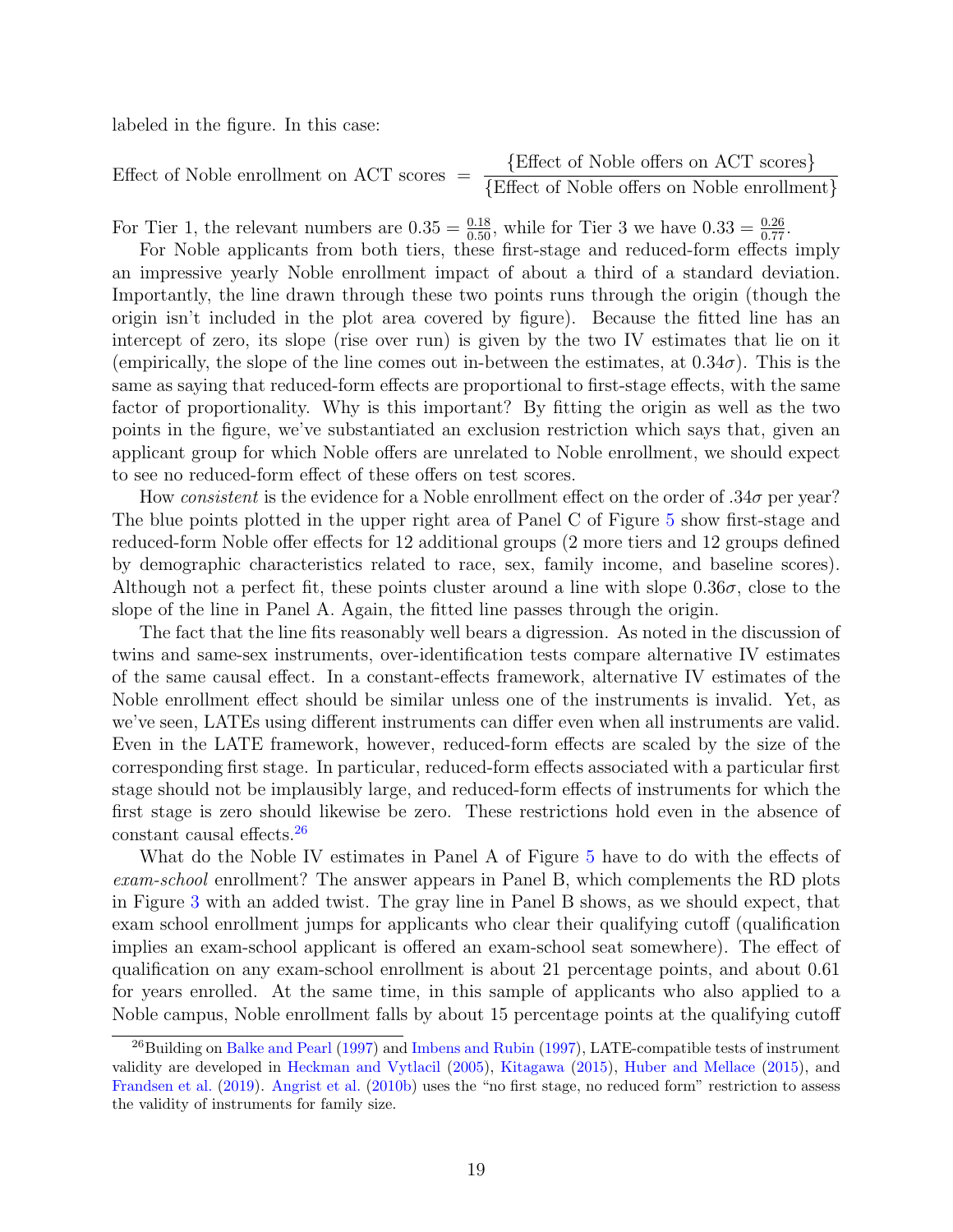(years enrolled at Noble falls by 0.37). This is the diversion effect of exam school offers on Noble enrollment.

IV affords us the opportunity to go out on a limb with strong and potentially falsifiable claims regarding the mechanism underlying a particular set of causal effects. Here's a strong causal claim: the primary force driving the reduced-form impact of exam-school qualification on ACT scores is the effect that exam-school offers have on *Noble* enrollment. In this account of Chicago exam school effects, exam school offers leave achievement (and other outcomes discussed in [Angrist et al.](#page-26-6) [\(2019b\)](#page-26-6)) unchanged for those not diverted from Noble.

In support of this claim, note first that the points plotted in red in Panel C of Figure [5](#page-35-0) are all well to the left of zero on the x-axis. The x-coordinates for these points mark the effect of exam-school qualification on Noble enrollment for a particular group of applicants. Because exam-school offers divert many exam-school applicants away from Noble, these numbers are negative (as with the blue points, there's a red point for each of the 14 groups defined by tier and demographic characteristics).

We've already seen that Noble applicants offered a Noble seat realize large ACT math gains as a result. Now consider exam-school offers as an instrument for Noble enrollment. As always, IV is a chain reaction. If exam school qualification reduces time at Noble by 0.37 years, and each year of Noble enrollment boosts ACT math scores by about 0.36 standard deviations, as suggested by the line in Panel C of Figure [5,](#page-35-0) we should expect reduced-form effects of exam school qualification equal to about  $-.13\sigma$ . This is roughly consistent with the 14 reduced-form estimates plotted in red at the bottom left of Panel C (the fit isn't perfect; the reduced-form qualification effects in the figure cluster closer to −0.15 than to −0.13, but this is well within the range implied by sampling variance).

The causal story told here postulates diversion away from charter schools as the primary mechanism by which Chicago exam school offers affect achievement. In other words, it's Noble enrollment that generates an exclusion restriction when we use exam-school offers as an instrumental variable. Importantly, as in Panel A, the line plotted in Panel C runs through the origin. The IV story leaves us totally committed: in applicant groups where exam-school offers have little or no effect on charter-school enrollment, these offers should leave ACT scores unchanged.

## 5 Empirical Economics Gets Serious

I computed the IV estimates in my Princeton Ph.D. thesis on a mainframe monster using 9-track tapes and leased spaced on a communal hard drive. Princeton graduate students mastered IBM job control language, the better to manipulate tape reels the size of a cheesecake (overwrite your tape in haste, repent at leisure). Thankfully, empirical work today is less labor-intensive.

What else has improved in the modern empirical era? In [Angrist and Pischke](#page-26-13) [\(2010\)](#page-26-13), Steve Pischke and I coined the phrase "credibility revolution." By this, we meant economics' shift towards transparent empirical strategies applied to concrete causal questions, like the questions my co-laureate David Card has examined so convincingly. The shift towards question-driven rather than model-driven empirical work fueled a wave of econometric innovation that continues today.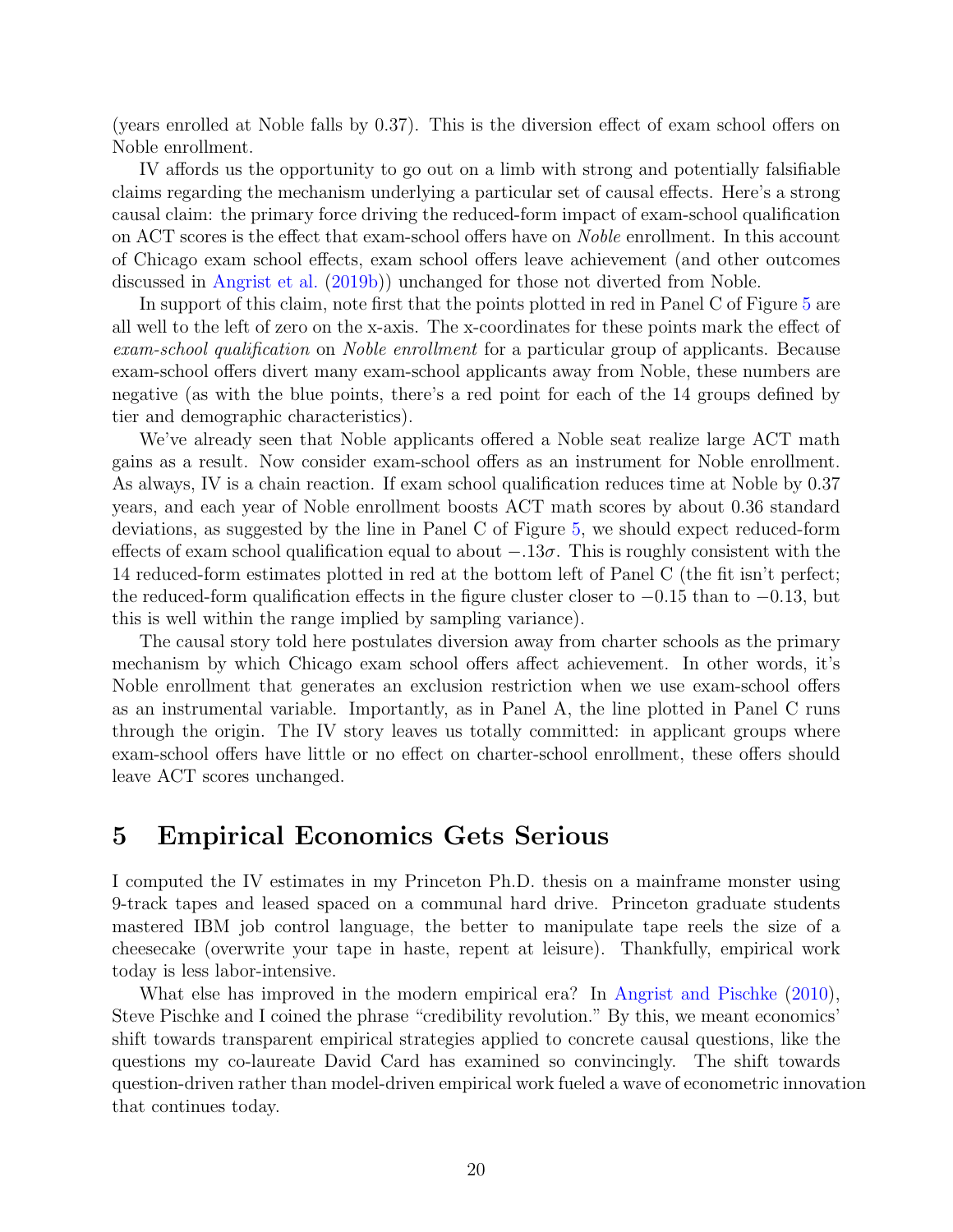Much of the question-driven methodological agenda builds on [Rosenbaum and Rubin'](#page-30-8)s [\(1983\)](#page-30-8) propensity score theorem. This theorem changed applied econometrics by focusing our attention on the process determining treatment assignment rather than on models for outcomes. [Dehejia and Wahba](#page-28-11) [\(1999\)](#page-28-11) was the first to demonstrate the value of this approach, while [Hahn](#page-28-12) [\(1998\)](#page-28-12) and [Hirano et al.](#page-29-14) [\(2003\)](#page-29-14) raised new theoretical questions about the score. More recently, [Belloni et al.](#page-27-12) [\(2014\)](#page-27-12) use machine learning to model the score while also modeling outcomes. This work can be seen as extending the [Robins](#page-30-9) [\(2000\)](#page-30-9) notion of double robustness to a wider class of empirical strategies.

The flowering of distinctive RD methodology is ongoing. In a cascade of contributions, econometricians continue to tackle the vexing details of nonparametric RD bandwidth choice (as in [Imbens and Kalyanaraman](#page-29-5) [\(2012\)](#page-29-5) and [Calonico et al.](#page-27-13) [\(2017\)](#page-27-13)). Nonparametric RD also requires a modicum of continuity - this fact might handicap the fanciful Nobel treatment effects study that I began with. Yet, Kolesár and Rothe [\(2018\)](#page-29-15) show we can make do with a discrete running variable. [De Chaisemartin and Behaghel](#page-28-13) [\(2020\)](#page-28-13) solve estimation problems arising in RD designs when cutoffs are behaviorally determined, as is the case with the RD designs used in our lab's work on schools. The outsized role played by IV in modern empirical work has prompted an explosion of research on the finite-sample behavior of IV estimators. Progress here is summarized in [Andrews et al.](#page-24-10) [\(2019\)](#page-24-10). In Angrist and Kolesár [\(2021\)](#page-24-11), Michal Kolesár and I argue that, when it comes to just-identified IV, at least, worries about bias are overblown.

I'm looking forward to solutions to the many problems my labmates and I encounter in our empirical work on causal effects. These include development of a complete estimation and inference framework for studies combining research design with market design (Abdulkadiroğlu [et al.,](#page-24-0) [2017a,](#page-24-0) [2022\)](#page-24-1). Inference with clustered data remains as vexing as ever, though [Abadie](#page-24-12) [et al.](#page-24-12) [\(2017\)](#page-24-12) makes the clustering question easier to address. RD is not foolproof: working on [Angrist et al.](#page-26-5) [\(2019a\)](#page-26-5), I was surprised to learn that school enrollment is an easily-manipulated running variable. More and better solutions for this problem, as in [Gerard et al.](#page-28-14) [\(2020\)](#page-28-14), would be welcome.

A few notes in a minor key: empirical economics is more exciting and relevant than ever, but undergraduate econometric *instruction* has yet to fully embrace modern empirical strategies. [Angrist and Pischke](#page-26-14) [\(2017\)](#page-26-14) argues that compelling empirical applications are the way forward in the classroom. In the domain of research on schools, I worry that hostility to standardized testing may cripple the measurement of school effectiveness [\(Olson and Jerald](#page-30-10) [\(2020\)](#page-30-10) documents anti-testing trends). My labmates and I aspire to measure school quality fairly. Recently, for example, we've shown how to mitigate racial bias and elite illusion in school ratings [\(Angrist et al.,](#page-25-10) [2017b,](#page-25-10) [2021a,](#page-25-11)[b\)](#page-25-12). Yet, without assessments of reading skills, how are we to know whether schools are teaching children to read?

I'll conclude by saying that I'm proud to be part of the contemporary empirical economics enterprise and gratified beyond words to be recognized for contributing to it. Back at Princeton in the late 1980s, my grad school classmates and I chuckled reading [Leamer'](#page-29-16)s [\(1983\)](#page-29-16) lament that "no economist takes another economist's empirical work seriously." This is no longer true. Empirical work today aspires to tell convincing causal stories. Not that every effort succeeds, far from it. But, as any economics job market candidate will tell you, empirical work carefully executed and clearly explained is taken seriously indeed. I hope that today's Ph.D. students will join me in seeing this as a measure of our enterprise's success.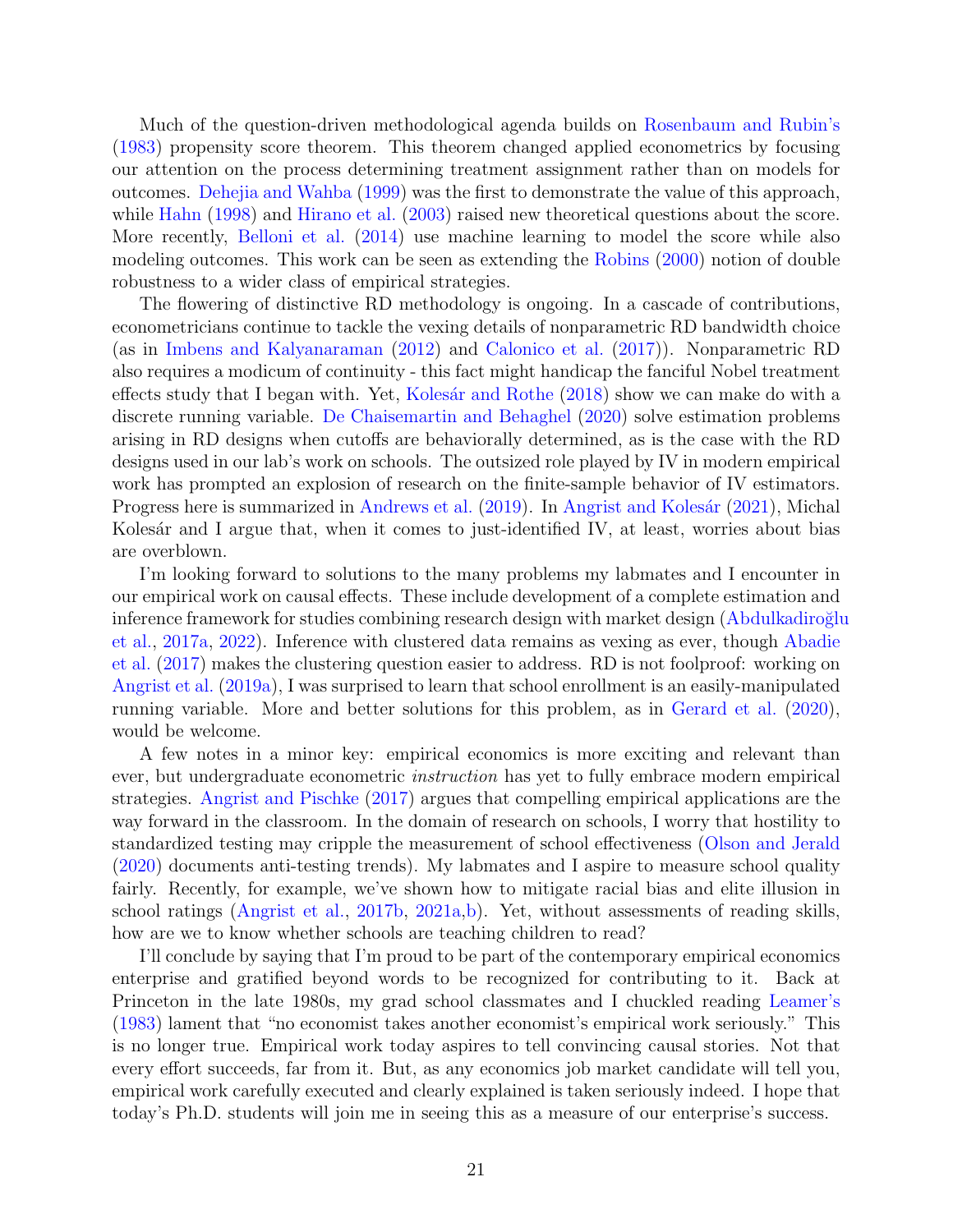# <span id="page-24-13"></span>References

- <span id="page-24-8"></span>Abadie, A. (2002): "Bootstrap Tests for Distributional Treatment Effects in Instrumental Variable Models," Journal of the American Statistical Association, 97, 284–292.
- <span id="page-24-9"></span>– (2003): "Semiparametric Instrumental Variable Estimation of Treatment Response Models," Journal of Econometrics, 113, 231–263.
- <span id="page-24-12"></span>ABADIE, A., S. ATHEY, G. W. IMBENS, AND J. WOOLDRIDGE (2017): "When Should You Adjust Standard Errors for Clustering?" NBER Working Paper No. 24003, November.
- <span id="page-24-6"></span>ABDULKADIROĞLU, A., J. D. ANGRIST, S. R. COHODES, S. M. DYNARSKI, J. Fullerton, T. Kane, and P. A. Pathak (2009): "Informing the Debate: Comparing Boston's Charter, Pilot and Traditional Schools," The Boston Foundation.
- <span id="page-24-7"></span>Abdulkadiroglu, A., J. D. Angrist, S. M. Dynarski, T. J. Kane, and P. A. ˘ Pathak (2011): "Accountability and Flexibility in Public Schools: Evidence from Boston's Charters and Pilots," Quarterly Journal of Economics, 126, 699–748.
- <span id="page-24-2"></span>ABDULKADIROĞLU, A., J. D. ANGRIST, AND P. A. PATHAK  $(2014)$ : "The Elite Illusion: Achievement Effects at Boston and New York Exam Schools," Econometrica, 82, 137–196.
- ABDULKADIROĞLU, A., P. A. PATHAK, AND C. R. WALTERS (2018): "Free to Choose: Can School Choice Reduce Student Achievement?" American Economic Journal: Applied Economics, 10, 175–206.
- <span id="page-24-0"></span>ABDULKADIROĞLU, A., J. D. ANGRIST, Y. NARITA, AND P. A. PATHAK (2017a): "Research Design Meets Market Design: Using Centralized Assignment for Impact Evaluation," Econometrica, 85, 1373–1432.
- <span id="page-24-1"></span>– (2022): "Breaking Ties: Regression Discontinuity Design Meets Market Design," Econometrica, 90, 117–151.
- <span id="page-24-3"></span>ABDULKADIROĞLU, A., J. D. ANGRIST, Y. NARITA, P. A. PATHAK, AND R. A. ZÁRATE (2017b): "Regression Discontinuity in Serial Dictatorship: Achievement Effects at Chicago's Exam Schools," American Economic Review: Papers & Proceedings, 107, 240–245.
- <span id="page-24-10"></span>Andrews, I., J. H. Stock, and L. Sun (2019): "Weak Instruments in Instrumental Variables Regression: Theory and Practice," Annual Review of Economics, 11, 727–753.
- <span id="page-24-11"></span>ANGRIST, J. AND M. KOLESÁR (2021): "One Instrument to Rule Them All: The Bias and Coverage of Just-ID IV," NBER Working Paper No. 29417, October.
- <span id="page-24-4"></span>Angrist, J. D. (1990): "Lifetime Earnings and the Vietnam Era Draft Lottery: Evidence from Social Security Administrative Records," American Economic Review, 80, 313–336.

<span id="page-24-5"></span><sup>——— (1991): &</sup>quot;Instrumental Variables Estimation of Average Treatment Effects in Econometrics and Epidemiology," NBER Working Paper No. 0115, November.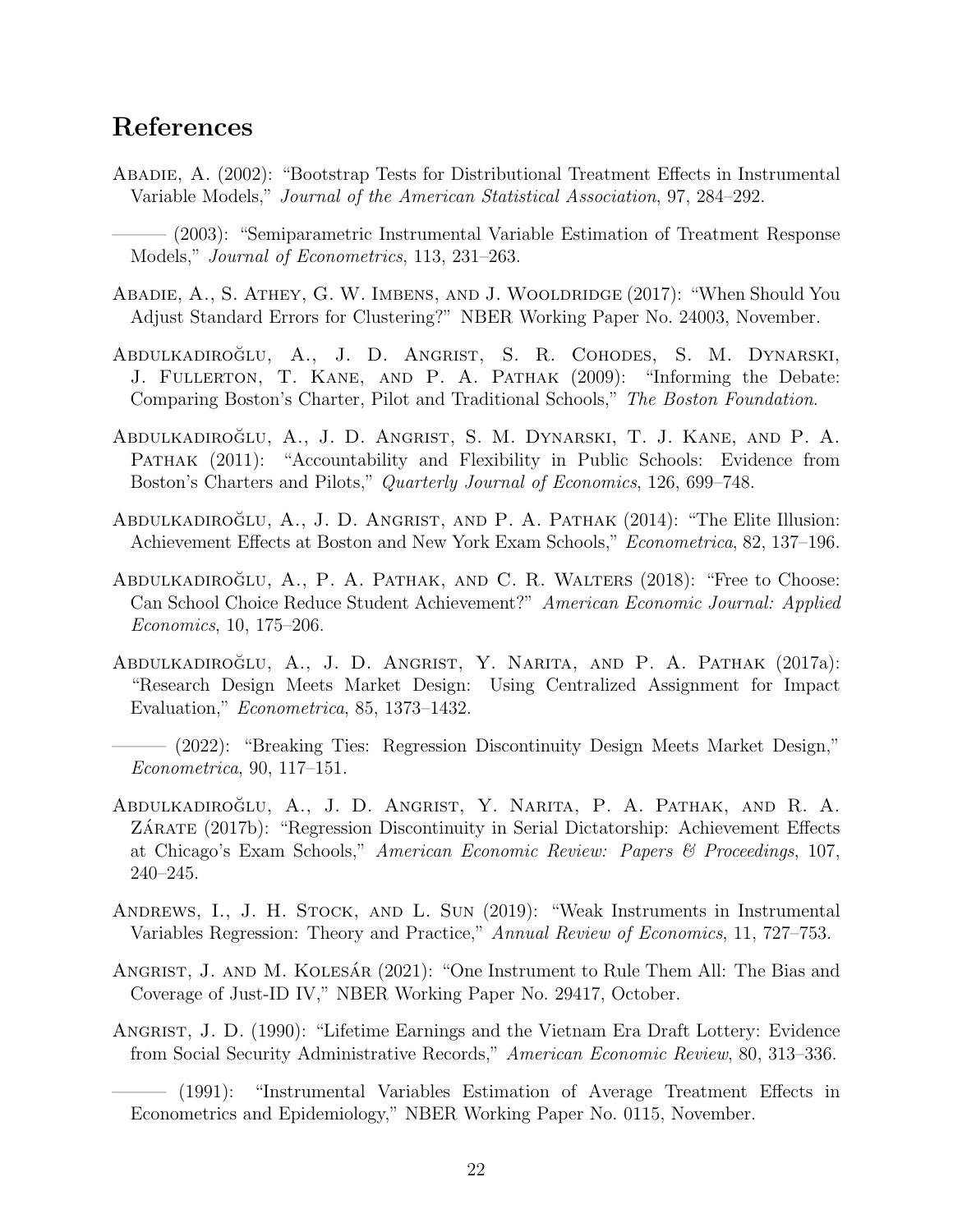- <span id="page-25-0"></span>Angrist, J. D., E. Battistin, and D. Vuri (2017a): "In a Small Moment: Class Size and Moral Hazard in the Italian Mezzogiorno," American Economic Journal: Applied Economics, 9, 216–49.
- <span id="page-25-9"></span>Angrist, J. D., S. R. Cohodes, S. M. Dynarski, P. A. Pathak, and C. R. Walters (2016): "Stand and Deliver: Effects of Boston's Charter High Schools on College Preparation, Entry and Choice," Journal of Labor Economics, 34, 275–318.
- <span id="page-25-5"></span>Angrist, J. D., S. M. Dynarski, T. J. Kane, P. A. Pathak, and C. R. Walters (2010a): "Inputs and Impacts in Charter Schools: KIPP Lynn," American Economic Review: Papers & Proceedings, 100, 239–243.
- <span id="page-25-6"></span>– (2012): "Who Benefits from KIPP?" Journal of Policy Analysis and Management, 31, 837–860.
- <span id="page-25-7"></span>ANGRIST, J. D. AND W. N. EVANS (1998): "Children and Their Parents' Labor Supply: Evidence from Exogenous Variation in Family Size," American Economic Review, 88, 450–477.
- <span id="page-25-8"></span>ANGRIST, J. D. AND I. FERNÁNDEZ-VAL (2013): "ExtrapoLATE-ing: External Validity and Overidentification in the LATE Framework," in Advances in Economics and Econometrics, ed. by D. Acemoglu, M. Arellano, and E. Dekel, Cambridge University Press, vol. III of Econometric Society Monographs, Econometrics, chap. 11, 401–434.
- <span id="page-25-4"></span>ANGRIST, J. D., K. GRADDY, AND G. W. IMBENS (2000): "The Interpretation of Instrumental Variables Estimators in Simultaneous Equations Models with an Application to the Demand for Fish," Review of Economic Studies, 67, 499–527.
- <span id="page-25-10"></span>Angrist, J. D., P. D. Hull, P. A. Pathak, and C. R. Walters (2017b): "Leveraging Lotteries for School Value-Added: Testing and Estimation," Quarterly Journal of Economics, 132, 871–919.
- <span id="page-25-11"></span>——— (2021a): "Credible School Value-Added with Undersubscribed School Lotteries," MIT Blueprint Labs Working Paper. Forthcoming, Review of Economics and Statistics.
- <span id="page-25-12"></span>- (2021b): "Race and the Mismeasure of School Quality," NBER Working Paper No. 29608, December.
- <span id="page-25-1"></span>Angrist, J. D. and G. W. Imbens (1991): "Sources of Identifying Information in Evaluation Models," NBER Working Paper No. 0117, December.
- <span id="page-25-3"></span>——— (1995): "Two-Stage Least Squares Estimation of Average Causal Effects in Models with Variable Treatment Intensity," Journal of the American Statistical Association, 90, 431–442.
- <span id="page-25-2"></span>ANGRIST, J. D., G. W. IMBENS, AND D. B. RUBIN (1996): "Identification of Causal Effects Using Instrumental Variables," Journal of the American Statistical Association, 91, 444–455.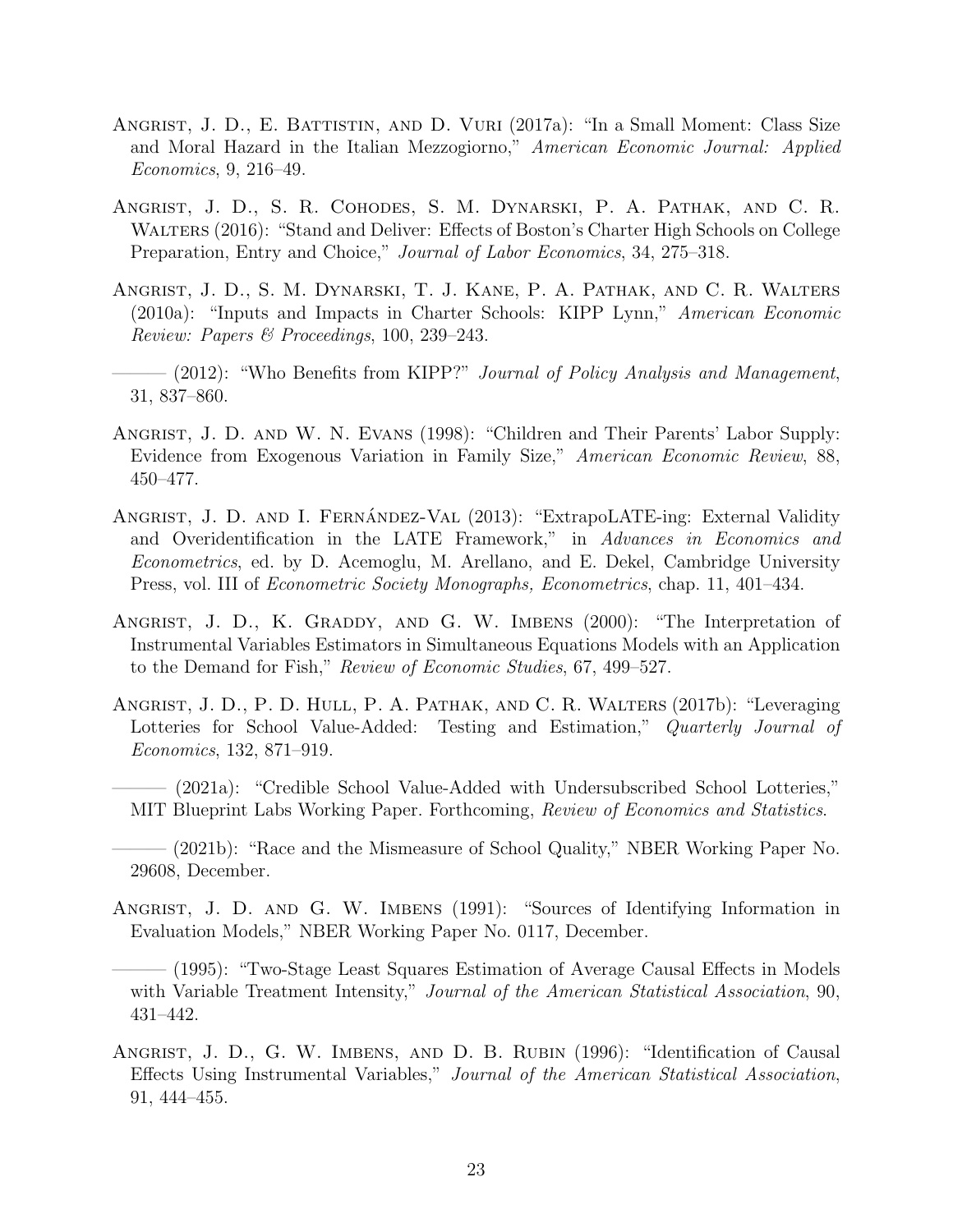<span id="page-26-8"></span>Angrist, J. D. and A. B. Krueger (1991): "Does Compulsory School Attendance Affect Schooling and Earnings?" Quarterly Journal of Economics, 106, 979–1014.

<span id="page-26-9"></span>——— (1992): "The Effect of Age at School Entry on Educational Attainment: An Application of Instrumental Variables with Moments from Two Samples," Journal of the American Statistical Association, 87, 328–336.

- <span id="page-26-4"></span>Angrist, J. D. and V. Lavy (1999): "Using Maimonides' Rule to Estimate the Effect of Class Size on Scholastic Achievement," Quarterly Journal of Economics, 114, 533–575.
- <span id="page-26-5"></span>Angrist, J. D., V. Lavy, J. Leder-Luis, and A. Shany (2019a): "Maimonides' Rule Redux," American Economic Review: Insights, 1, 309–24.
- <span id="page-26-12"></span>Angrist, J. D., V. Lavy, and A. Schlosser (2010b): "Multiple Experiments for the Causal Link between the Quantity and Quality of Children," Journal of Labor Economics, 28, 773–824.
- <span id="page-26-11"></span>Angrist, J. D., P. A. Pathak., and C. R. Walters (2013): "Explaining Charter School Effectiveness," American Economic Journal: Applied Economics, 5, 1–27.
- <span id="page-26-6"></span>ANGRIST, J. D., P. A. PATHAK, AND R. A. ZÁRATE (2019b): "Choice and Consequence: Assessing Mismatch at Chicago Exam Schools," NBER Working Paper No. 26137, August.
- <span id="page-26-3"></span>ANGRIST, J. D. AND J.-S. PISCHKE (2009): Mostly Harmless Econometrics: An Empiricist's Companion, Princeton University Press.
- <span id="page-26-13"></span>– (2010): "The Credibility Revolution in Empirical Economics: How Better Research Design is Taking the Con Out of Econometrics," Journal of Economic Perspectives, 24, 3–30.
- <span id="page-26-10"></span> $-$  (2014): Mastering 'Metrics: The Path from Cause to Effect, Princeton, Princeton University Press.
- <span id="page-26-14"></span>– (2017): "Undergraduate Econometrics Instruction: Through Our Classes, Darkly," Journal of Economic Perspectives, 31, 125–44.
- <span id="page-26-7"></span>Angrist, J. D. and M. Rokkanen (2015): "Wanna Get Away? Regression Discontinuity Estimation of Exam School Effects Away From the Cutoff," Journal of the American Statistical Association, 110, 1331–1344.
- <span id="page-26-1"></span>ASHENFELTER, O. (1978): "Estimating the Effect of Training Programs on Earnings," Review of Economics and Statistics, 60, 47–57.
- <span id="page-26-2"></span>ASHENFELTER, O. AND D. CARD (1985): "Using the Longitudinal Structure of Earnings to Estimate the Effect of Training Programs," Review of Economics and Statistics, 67, 648–660.
- <span id="page-26-0"></span>ASHENFELTER, O. AND D. CARD, eds. (1999): The Handbook of Labor Economics, vol. 3A, Amsterdam, Elsevier.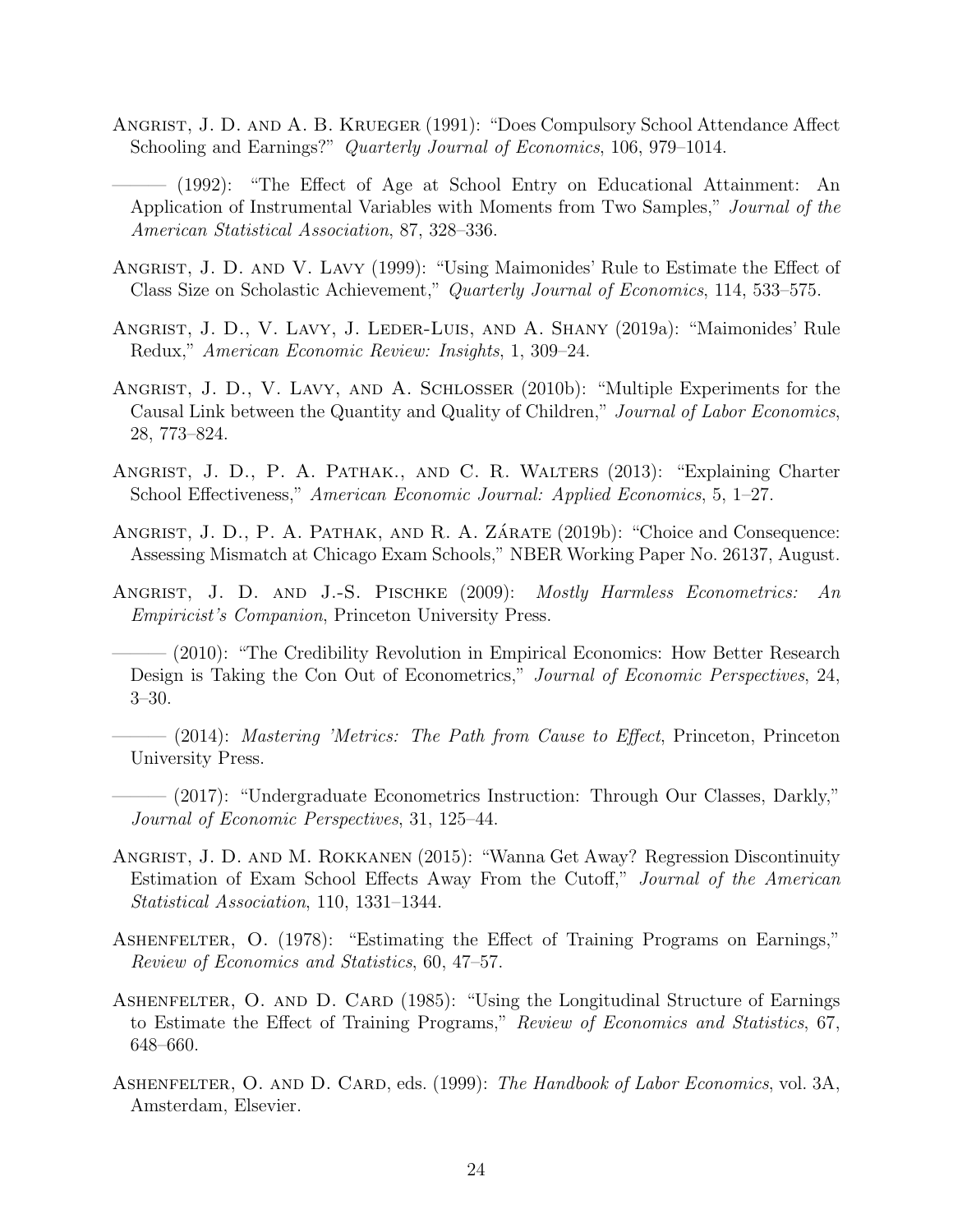- <span id="page-27-11"></span>BALKE, A. AND J. PEARL (1997): "Bounds on Treatment Effects from Studies with Imperfect Compliance," Journal of the American Statistical Association, 92, 1171–1176.
- <span id="page-27-0"></span>Barnow, B. S. (1972): "Conditions for the Presence or Absence of a Bias in Treatment Effect: Some Statistical Models for Head Start Evaluation," Working Paper.
- <span id="page-27-4"></span>BARROW, L., L. SARTAIN, AND M. DE LA TORRE (2020): "Increasing Access to Selective High Schools Through Place-Based Affirmative Action: Unintended Consequences," American Economic Journal: Applied Economics, 12, 135–63.
- <span id="page-27-12"></span>BELLONI, A., V. CHERNOZHUKOV, AND C. HANSEN (2014): "Inference on Treatment Effects after Selection among High-Dimensional Controls," Review of Economic Studies, 81, 608–650.
- <span id="page-27-5"></span>Bloom, H. S. (1984): "Accounting for No-Shows in Experimental Evaluation Designs," Evaluation Review, 8, 225–246.
- <span id="page-27-13"></span>Calonico, S., M. D. Cattaneo, M. H. Farrell, and R. Titiunik (2017): "rdrobust: Software for Regression-Discontinuity Designs," The Stata Journal, 17, 372–404.
- <span id="page-27-2"></span>Cattaneo, M. D., B. R. Frandsen, and R. Titiunik (2015): "Randomization Inference in the Regression Discontinuity Design: An Application to Party Advantages in the US Senate," Journal of Causal Inference, 3, 1–24.
- <span id="page-27-3"></span>Cattaneo, M. D., R. Titiunik, and G. Vazquez-Bare (2017): "Comparing Inference Approaches for RD Designs: A Reexamination of the Effect of Head Start on Child Mortality," Journal of Policy Analysis and Management, 36, 643–681.
- <span id="page-27-9"></span>Chabrier, J., S. Cohodes, and P. Oreopoulos (2016): "What Can We Learn From Charter School Lotteries?" Journal of Economic Perspectives, 30, 57–84.
- <span id="page-27-7"></span>Chamberlain, G. (1984): "Panel Data," in The Handbook of Econometrics, ed. by Z. Griliches and M. D. Intriligator, Amsterdam, Elsevier, vol. 2, 1247–1318.
- <span id="page-27-8"></span>Cohodes, S. R., E. M. Setren, and C. R. Walters (2021): "Can Successful Schools Replicate? Scaling Up Boston's Charter School Sector," American Economic Journal: Economic Policy, 13, 138–67.
- <span id="page-27-1"></span>Cook, T. D. (2008): ""Waiting for Life to Arrive": A History of the Regression-Discontinuity Design in Psychology, Statistics and Economics," Journal of Econometrics, 142, 636–654.
- <span id="page-27-6"></span>DALE, S. B. AND A. B. KRUEGER (2002): "Estimating the Payoff to Attending a More Selective College: An Application of Selection on Observables and Unobservables," Quarterly Journal of Economics, 117, 1491–1527.
- <span id="page-27-10"></span>DAVIS, M. AND B. HELLER (2019): "No Excuses Charter Schools and College Enrollment: New Evidence From a High School Network in Chicago," Education Finance and Policy, 14, 414–440.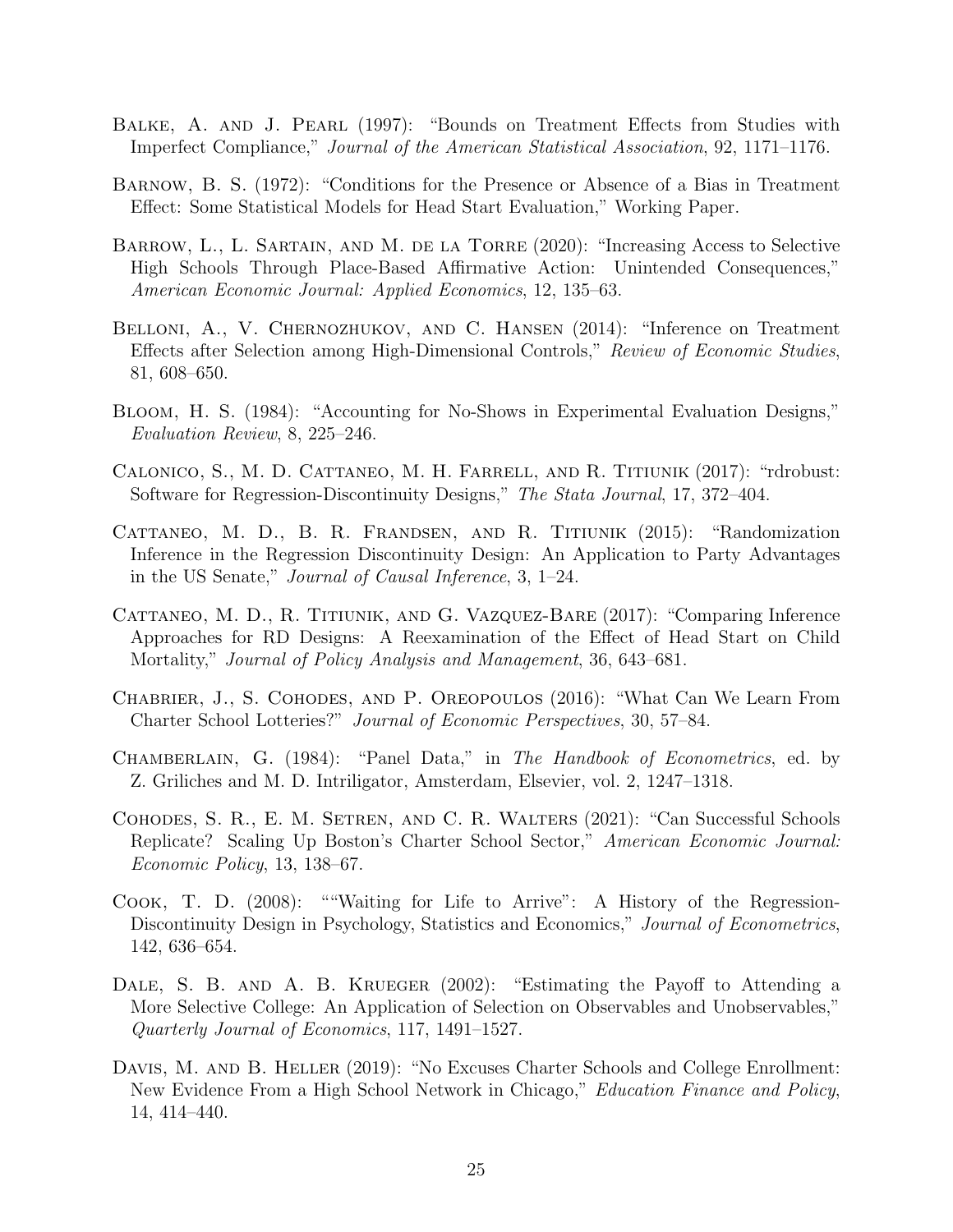- <span id="page-28-13"></span>DE CHAISEMARTIN, C. AND L. BEHAGHEL (2020): "Estimating the Effect of Treatments Allocated by Randomized Waiting Lists," Econometrica, 88, 1453–1477.
- <span id="page-28-11"></span>DEHEJIA, R. H. AND S. WAHBA (1999): "Causal Effects in Nonexperimental Studies: Reevaluating the Evaluation of Training Programs," Journal of the American Statistical Association, 94, 1053–1062.
- <span id="page-28-7"></span>DOBBIE, W. AND R. G. FRYER, JR (2014): "The Impact of Attending a School with High-Achieving Peers: Evidence from the New York City Exam Schools," American Economic Journal: Applied Economics, 6, 58–75.
- <span id="page-28-3"></span>Epstein, I. (1976): Hebrew-English Translation of the Babylonian Talmud, Baba Bathra, Volume I, London, Soncino Press.
- <span id="page-28-10"></span>Frandsen, B. R., L. J. Lefgren, and E. C. Leslie (2019): "Judging Judge Fixed Effects," NBER Working Paper No. 25528, February.
- <span id="page-28-5"></span>FROLICH, M. AND M. HUBER (2019): "Including Covariates in the Regression Discontinuity Design," Journal of Business and Economic Statistics, 37, 736–748.
- <span id="page-28-6"></span>GALE, D. AND L. S. SHAPLEY (1962): "College Admissions and the Stability of Marriage," American Mathematical Monthly, 69, 9–15.
- <span id="page-28-14"></span>Gerard, F., M. Rokkanen, and C. Rothe (2020): "Bounds on Treatment Effects in Regression Discontinuity Designs with a Manipulated Running Variable," Quantitative Economics, 11, 839–870.
- <span id="page-28-1"></span>GOLDBERGER, A. S. (1972): "Selection Bias in Evaluating Treatment Effects: Some Formal Illustrations," Working Paper.
- <span id="page-28-9"></span>Gronau, R. (1977): "Leisure, Home Production, and Work–the Theory of the Allocation of Time Revisited," Journal of Political Economy, 85, 1099–1123.
- <span id="page-28-12"></span>Hahn, J. (1998): "On The Role of the Propensity Score in Efficient Semiparametric Estimation of Average Treatment Effects," Econometrica, 66, 315–331.
- <span id="page-28-4"></span>HAHN, J., P. TODD, AND W. VAN DER KLAAUW (2001): "Identification and Estimation of Treatment Effects with a Regression-Discontinuity Design," Econometrica, 69, 201–209.
- <span id="page-28-2"></span>Hanushek, E. A. (1986): "The Economics of Schooling: Production and Efficiency in Public Schools," Journal of Economic Literature, 24, 1141–1177.
- <span id="page-28-8"></span>Hausman, J. A. (1983): "Specification and Estimation of Simultaneous Equation Models," in The Handbook of Econometrics, ed. by Z. Griliches and M. D. Intriligator, North-Holland, vol. 1, 391–448.
- <span id="page-28-0"></span>HEARST, N., T. B. NEWMAN, AND S. B. HULLEY (1986): "Delayed Effects of the Military Draft on Mortality," New England Journal of Medicine, 314, 620–624.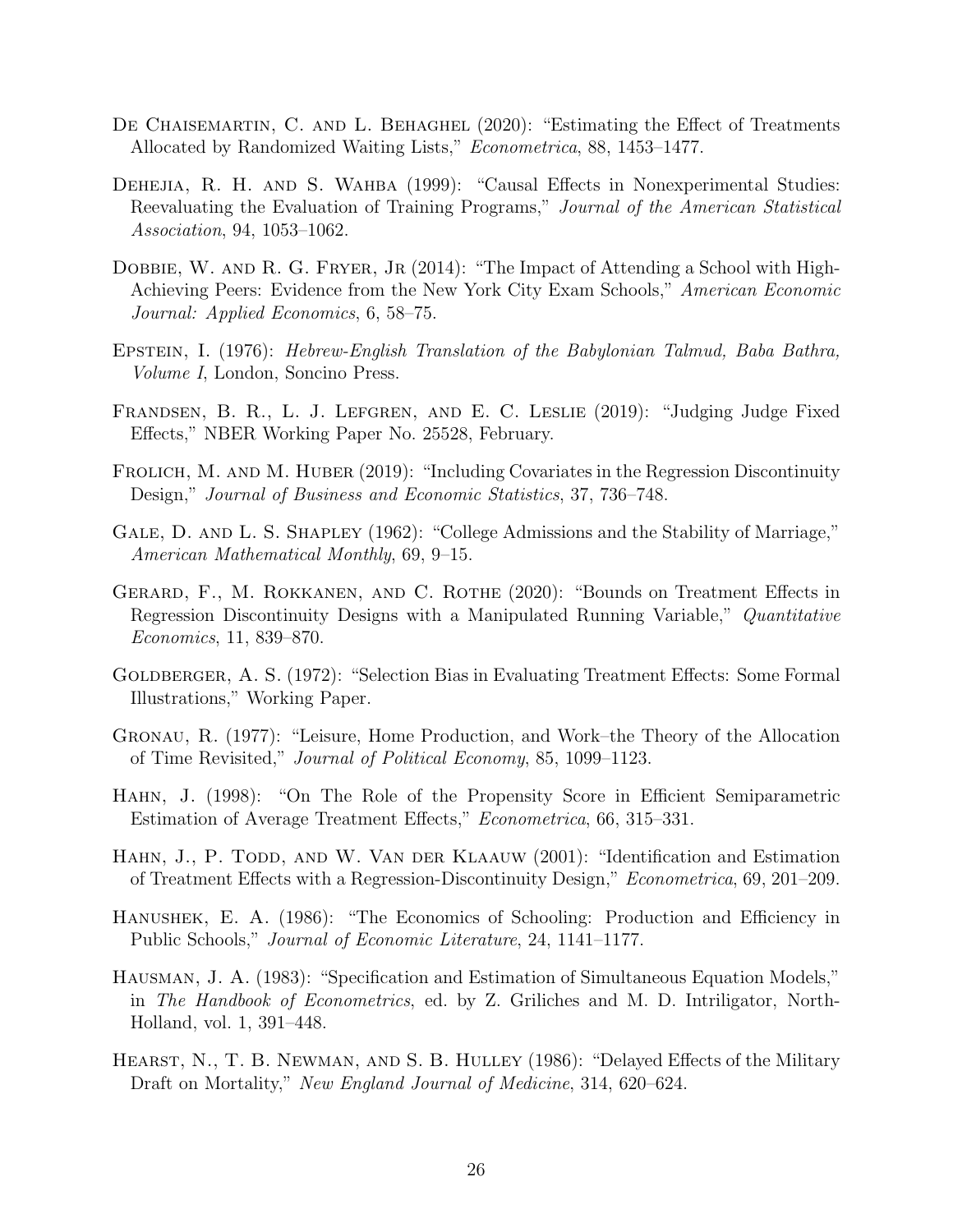- <span id="page-29-17"></span><span id="page-29-11"></span>Heckman, J. J. and E. Vytlacil (2005): "Structural Equations, Treatment Effects, and Econometric Policy Evaluation," Econometrica, 73, 669–738.
- <span id="page-29-14"></span>HIRANO, K., G. W. IMBENS, AND G. RIDDER (2003): "Efficient Estimation of Average Treatment Effects Using the Estimated Propensity Score," Econometrica, 71, 1161–1189.
- <span id="page-29-4"></span>HOXBY, C. M. (2000): "The Effects of Class Size on Student Achievement: New Evidence from Population Variation," Quarterly Journal of Economics, 115, 1239–1285.
- <span id="page-29-13"></span>HUBER, M. AND G. MELLACE (2015): "Testing Instrument Validity for LATE Identification Based on Inequality Moment Constraints," Review of Economics and Statistics, 97, 398– 411.
- <span id="page-29-6"></span>IDOUX, C. (2021): "Who Benefits from Selective School Attendance?" Working Paper.
- <span id="page-29-8"></span>IMBENS, G. W. AND J. D. ANGRIST (1994): "Identification and Estimation of Local Average Treatment Effects," Econometrica, 62, 467–475.
- <span id="page-29-5"></span>Imbens, G. W. and K. Kalyanaraman (2012): "Optimal Bandwidth Choice for the Regression Discontinuity Estimator," Review of Economic Studies, 79, 933–959.
- <span id="page-29-10"></span>Imbens, G. W. and D. B. Rubin (1997): "Estimating Outcome Distributions for Compliers in Instrumental Variables Models," Review of Economic Studies, 64, 555–574.
- <span id="page-29-1"></span>Johnson, S. (2006): The Ghost Map: The Story of London's Most Terrifying Epidemic–and How It Changed Science, Cities, and the Modern World, New York, Riverhead Books.
- <span id="page-29-9"></span>KING, JR, M. L. (1967): Where Do We Go from Here: Chaos or Community?, Boston, Beacon Press.
- <span id="page-29-12"></span>Kitagawa, T. (2015): "A Test for Instrument Validity," Econometrica, 83, 2043–2063.
- <span id="page-29-15"></span>KOLESÁR, M. AND C. ROTHE (2018): "Inference in Regression Discontinuity Designs with a Discrete Running Variable," American Economic Review, 108, 2277–2304.
- <span id="page-29-3"></span>Krueger, A. B. (1999): "Experimental Estimates of Education Production Functions," Quarterly Journal of Economics, 114, 497–532.
- <span id="page-29-0"></span>LALONDE, R. J. (1986): "Evaluating the Econometric Evaluations of Training Programs with Experimental Data," American Economic Review, 604–620.
- <span id="page-29-16"></span>LEAMER, E. E. (1983): "Let's Take the Con Out of Econometrics," American Economic Review, 73, 31–43.
- <span id="page-29-2"></span>LEE, D. S. AND T. LEMIEUX (2010): "Regression Discontinuity Designs in Economics," Journal of Economic Literature, 48, 281–355.
- <span id="page-29-7"></span>Mountjoy, J. and B. Hickman (2020): "The Returns to College(s): Estimating Value-Added and Match Effects in Higher Education," Becker Friedman Institute Working Paper.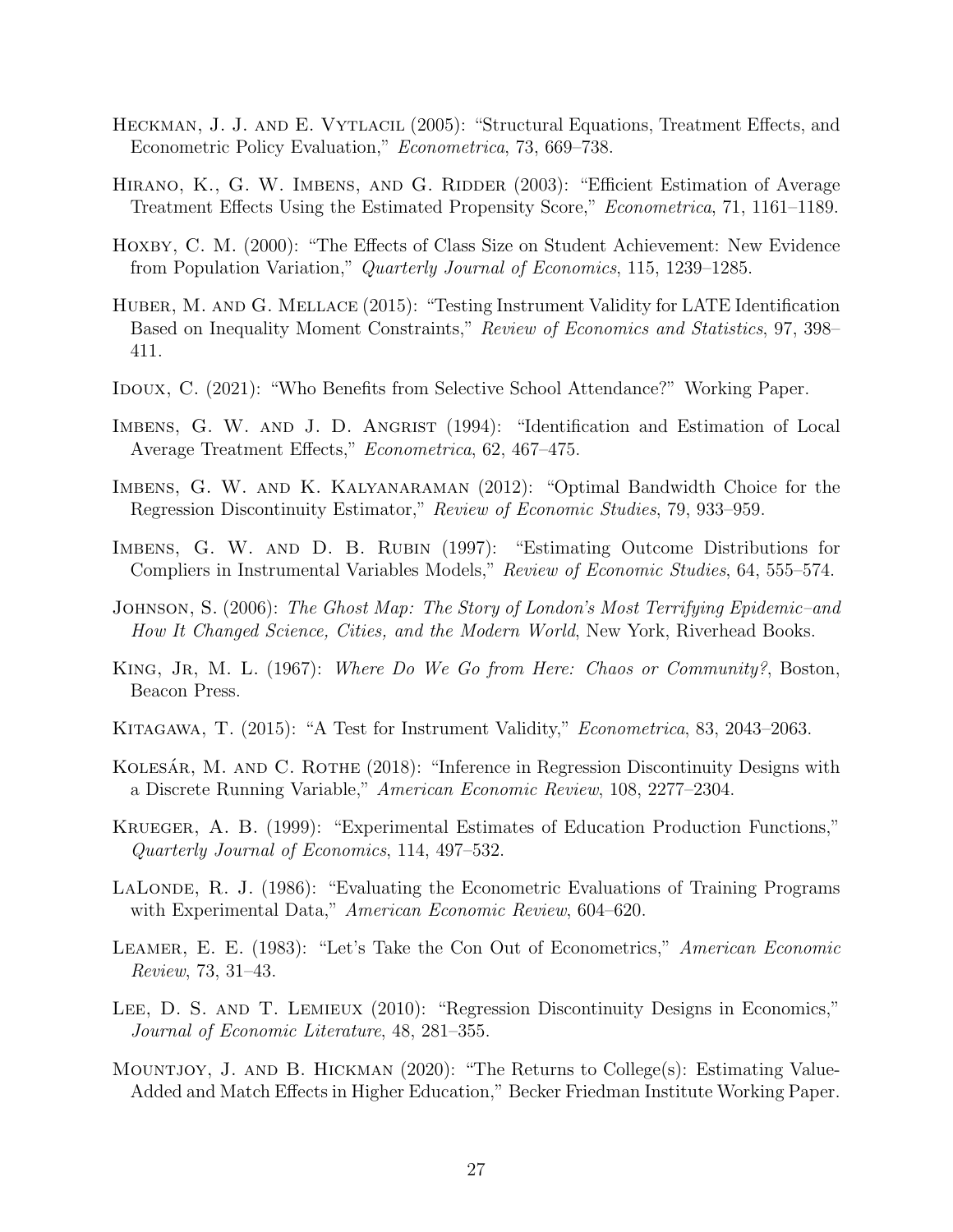- <span id="page-30-11"></span><span id="page-30-4"></span>Newey, W. K. (1985): "Generalized Method of Moments Specification Testing," Journal of Econometrics, 29, 229–256.
- <span id="page-30-5"></span>Newey, W. K. and K. D. West (1987): "Hypothesis Testing with Efficient Method of Moments Estimation," International Economic Review, 28, 777–787.
- <span id="page-30-10"></span>Olson, L. and C. Jerald (2020): "The Big Test: The Future of Statewide Standardized Assessments," FutureEd.
- <span id="page-30-3"></span>PINKER, S. (2021): Rationality: What It Is, Why It Seems Scarce, Why It Matters, New York, Viking.
- <span id="page-30-9"></span>Robins, J. M. (2000): "Robust Estimation in Sequentially Ignorable Missing Data and Causal Inference Models," in Proceedings of the American Statistical Association, Indianapolis, IN, vol. 1999, 6–10.
- <span id="page-30-8"></span>Rosenbaum, P. R. and D. B. Rubin (1983): "The Central Role of the Propensity Score in Observational Studies for Causal Effects," Biometrika, 70, 41–55.
- <span id="page-30-7"></span>Rosenzweig, M. R. and K. I. Wolpin (1980): "Testing the Quantity-Quality Fertility Model: The Use of Twins as a Natural Experiment," *Econometrica*, 48, 227–240.
- <span id="page-30-2"></span>Sims, D. (2008): "A Strategic Response to Class Size Reduction: Combination Classes and Student Achievement in California," Journal of Policy Analysis and Management, 27, 457–478.
- <span id="page-30-0"></span>Snow, J. (1855): On the Mode of Transmission of Cholera, 2nd ed., London, Churchill.
- <span id="page-30-6"></span>Thernstrom, A. and S. Thernstrom (2004): No Excuses: Closing the Racial Gap in Learning, New York, Simon and Schuster.
- <span id="page-30-1"></span>Thistlethwaite, D. L. and D. T. Campbell (1960): "Regression-Discontinuity Analysis: An Alternative to the Ex Post Facto Experiment," Journal of Educational Psychology, 51, 309–317.
- WALTERS, C. R. (2018): "The Demand for Effective Charter Schools," Journal of Political Economy, 126, 2179–2223.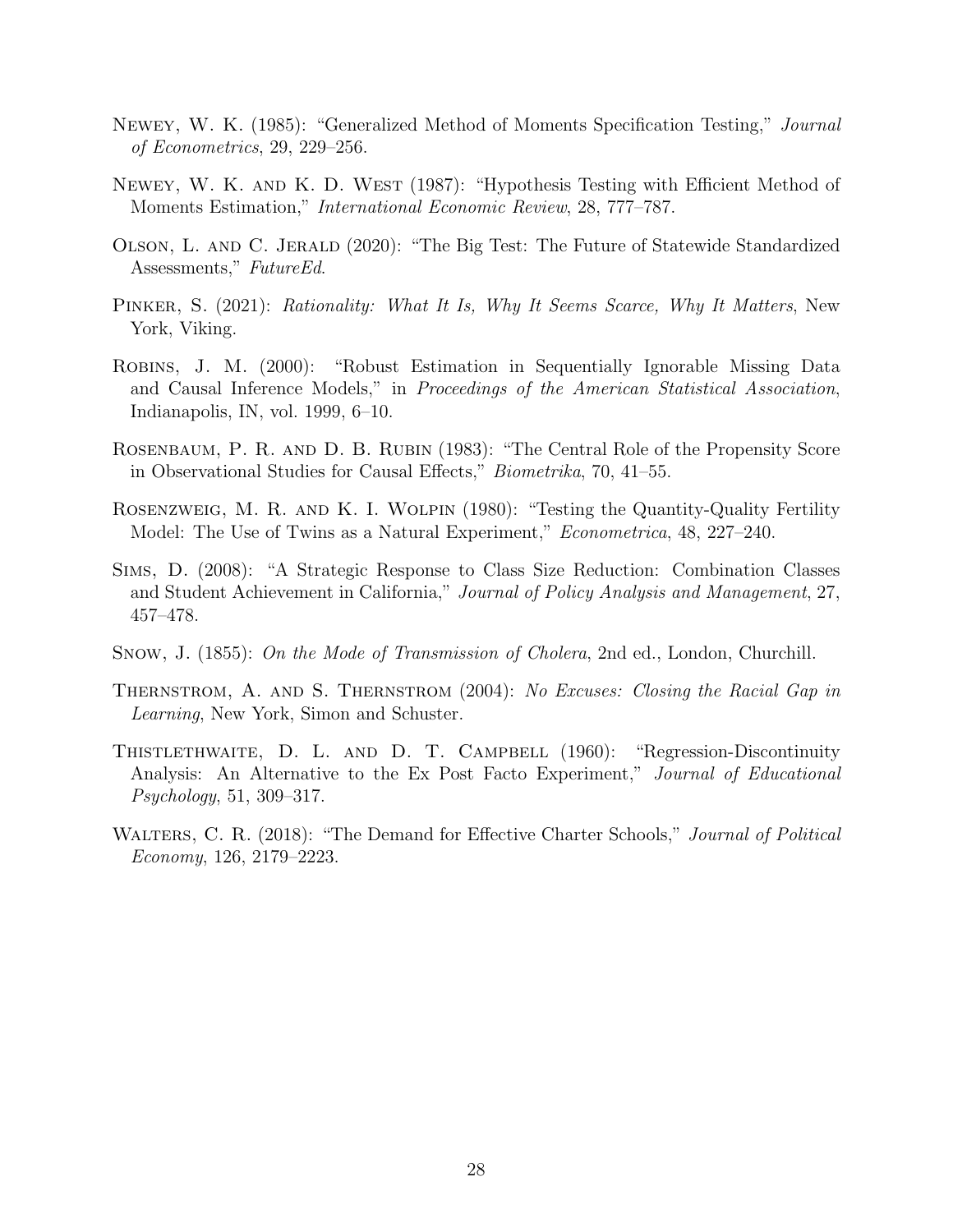## <span id="page-31-0"></span>Figure 1. Class Size in 1991 by Initial Enrollment Count, Actual Average Size and as Predicted by Maimonides' Rule



Notes: Average and predicted class size in Israeli 4th-grade classes in 1991, conditional on enrollment. Predictions use Maimonides Rule.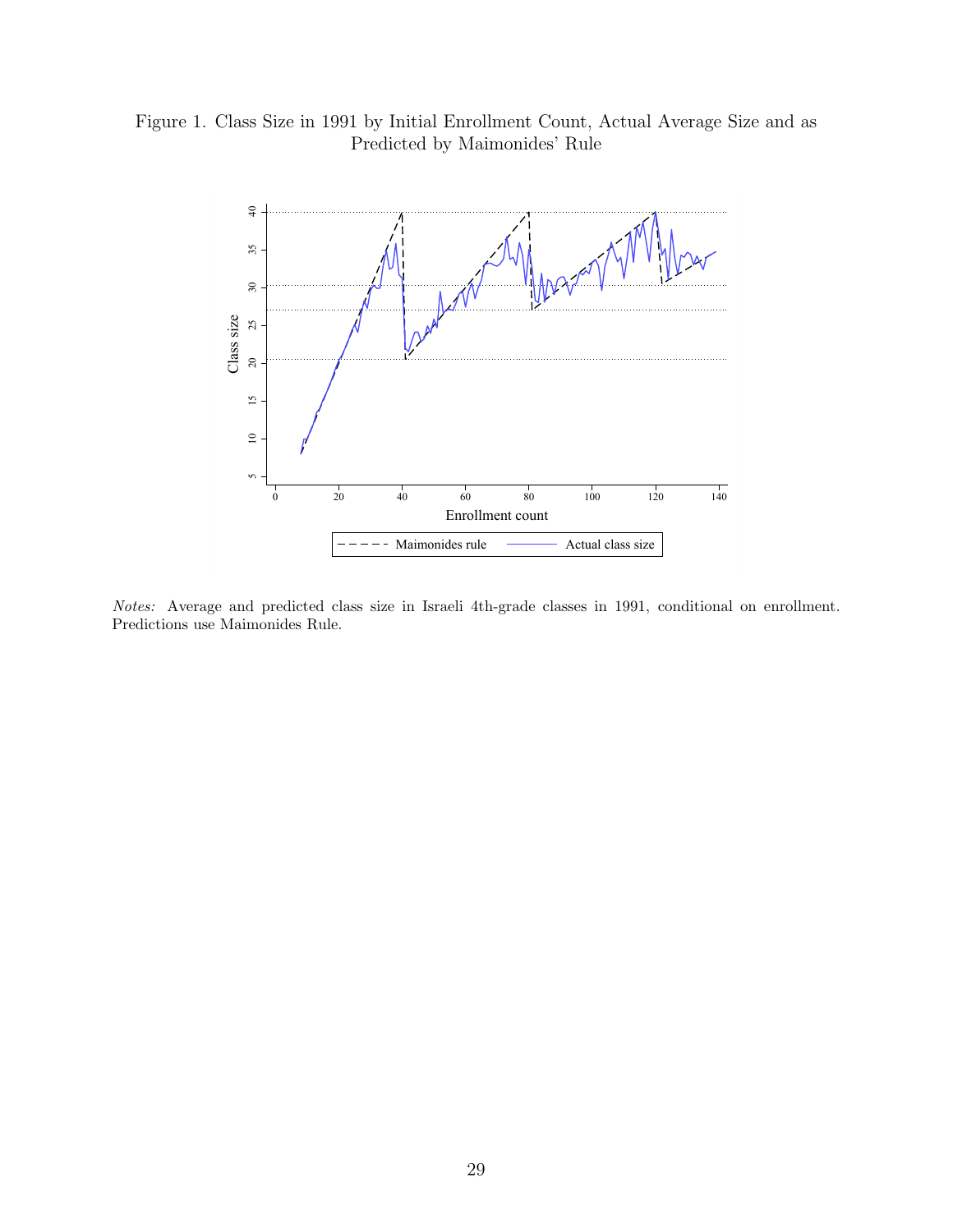<span id="page-32-0"></span>

Figure 2. Qualification Rates Near the Townsend Harris Cutoff

Notes: This figure describes qualification rates for applicants to one of NYC's most selective screened schools, Townsend Harris (TH). The sample consists of applicants for 9th grade seats applying to TH in 2011-2013. The leftmost pair of bars compares all TH applicants whose baseline (6th grade math) scores fall in the upper and lower quartiles of the baseline score distribution. Other paired bars compare conditional qualification rates for applicants whose tie-breaker values lie within shrinking bandwidths around the TH cutoff. Bandwidths are estimated as suggested by [Imbens and Kalyanaraman](#page-29-5) [\(2012\)](#page-29-5), using a uniform kernel. Qualification is defined as clearing the relevant TH cutoff.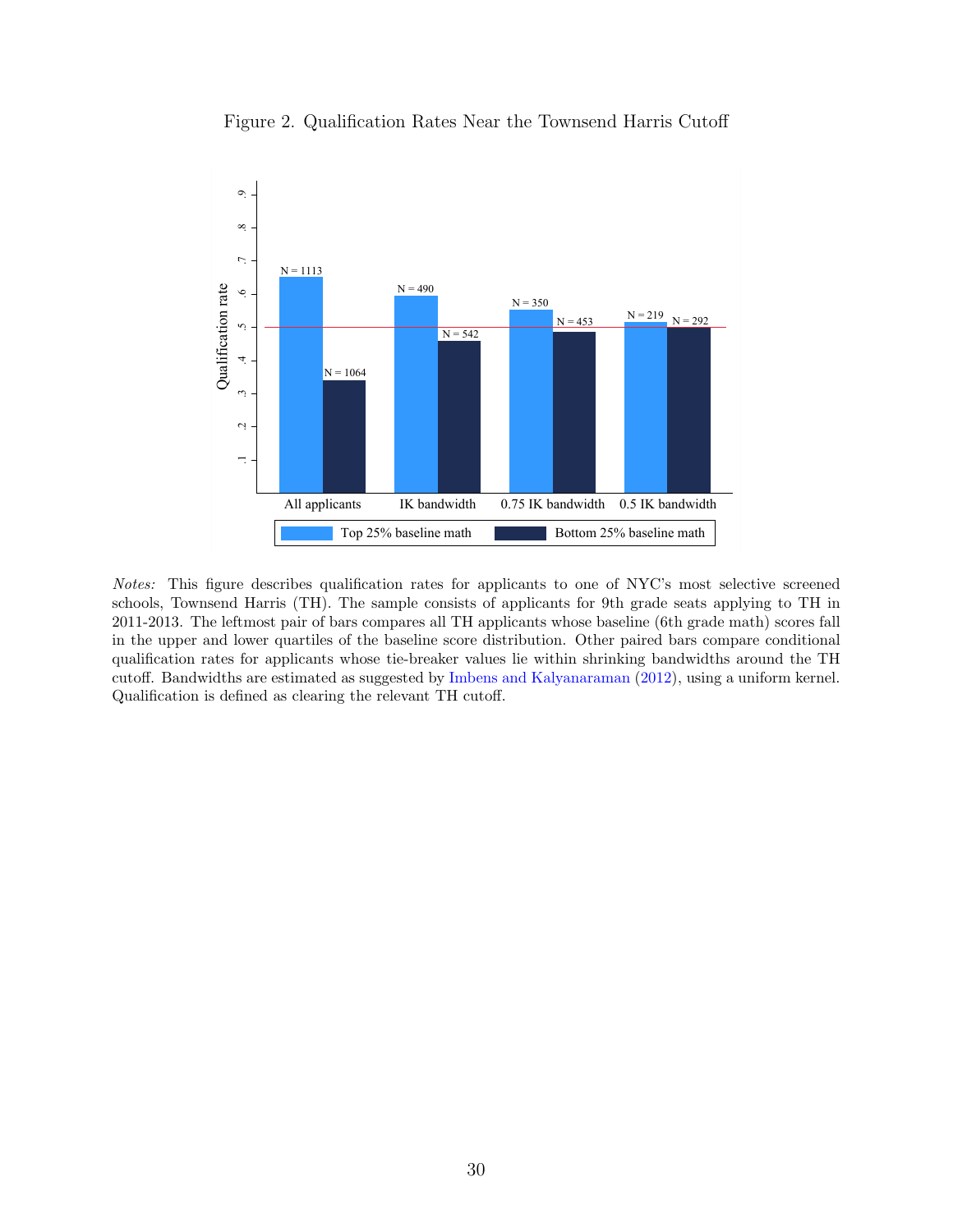

<span id="page-33-0"></span>Figure 3. Peer Baseline and ACT Math Effects at Qualifying Cutoffs for Chicago Exam Schools

A. Peer baseline math

B. ACT math

Notes: This figure <sup>p</sup>lots peer baseline math scores (Panel A) and ACT math scores (Panel B) against the exam school admissions composite. The sample consists of Chicago exam school applicants applying to at least one Noble charter school in the 2009-2012 application years. Baseline scores are taken from the 8th grade math Illinois Standards Achievement Test; ACT scores are from tests taken primarily in 11th grade. Baseline and ACT scores are standardized to have mean zero and unit standard deviation among the Chicago Public School district's test-taking population. A student's peers are all the other 9th graders enrolled at the same school. The running variable is centered around the qualifying cutoff. Applicants who clear their cutoff are offered an exam school seat. Plotted points are averages in 10-unit windows; lines in the <sup>p</sup>lots are estimated conditional mean functions smoothed using local linear regression (LLR). The LLR uses <sup>a</sup> triangular kernel and the kernel bandwidth is computed as suggested by [Imbens](#page-29-17) and[Kalyanaraman](#page-29-17) [\(2012\)](#page-29-17). All variables are <sup>p</sup>lotted after partialling out saturated qualifying-cutoff-by-tier-by-application-year fixed effects.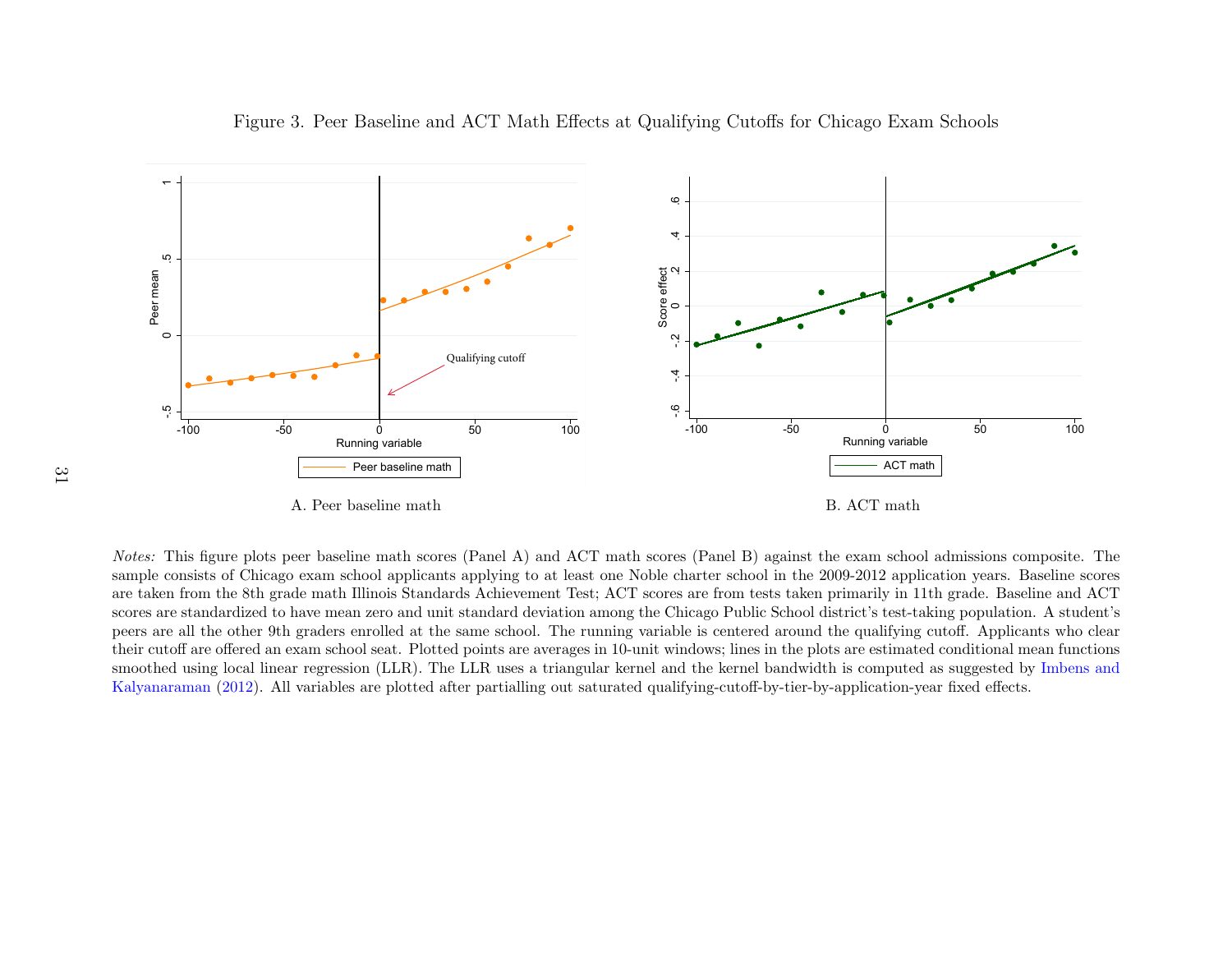## <span id="page-34-0"></span>Figure 4. Charter Schools Close the Achievement Gap



Panel A: Before Application (4th Grade Scores)

Notes: This figure depicts the distribution of math scores for treated charter-offer compliers, separately by race. Baseline (pre-application) scores are from 4th grade, while post-application scores are from 8th grade. The sample includes first-time applicants to seven Boston charter middle schools with 5th or 6th grade entry. These applicants were seeking seats in the 2005-2006 through 2008-2009 school years (see [Walters](#page-30-11) [\(2018\)](#page-30-11) for details). Complier distributions are estimated as described in Appendix A of Abdulkadiroğlu et al. [\(2018\)](#page-24-13).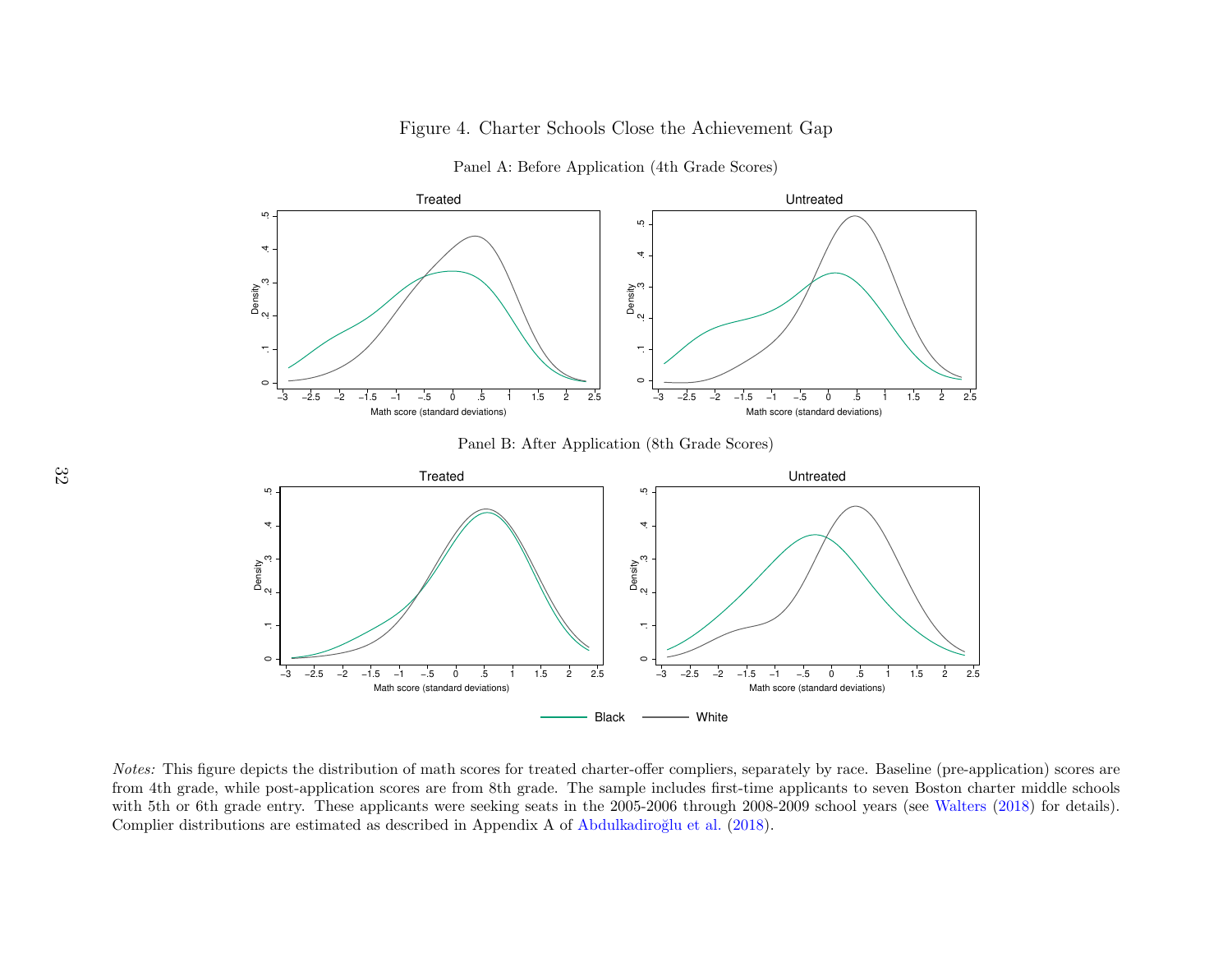<span id="page-35-0"></span>



A. Two Noble Offer Effects

B. Charter-School and Exam-School Enrollment at the QC



C. Noble Enrollment Declines Explain Negative Exam-School Effects



Notes: Panel A plots Noble offer effects for the Tier 1 and Tier 3 applicant groups. Panel B plots exam and Noble enrollment rates against the exam school admissions composite score. Panel C is a visual instrumental variable (VIV) plot of exam and Noble offer effects for a set of 14 covariate-defined groups. Exam effects are in red; Noble effects are in blue. Covariate-specific estimates are computed one at a time in the relevant subsamples. The slope of the line through these estimates is 0.34 in Panel A and 0.36 in Panel C. Fitted lines are forced to pass through the origin. Whiskers in Panel C mark 95% confidence intervals.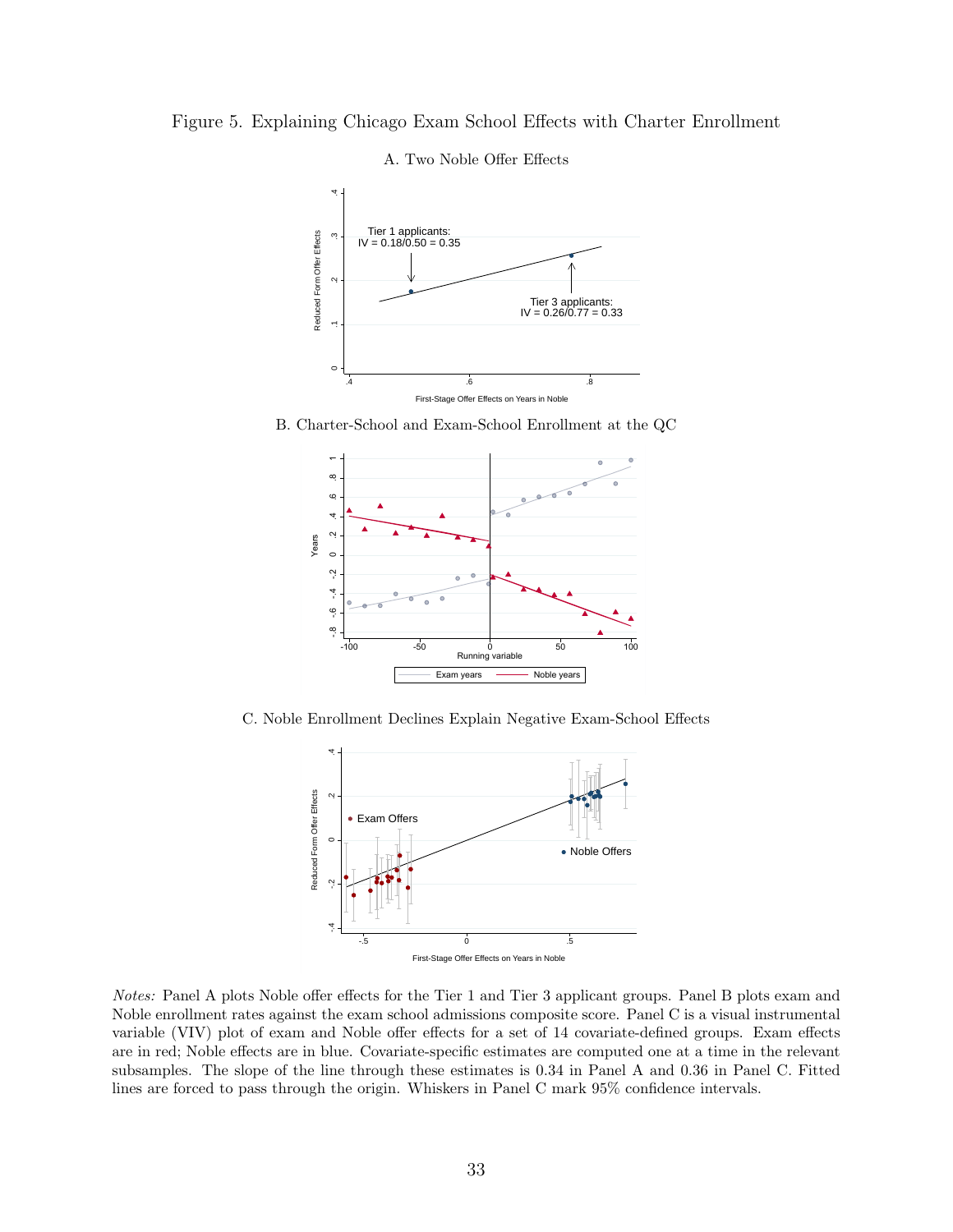<span id="page-36-0"></span>

|                              |                                     | Lottery losers<br>$Z_i=0$           |                              |  |
|------------------------------|-------------------------------------|-------------------------------------|------------------------------|--|
|                              |                                     | Doesn't attend KIPP<br>$D_{0i} = 0$ | Attends KIPP<br>$D_{0i} = 1$ |  |
| Lottery winners<br>$Z_i = 1$ | Doesn't attend KIPP<br>$D_{li} = 0$ | Never-takers<br>( <i>Normando</i> ) | Defiers                      |  |
|                              | Attends KIPP<br>$D_{1i} = 1$        | Compliers<br>(Camila)               | Always-takers<br>(Alvaro)    |  |

Table 1. The Four Types of Children

Notes: KIPP = Knowledge Is Power Program.